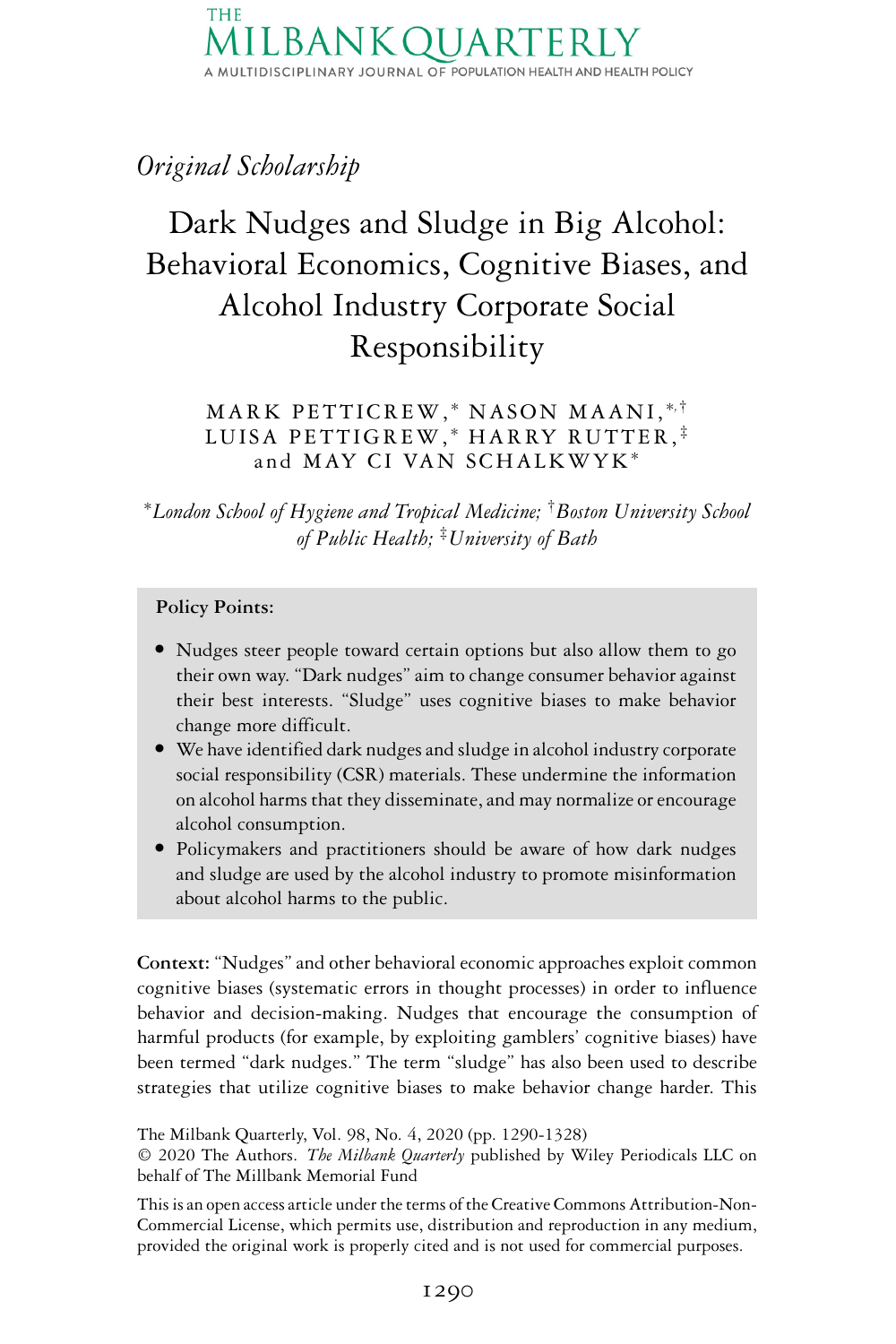study aimed to identify whether dark nudges and sludge are used by alcohol industry (AI)–funded corporate social responsibility (CSR) organizations, and, if so, to determine how they align with existing nudge conceptual frameworks. This information would aid their identification and mitigation by policymakers, researchers, and civil society.

**Methods:** We systematically searched websites and materials of AI CSR organizations (e.g., IARD, Drinkaware, Drinkwise, Éduc'alcool); examples were coded by independent raters and categorized for further analysis.

**Findings:** Dark nudges appear to be used in AI communications about "responsible drinking." The approaches include social norming (telling consumers that "most people" are drinking) and priming drinkers by offering verbal and pictorial cues to drink, while simultaneously appearing to warn about alcohol harms. Sludge, such as the use of particular fonts, colors, and design layouts, appears to use cognitive biases to make health-related information about the harms of alcohol difficult to access, and enhances exposure to misinformation. Nudge-type mechanisms also underlie AI mixed messages, in particular alternative causation arguments, which propose nonalcohol causes of alcohol harms.

**Conclusions:** Alcohol industry CSR bodies use dark nudges and sludge, which utilize consumers' cognitive biases to promote mixed messages about alcohol harms and to undermine scientific evidence. Policymakers, practitioners, and the public need to be aware of how such techniques are used to nudge consumers toward industry misinformation. The revised typology presented in this article may help with the identification and further analysis of dark nudges and sludge.

**Keywords:** behavioral economics, nudge, sludge, commercial determinants of health, public health, alcohol.

**ALCOHOL CONSUMPTION IS A MAJOR CONTRIBUTOR TO GLOBAL**<br>death and disability, accounting for nearly 10% of global deaths<br>among populations aged 15-49 years<sup>1</sup> and contributing to both<br>communicable and noncommunicable disea death and disability, accounting for nearly 10% of global deaths among populations aged 15-49 years $^{\rm l}$  and contributing to both communicable and noncommunicable diseases.<sup>1,2</sup> For most alcoholrelated diseases and injuries, there is a dose-response relationship between the volume of alcohol consumed and the risk of a given harm.<sup>3</sup> Among those aged 50 years and older, cancers account for a large proportion of total alcohol-attributable deaths; 27.1% of total alcoholattributable female deaths and  $18.9\%$  of male deaths.<sup>1</sup> The link with cancer in particular has been an extensive target of AI misinformation.<sup>4-6</sup>

The evidence on alcohol harms has led to calls for strong alcohol control policies to protect public health. Among the cost-effective approaches is regulation of advertising and marketing.<sup>3</sup> Alcohol marketing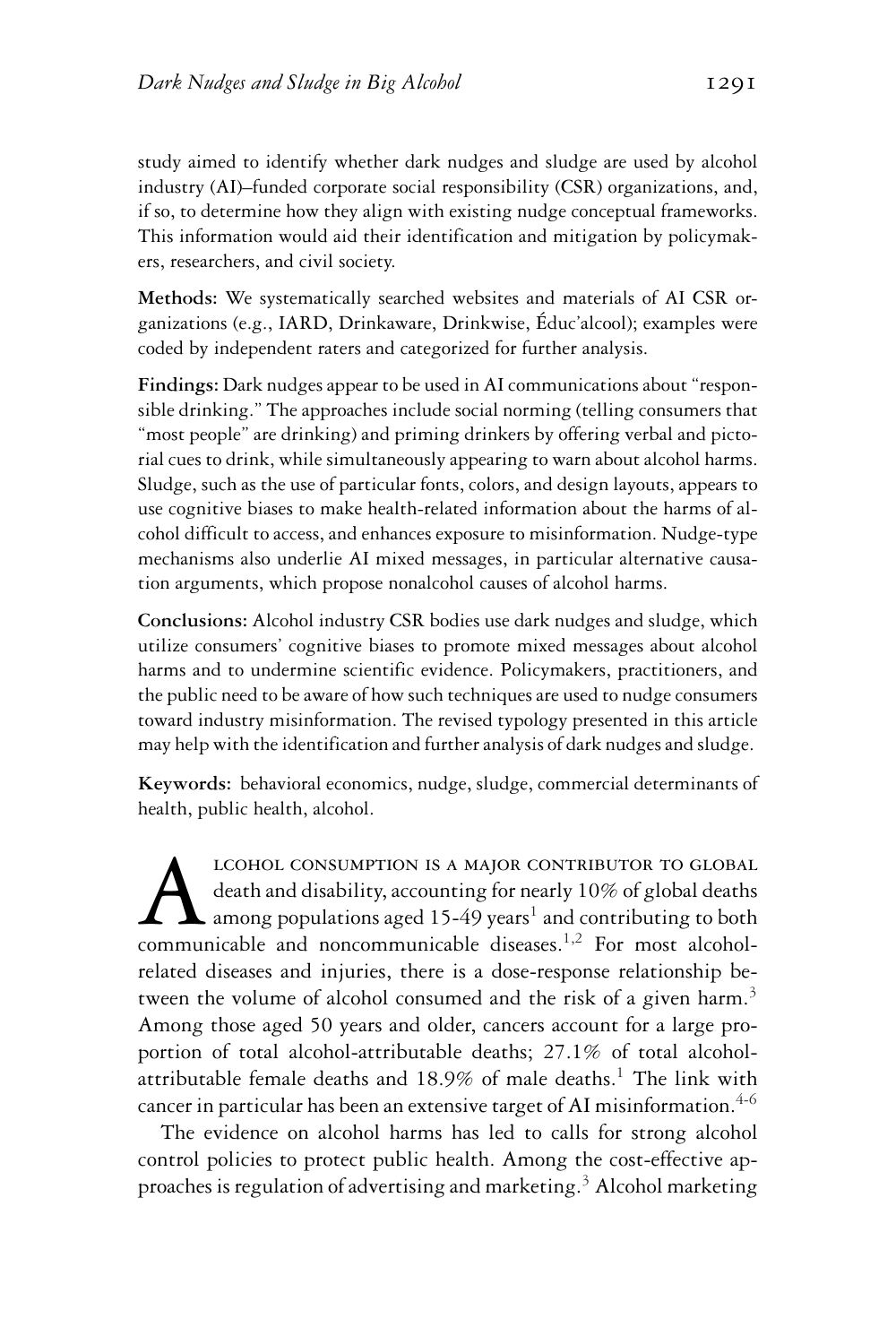is an important target because of its influence on the amount, frequency, timing, and contexts of alcohol consumption, and because it takes place through an increasingly wide variety of venues and formats, including the internet and social media, as well as traditional media.<sup>2,7</sup> It has also long been known that marketing does not need to rely on the conscious awareness of the consumer to be effective, and often exploits cognitive biases (systematic errors in our thought processes) and information deficits, drawing on nudge-type approaches to changing behavior, and behavioral economics theory more generally. $8-10$ 

Thaler and Sunstein describe nudges as liberty-preserving approaches that steer people toward certain options but also allow them to go their own way:

A nudge, as we will use the term, is any aspect of the choice architecture that alters people's behavior in a predictable way without forbidding any options or significantly changing their economic incentives.<sup>8</sup>

Thaler, Sunstein, and other behavioral economists have also discussed how companies exploit our cognitive biases and information deficits.<sup>11</sup> Such approaches are well documented in the marketing literature, which offers guidance, for example, on "how to build habit-forming products."<sup>12</sup> Cialdini's seminal books on how to influence purchasing in both physical and online environments draw strongly on behavioral economics $9,10$ 

The rest of this article describes how nudge-type approaches are used by alcohol industry (AI)-funded corporate social responsibility (CSR) organizations in the form of dark nudges and sludge. It shows how organizations use *dark nudges* to exploit well-known cognitive biases to promote misinformation and to subvert accurate information. It incorporates Sunstein's more recent discussion of *sludge*, a type of friction that makes choices and behaviors more difficult. Note that we use the term *misinformation* throughout rather than *disinformation*. *Disinformation* is frequently defined as the deliberate creation and sharing of false and/or manipulated information with the intention to mislead, for example for the purposes of political, personal, or financial gain.13 *Misinformation* refers to the inadvertent sharing of false information.13,14 We use *misinformation* to reflect that further evidence on the provenance and purpose of such misinformation, and the explicit intentions behind it, is needed to discern the difference between misinformation and disinformation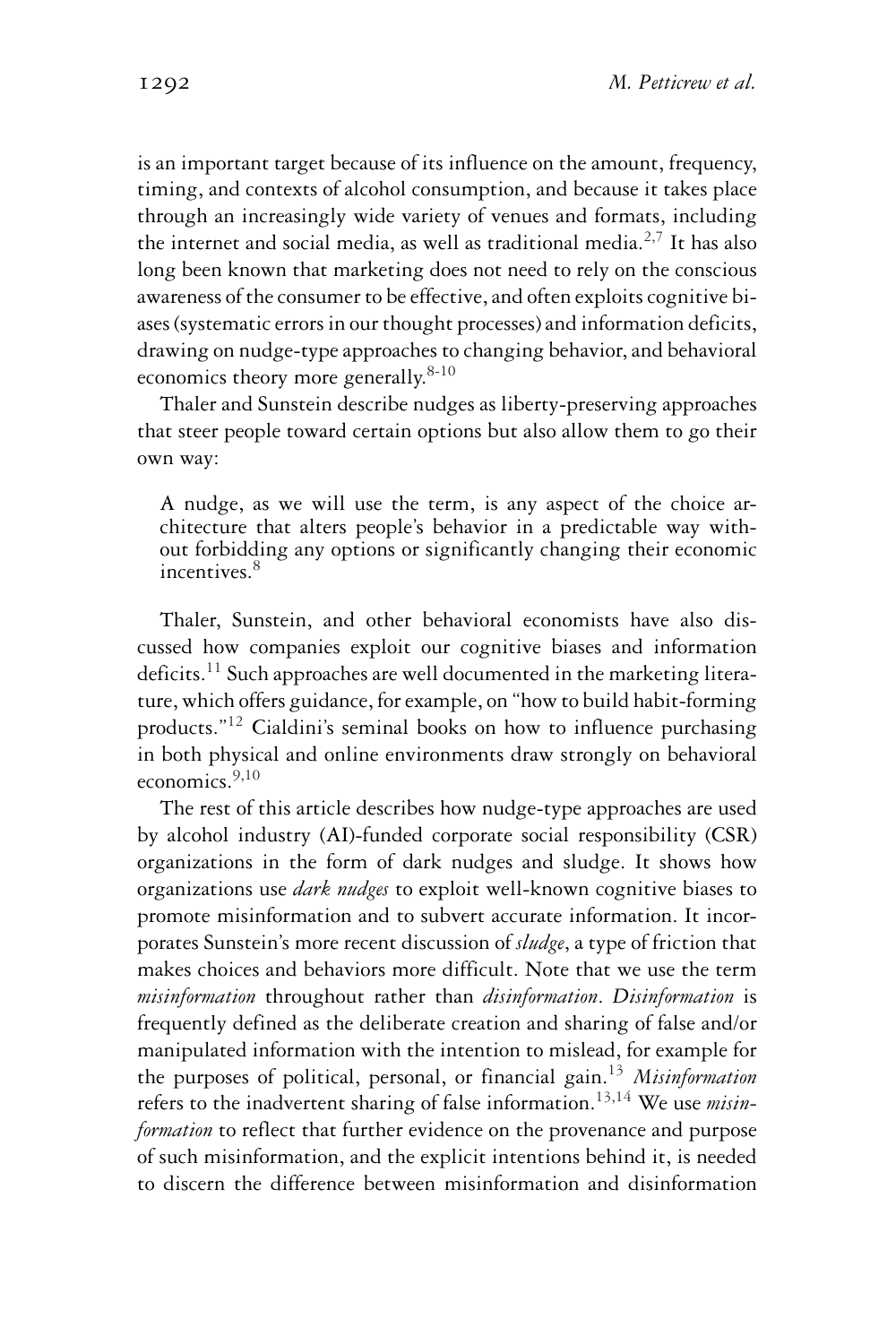in AI and AI CSR materials. A summary of nudge approaches and an explanation of dark nudges is presented first, before an analysis of their use in AI CSR materials.

## **Nudge and Choice Architecture**

Thaler and Sunstein point to ten broad types of nudges (Box 1).<sup>8</sup>



Nudges typically exploit a wide range of cognitive biases in human information processing. These biases arise because human judgments are often fast and automatic. In this context, Kahneman and others have referred to two mental systems that govern human information processing: System 1, which operates quickly and automatically, with little or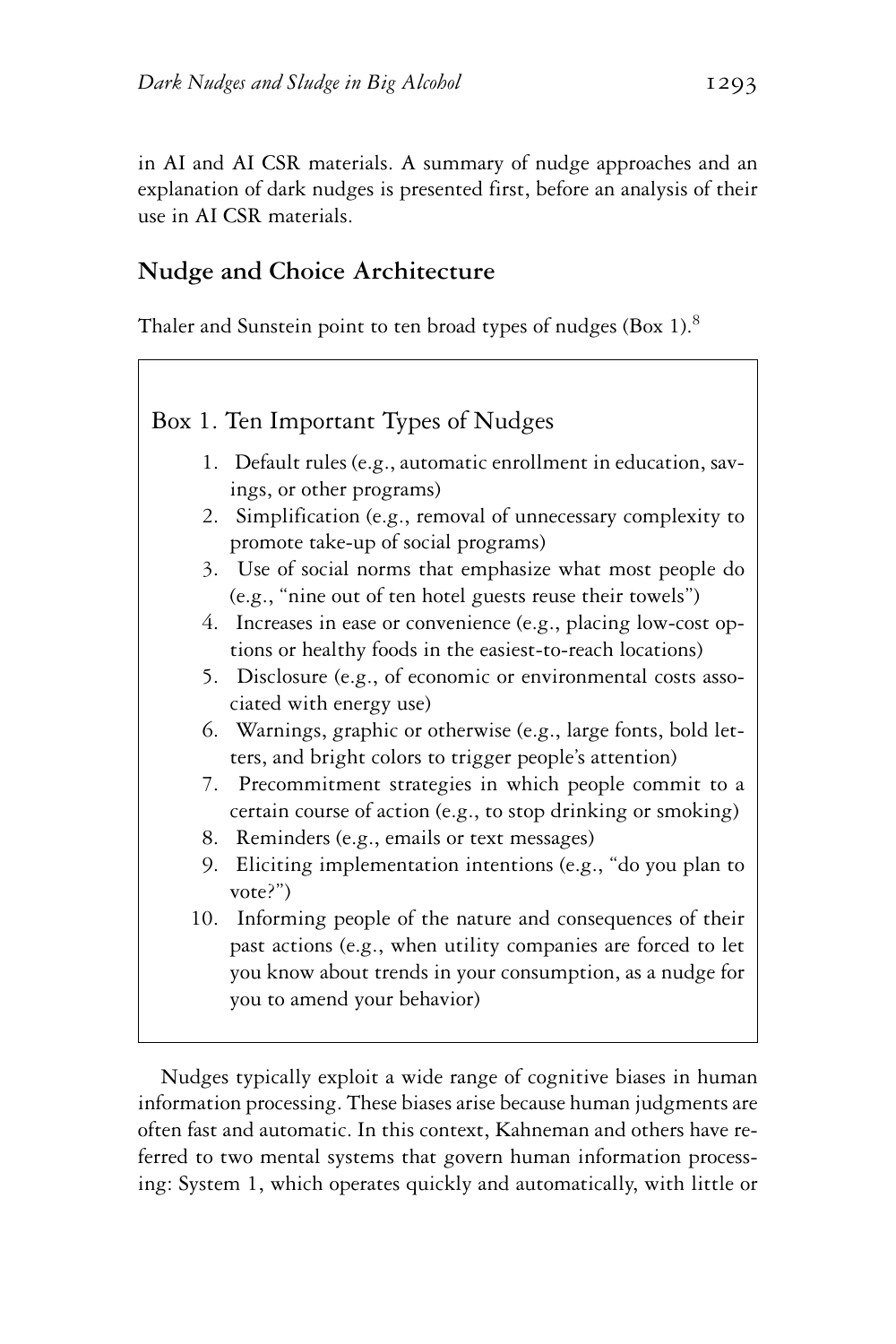no effort and no sense of voluntary control,<sup>15</sup> and System 2, which allocates attention to effortful mental activities that demand it, such as performing complex computations and checking the validity of complex logical arguments. System 2 is associated with the subjective experience of agency, choice, and concentration.<sup>15</sup> In some circumstances, particularly when people are cognitively overloaded, System 1 is in operation and rapid decisions are based on unconscious rules of thumb (heuristics). While often necessary for day-to-day functioning, these heuristics are often susceptible to cognitive biases and errors. Proponents of nudging argue that a nudge can be used to work *with* individuals' cognitive biases to achieve the desired behavior.<sup>8</sup>

Nudges typically take the form of changes to the *choice architecture*, which involves designing the context in which people make choices, to influence decision-making and make certain choices easier.<sup>8,16</sup> Examples include changes to the physical environment, such as putting fruit at eye level in a cafeteria to prompt purchase and presenting information in different ways to influence decisions.<sup>16-18</sup>

Marteau and colleagues have noted that nudging builds on a long tradition of psychological and sociological theory explaining how environments shape and constrain human behavior. It draws on the more novel approaches of behavioral economics and social psychology and in doing so challenges the rational behavior model of classical economics.<sup>19</sup>

Hollands and colleagues have developed a typology of nudge-type interventions, called the Typology of Interventions in Proximal Physical Micro-Environments (TIPPME), that involve changing the environment in which they are available (*placement*), within settings such as shops, restaurants, bars, and workplaces, and the characteristics of products themselves (*properties*).16 Examples from this typology include providing additional healthier options to select from, placing less healthy options further away from potential consumers, and/or altering the portion size of food, alcohol, and tobacco products.<sup>16</sup> Their typology identifies six different choice architecture intervention types, namely availability, position, functionality, presentation, size, and information (Table 1).

## **Dark Nudges and Sludge**

Much of the academic discussion of nudges, particularly in the field of public policy, focuses on how they may be used to benefit individuals,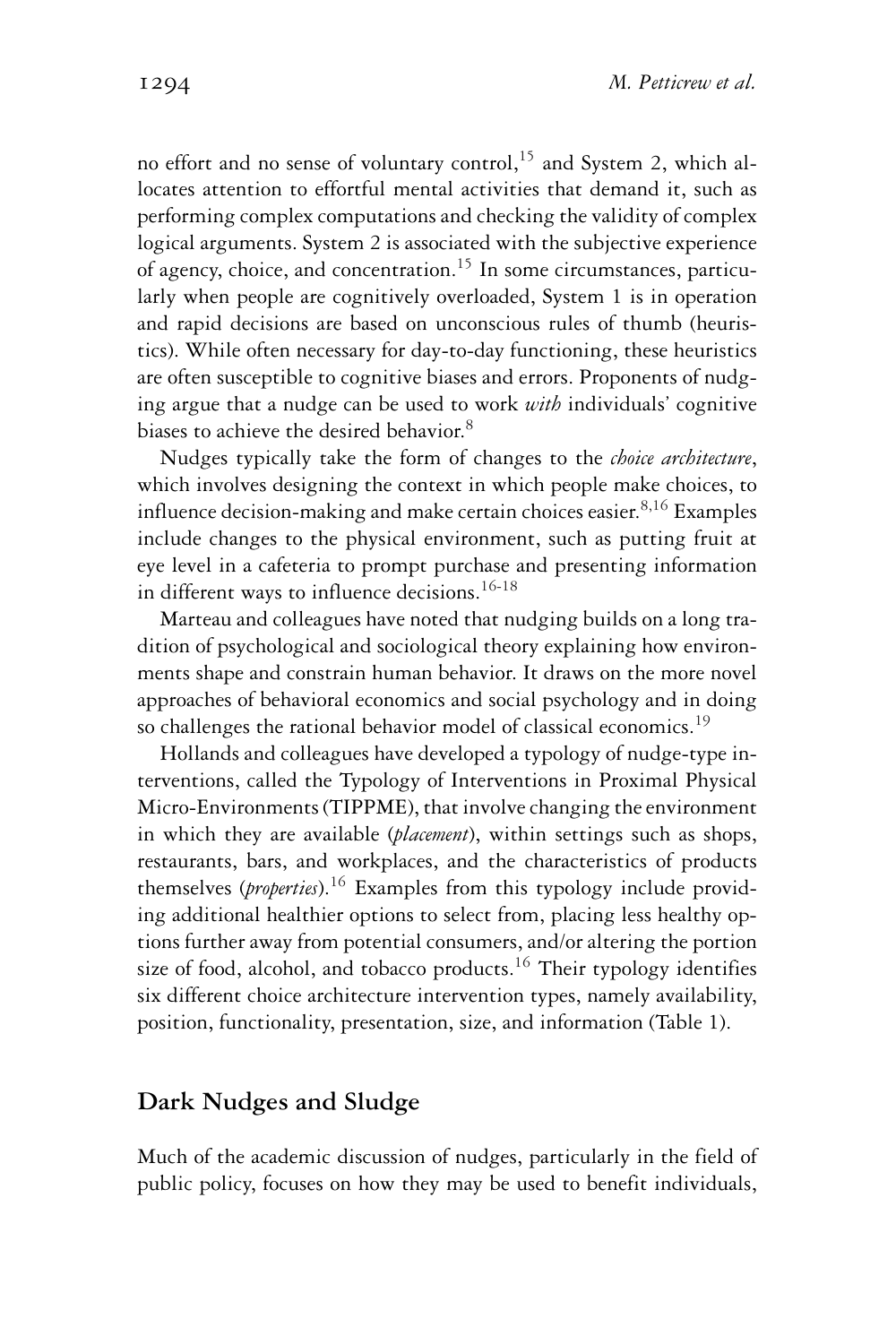| Class      | Intervention Type (TIPPME Description)                                                                                                                                   |
|------------|--------------------------------------------------------------------------------------------------------------------------------------------------------------------------|
| Placement  | <i>Availability</i> (Add or remove some or all products<br>to increase, decrease, or alter their range,<br>variety, or number)                                           |
|            | <i>Position</i> (Alter the position, proximity, or<br>accessibility of products)                                                                                         |
| Properties | <i>Functionality</i> (Alter functionality or design of<br>products to change how they work, or guide or<br>constrain how people use or physically interact<br>with them) |
|            | <i>Presentation</i> (Alter visual, tactile, auditory, or<br>olfactory properties of products)                                                                            |
|            | <i>Size</i> (Alter size or shape of products)                                                                                                                            |
|            | Information (Add, remove, or change words,                                                                                                                               |
|            | symbols, numbers, or pictures that convey                                                                                                                                |
|            | information about the product or its use)                                                                                                                                |

such as public health policy to promote healthier lifestyles. However, nudge and behavioral economics more broadly also provide a valuable framework for understanding and analyzing how activities of harmful industries can promote actions that harm health. Newall provides an example from gambling research, where he has identified a range of dark nudges.<sup>20</sup> He describes how the industry exploits gamblers' cognitive biases, for example by framing losses as wins, or by removing friction from the gambling experience through touchscreen buttons that minimize the physical effort of long gambling sessions. Similarly, Schull's ethnography *Addiction by Design* details how characteristics of casinos and gambling machines are explicitly designed to keep people gambling, from the physical architecture (e.g., designing passageways to guide people toward machines) to sensory characteristics of the gambling environments (temperature, light, sound, and color) and gambling machines (slant of the screen; use of symbols, characters, and bonus wins).  $2^1$ 

Sludge also utilizes cognitive biases, but rather than encourage behavior change it aims to restrict it through the use of cognitive biases that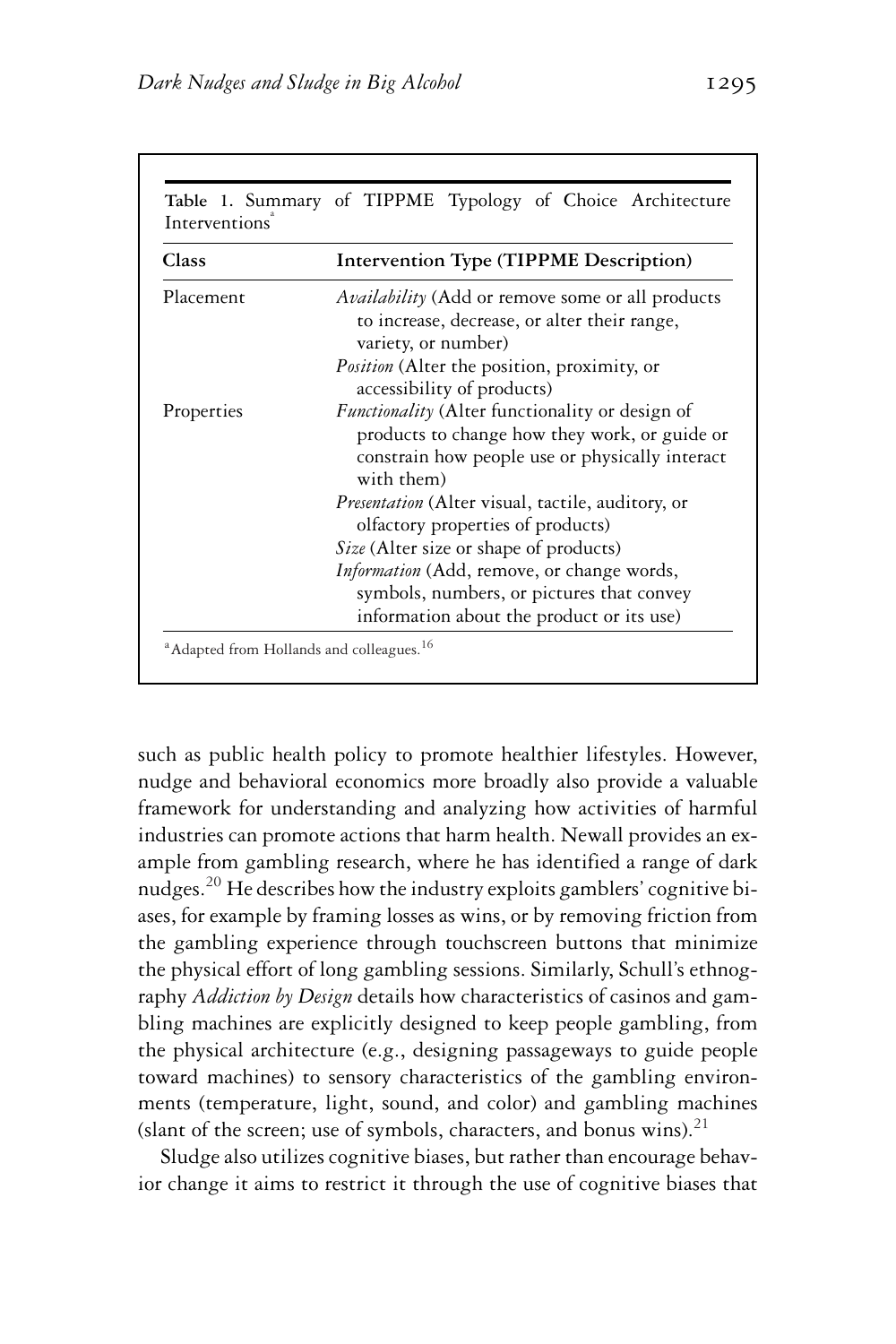favor the status quo and default options. Sludge has been defined by Sunstein as "excessive or unjustified frictions, such as paperwork burdens, that cost time or money; that may make life difficult to navigate; that may be frustrating, stigmatizing, or humiliating; and that might end up depriving people of access to important goods, opportunities, and services."<sup>22</sup> Friction can make choices and behavior change more difficult. The UK Government's Behavioural Intervention Team (jointly owned by the UK Cabinet Office and the innovation charity Nesta and its employees) notes:

Requiring even small amounts of effort ('friction costs') can make it much less likely that a behavior will happen. For example, making it just slightly more difficult to obtain large amounts of over-thecounter drugs has been shown to greatly reduce overdoses.<sup>23</sup>

Sludge has been observed in relation to the gambling industry's voluntary self-exclusion schemes, which allow people to exclude themselves from gambling outlets and/or online betting. In practice, the schemes involve complex steps, including in some cases visiting betting shops to fill in the forms.24

In the rest of this article, we use the term *dark nudges* to refer to the range of nudges available to industry, including nudges toward activities and information favorable to industry. We interpret sludge to be a type of supporting and synergistic architecture to dark nudges, because of the way sludge can nudge consumers away from (or hinder access to) behavior or information beneficial to the consumer but unfavorable to industry. We recognize that the terms may be used inconsistently in the academic and mainstream literature.

There has been little systematic analysis of the use of dark nudges or sludge. This is an important area for further exploration because dark nudges and sludge, in particular when used under the guise of CSR, can undermine public health efforts, waste public health resources, maintain environments favorable to industry interests, and result in harm to the public if used to disseminate misinformation and stall progress on addressing noncommunicable diseases. They may also increase inequalities if they have a greater impact on the most vulnerable in society.

Alcohol consumption is a particularly suitable area in which to explore harmful use of cognitive biases for two reasons. First, alcohol is a product that disproportionately harms the most vulnerable, and the AI is financially reliant on harmful use of its products.<sup>25,26</sup> Second, there is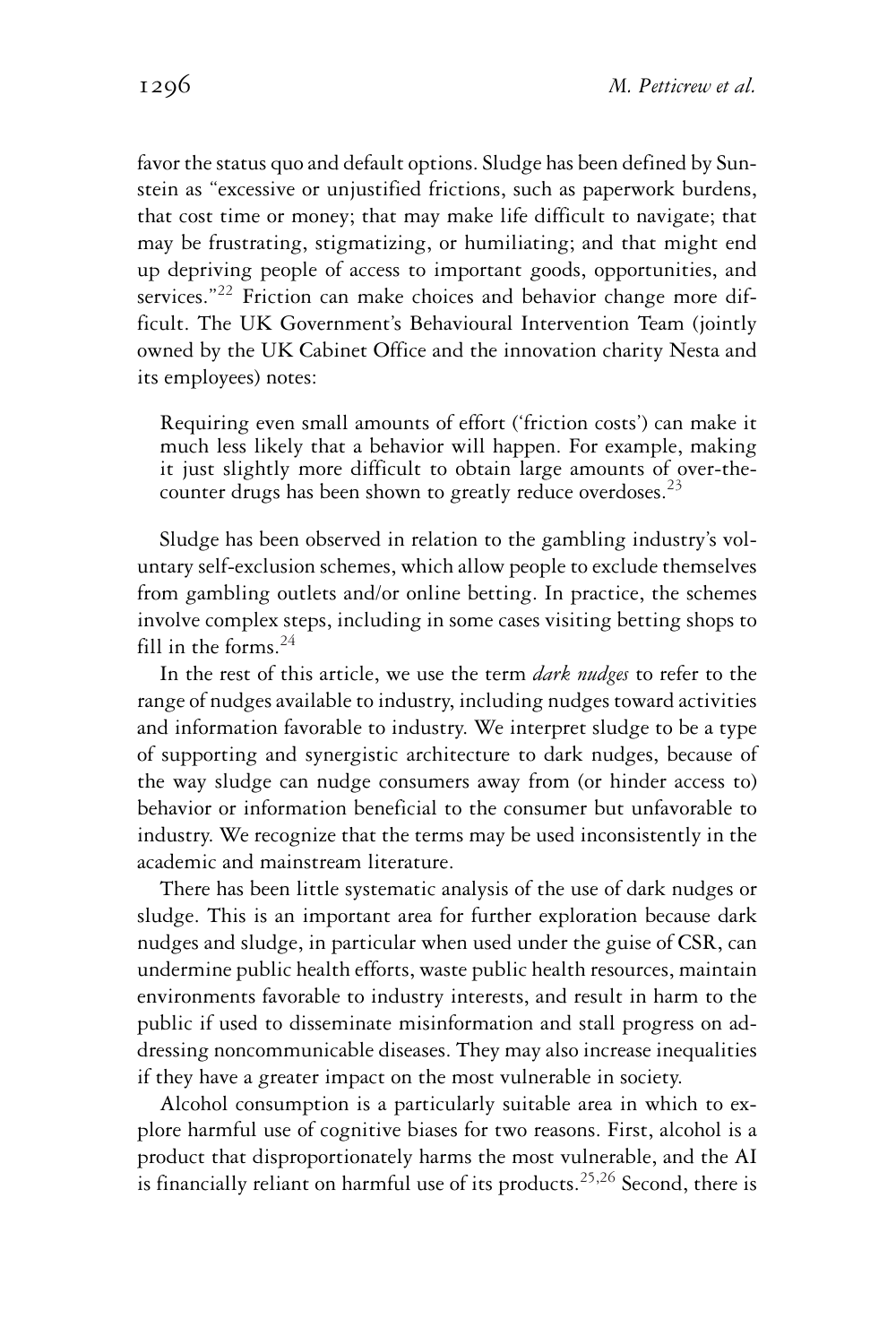growing evidence that AI CSR organizations act to misrepresent the evidence on alcohol harms.<sup>27-30</sup> It has recently been shown that such bodies misrepresent the scientific evidence on alcohol harms in pregnancy.<sup>31</sup> To explore this further we conducted an analysis of the healthrelated information disseminated by AI-funded CSR organizations, to assess whether and how dark nudges and sludge-type approaches are used.

In the context of a well-developed body of literature documenting the role of CSR bodies in supporting industry as opposed to public interests, we hypothesized that AI and other industry CSR bodies adopt dark nudges and use sludge that serve the interests of their industry funders. Based on previous literature,  $27-30$  we hypothesized that these would take multiple forms, draw upon multiple mechanisms, and serve to create an illusion of providing health information while simultaneously distorting or diluting the scientific evidence, nudging toward misinformation, toward more favorable attitudes to industry, and toward the consumption of their products.

Our specific objectives were to (1) determine whether dark nudges and sludge are evident in AI CSR activities and in their public-facing heath information, and, if so, (2) locate these within existing behavioral economics frameworks to help understand the mechanisms through which they may exploit cognitive biases, and (3) propose an initial framework for classifying dark nudges and sludge in CSR materials.

The main source of data for these analyses consisted of the websites and social media accounts of CSR organizations, through which they frequently disseminate health-related information. This is an appropriate data source for analyzing AI nudges because websites (as noted by the UK government's Behavioural Insights Team) frequently exploit users' cognitive biases by using friction and by manipulating users' information deficits. $11$ 

## **Methods**

Using Hollands and colleagues' TIPPME (see Table 1) and Thaler and Sunstein's ten types of nudges (see Box 1) as a guide, we developed a comprehensive inventory of dark nudges and sludge through the exploration of recent systematic reviews and primary studies analyzing the activities of AI CSR organizations.<sup>4,28,29,31-35</sup> We identified dark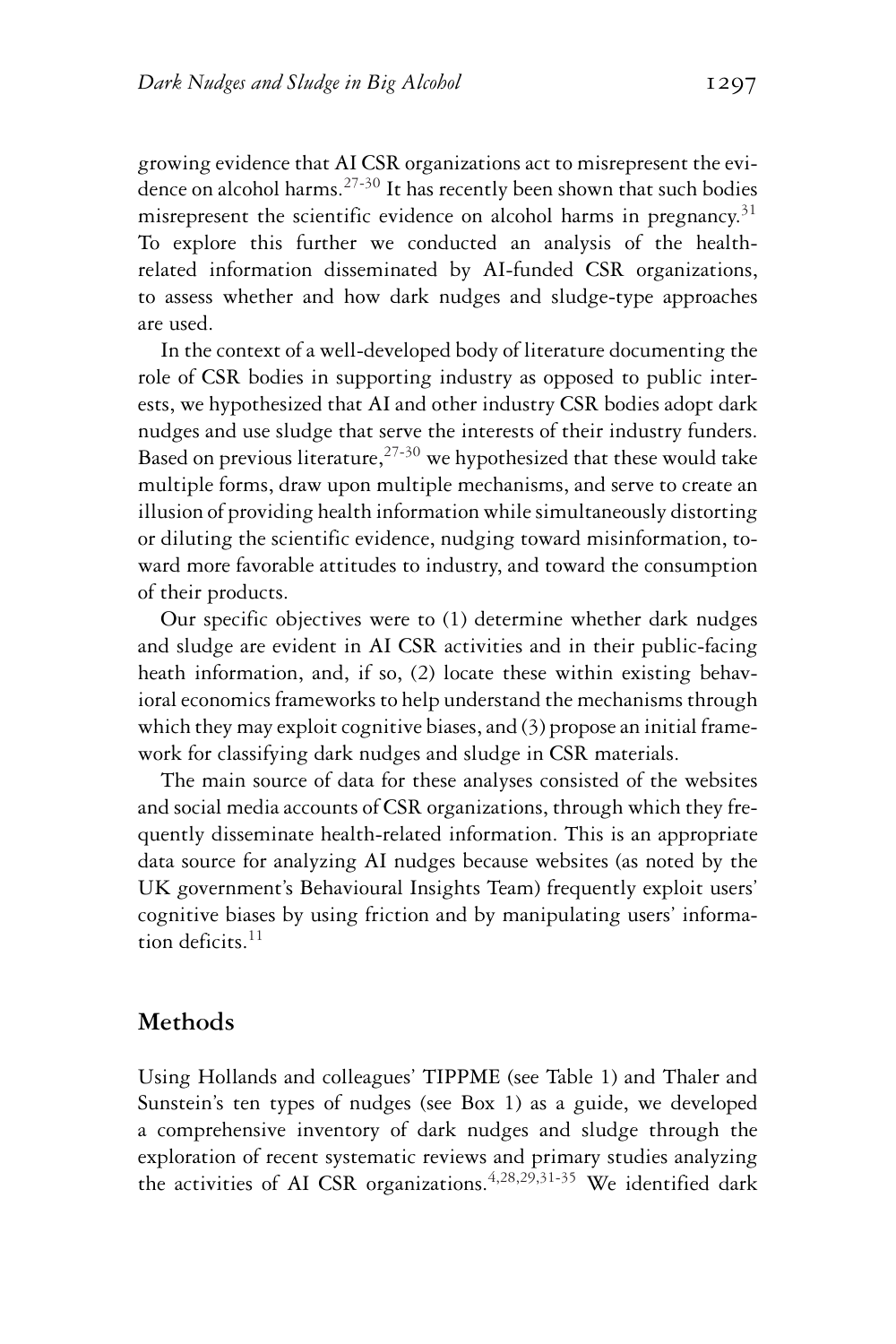nudges and sludge independently through a process of interrogating the literature using the framework, and reaching consensus among researchers through open discussion. We adopted an iterative approach, in which, guided by the evidence from behavioral economics, we identified mechanisms used by AI CSR to influence behavior through cognitive biases. We then used the framework and inventory to assess the dedicated websites and social media platforms of AI CSR bodies to (1) document contemporary use of dark nudges and sludge and (2) validate the use of the framework and inventory for this purpose.

## *Data Sources and Approach to the Analysis*

AI-funded CSR activities include the dissemination of health information through industry-funded organizations. Examples of organizations include IARD (the International Alliance for Responsible Drinking, formerly ICAP), an alcohol producer's "responsible drinking" body. Such organizations are active in many countries, including Drinkaware (in the UK and Ireland), Drinkwise in Australia (funded by a wide range of Australian and international alcohol producers), Éduc'alcool in Quebec, and many others.<sup>5</sup> These organizations have been shown to disseminate misinformation via their public-facing websites about the health risks of alcohol consumption.<sup>4,5,31,34,35</sup> These organizations have the stated intention of informing consumers about health and encouraging "responsible drinking."<sup>30</sup>

We initially searched three sources: systematic reviews and primary studies, Twitter content (January 2016 to February 2020), and website material of CSR organizations. However, there were no relevant examples in the systematic reviews because they focused on broad political and CSR strategies, rather than specific mechanisms. Therefore, our main sources were Twitter content (January 2016 to February 2020) and website material (September 2016 to February 2020). The 23 CSR organizations included were identified from two previous analyses.<sup>5,31</sup>

Next, three authors (MP, NM, MvS) reanalyzed data from previously published studies and then discussed the results with the wider team to reach consensus on whether or not the examples were relevant to the framework and which if any of the nudge categories were relevant. Illustrative examples were rejected if not agreed on by all authors. All examples and interpretation were discussed with the wider team,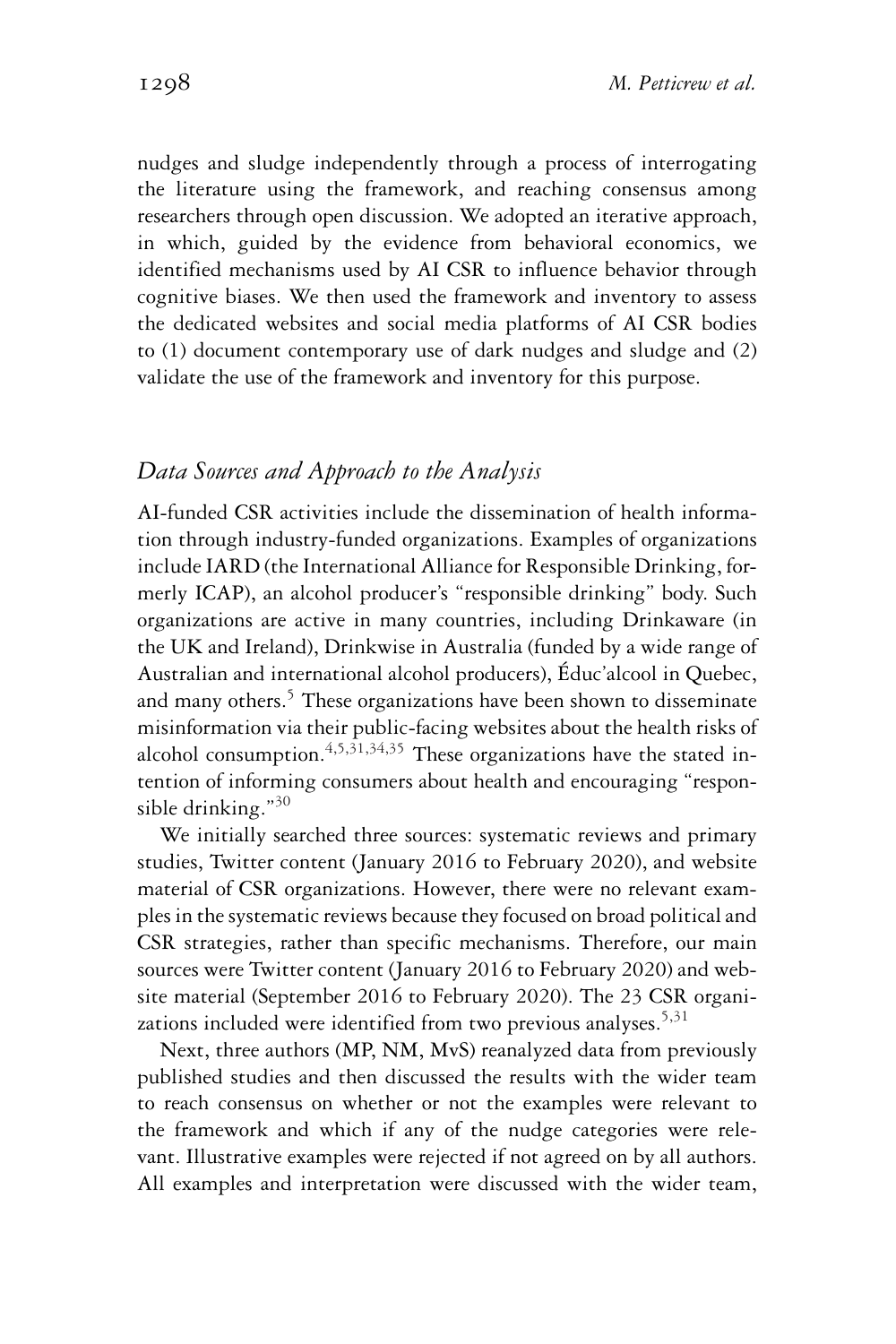including authors with public health and clinical expertise who had not been involved in previous analyses of AI activities (HR, LP).

We include illustrative examples of how the industry in question uses a range of dark nudges and sludge that exploit cognitive biases to influence consumers' understanding and use of health information. Finally, we use these examples alongside the TIPPME typology to propose a revised taxonomy of AI CSR dark nudges, which we suggest may also be applied more broadly to other industries and contexts.

#### **Findings**

Searches of the AI CSR websites and examination of previous studies identified a range of dark nudges and sludge utilizing and building on the TIPPME framework. These include (1) alterations to the **placement**, including *availability* and *positioning* of information, to make it more or less accessible, and the selective *omission* of relevant information; (2) altering the **properties,** including the *functionality* of CSR websites, how information is *presented* on them, the *size* of products, and what *information* is conveyed; and (3) **misinformation strategies**, such as*priming*and *framing* effects, including the use of images and wording to prime drinking, *positioning and sequencing*, *stimulus incompatibility*, and *dilution effects*, which create confusion about the message, alongside *social norming* (or "social proofing"). Examples of these are described below. A full list, with a modified version of the TIPPME framework, appears in Table 2 and is summarized in Figure 1.

#### *Placement*

*Availability and Positioning of Information.* The ordering and positioning of information can strongly influence judgments: Kahneman describes how the weight of the first impression is such that subsequent information is mostly wasted.<sup>15</sup> Positioning can also effectively mean that information is overlooked. This can be seen in AI-funded information about pregnancy harms. In one example on the website of Drinkaware UK (an industry-funded charity), the sections on pregnancy harms appear on the webpage titled "Health effects of alcohol." The page has (at time of writing) 45 such sections, of which the sections on pregnancy, breastfeeding, fetal alcohol syndrome, and fertility are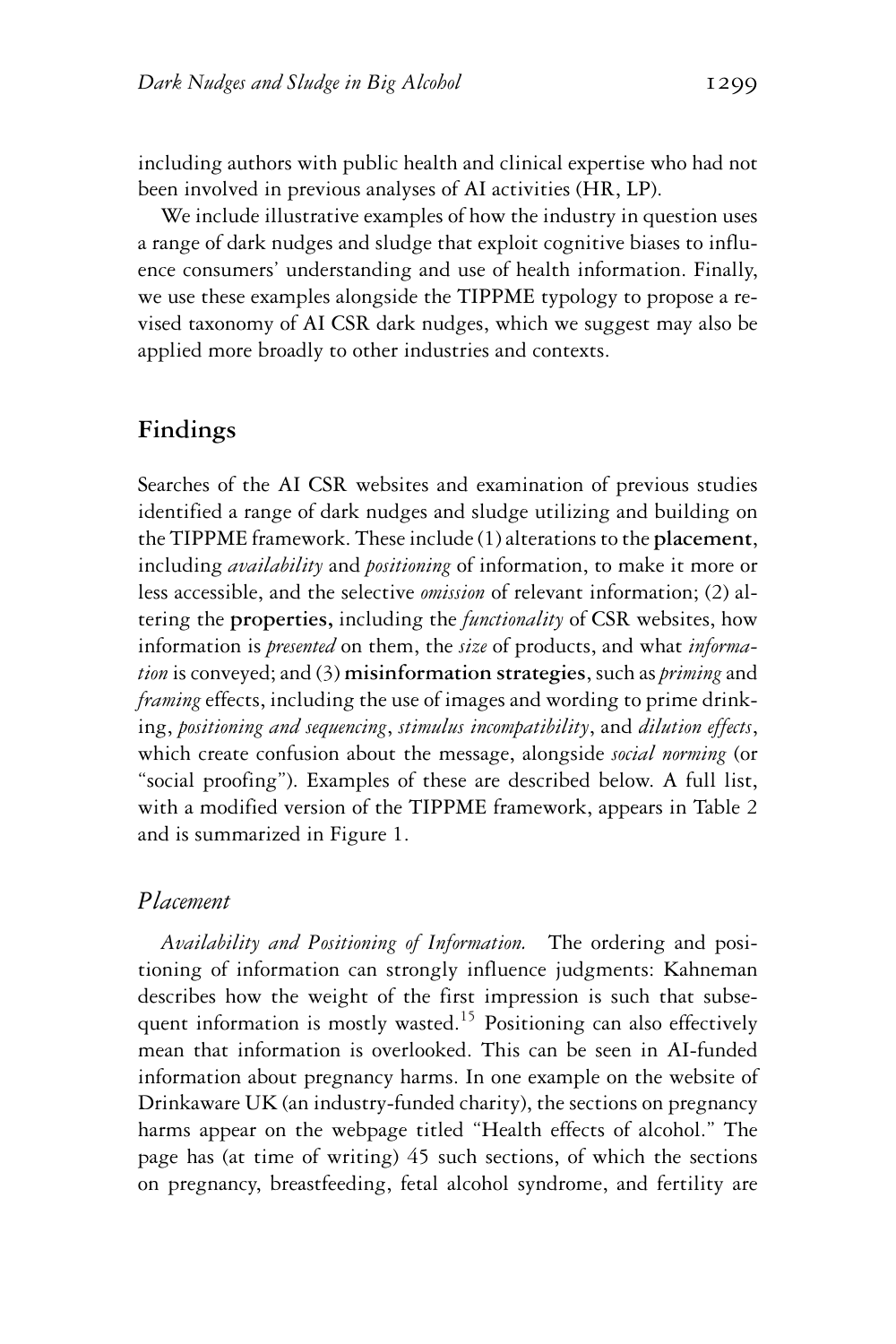|           | Table 2. Dark Nudges and Sludge in Alcohol Industry-Funded CSR                                                                                                                                                                                                                                                                                                                                       |                                                                                                                                                                                                                                                                                                                                                                                                                                                                                                                                                                                                                                                                                                                                                                                                                                                |
|-----------|------------------------------------------------------------------------------------------------------------------------------------------------------------------------------------------------------------------------------------------------------------------------------------------------------------------------------------------------------------------------------------------------------|------------------------------------------------------------------------------------------------------------------------------------------------------------------------------------------------------------------------------------------------------------------------------------------------------------------------------------------------------------------------------------------------------------------------------------------------------------------------------------------------------------------------------------------------------------------------------------------------------------------------------------------------------------------------------------------------------------------------------------------------------------------------------------------------------------------------------------------------|
| Class     | TIPPME Description Where<br>Intervention Type (Based on<br>Applicable)                                                                                                                                                                                                                                                                                                                               | AI CSR Example                                                                                                                                                                                                                                                                                                                                                                                                                                                                                                                                                                                                                                                                                                                                                                                                                                 |
| Placement | Alter the position, proximity, or<br>obscure relevant information to<br>information, leading the reader<br>to assume that they have been<br>increase, decrease, or alter its<br>accessibility of health-related<br>given complete information<br>Add, remove, or physically<br>range, variety, or amount<br>Omission of relevant<br>information<br>(WYSIATI)<br>Availability<br>Omission<br>Position | Avoiding mention of cancer on AI "health" websites; <sup>5</sup> noninclusion of women<br>significant health harms is placed well below trivia. (The placement of the<br>information may also mean that it is undermined by dilution and framing;<br>Placing warning labels on the back of products, at the bottom of labels, or on<br>Drinkaware materials and website; for example, where information about<br>in the Drinkaware Ireland infographic, meaning that breast cancer is not<br>using difficult-to-read color/text/font combinations; placing pregnancy<br>disposable packaging; <sup>36</sup> placing website information "below the fold";<br>Positioning of information on risk of breast cancer and pregnancy in<br>warnings below long sections of nonhealth trivia. <sup>31</sup><br>included. <sup>37</sup><br>see below.) |
|           |                                                                                                                                                                                                                                                                                                                                                                                                      | Continued                                                                                                                                                                                                                                                                                                                                                                                                                                                                                                                                                                                                                                                                                                                                                                                                                                      |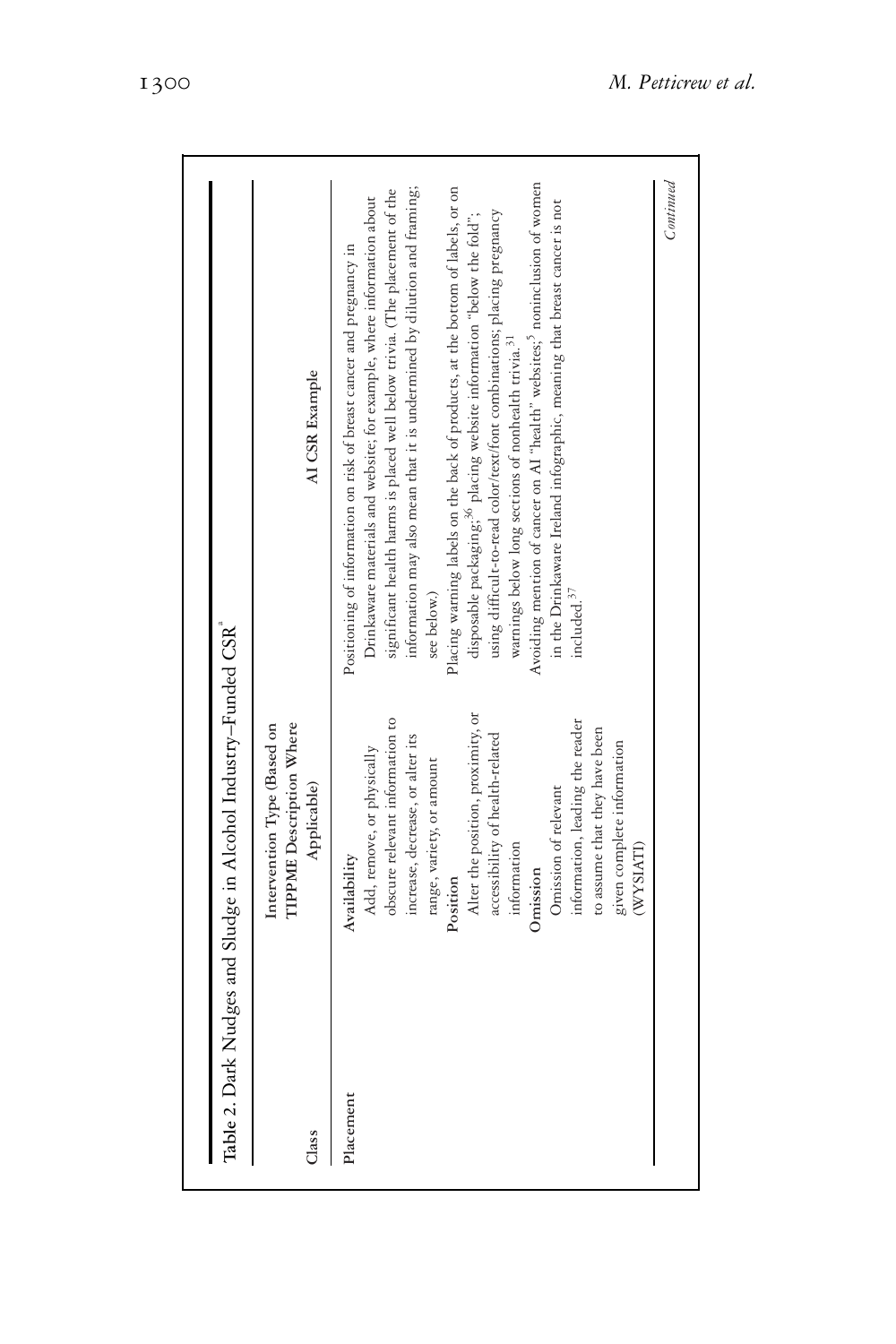|            | <b>TIPPME</b> Description Where<br>Intervention Type (Based on                                                                                                                                                                                                                                                                                                      |                                                                                                                                                                                                                                                                                                                                                                                                                                                                                                                                                                                                                                                                                                                                                                                                                                                                                                                                                                                                                                                                                                                                                                                                                                                                                                                                                                                                                                                                                                                                                                                                                                                                              |
|------------|---------------------------------------------------------------------------------------------------------------------------------------------------------------------------------------------------------------------------------------------------------------------------------------------------------------------------------------------------------------------|------------------------------------------------------------------------------------------------------------------------------------------------------------------------------------------------------------------------------------------------------------------------------------------------------------------------------------------------------------------------------------------------------------------------------------------------------------------------------------------------------------------------------------------------------------------------------------------------------------------------------------------------------------------------------------------------------------------------------------------------------------------------------------------------------------------------------------------------------------------------------------------------------------------------------------------------------------------------------------------------------------------------------------------------------------------------------------------------------------------------------------------------------------------------------------------------------------------------------------------------------------------------------------------------------------------------------------------------------------------------------------------------------------------------------------------------------------------------------------------------------------------------------------------------------------------------------------------------------------------------------------------------------------------------------|
| Class      | Applicable)                                                                                                                                                                                                                                                                                                                                                         | AI CSR Example                                                                                                                                                                                                                                                                                                                                                                                                                                                                                                                                                                                                                                                                                                                                                                                                                                                                                                                                                                                                                                                                                                                                                                                                                                                                                                                                                                                                                                                                                                                                                                                                                                                               |
| Properties | 'Requiring even small amounts<br>Alter functionality or design of<br>make it much less likely that a<br>physically interact with them:<br>how they work or to guide or<br>websites/webpages to change<br>of effort ('friction costs') can<br>behavior will happen." <sup>23 (p4)</sup><br>constrain how people use or<br>information materials and<br>Functionality | information, for example, on the DrinkIQ website users have to scroll down<br>effects on the body "below the fold," requiring users to page down and click<br>on a link, taking them to a page where they have to page down again to get<br>four pages to read the health information; placing information on alcohol's<br>Information overload—providing so much factual information that it may be<br>to the health harms, including breast cancer; placing statements about the<br>the recommended limit. It's a great social lubricant, and when paired with<br>Making websites or webpages less functional to make them more difficult to<br>are immediate - especially when keeping the amount you consume within<br>difficult to process or difficult to find the most relevant information (e.g.,<br>requiring registration processes/supply of personal information; requiring<br>benefits of drinking above information about harms: "The social benefits<br>moving information makes navigating the health/consumption sections<br>food it can enhance celebratory occasions."38 (Also see framing, below.)<br>inclusion of large amount of minor and trivial information on industry<br>websites, swamping or displacing information on major health harms).<br>interact with; making it more difficult to access health information by<br>Some AI-funded organizations require users to order information and to<br>complete online forms. Other sites use multiple split moving screens;<br>users to scroll through many pages to get to pregnancy and cancer<br>difficult. (See, for example, Bacardi-Martini:<br>https://www.slowdrinking.com/us/en/#first.) |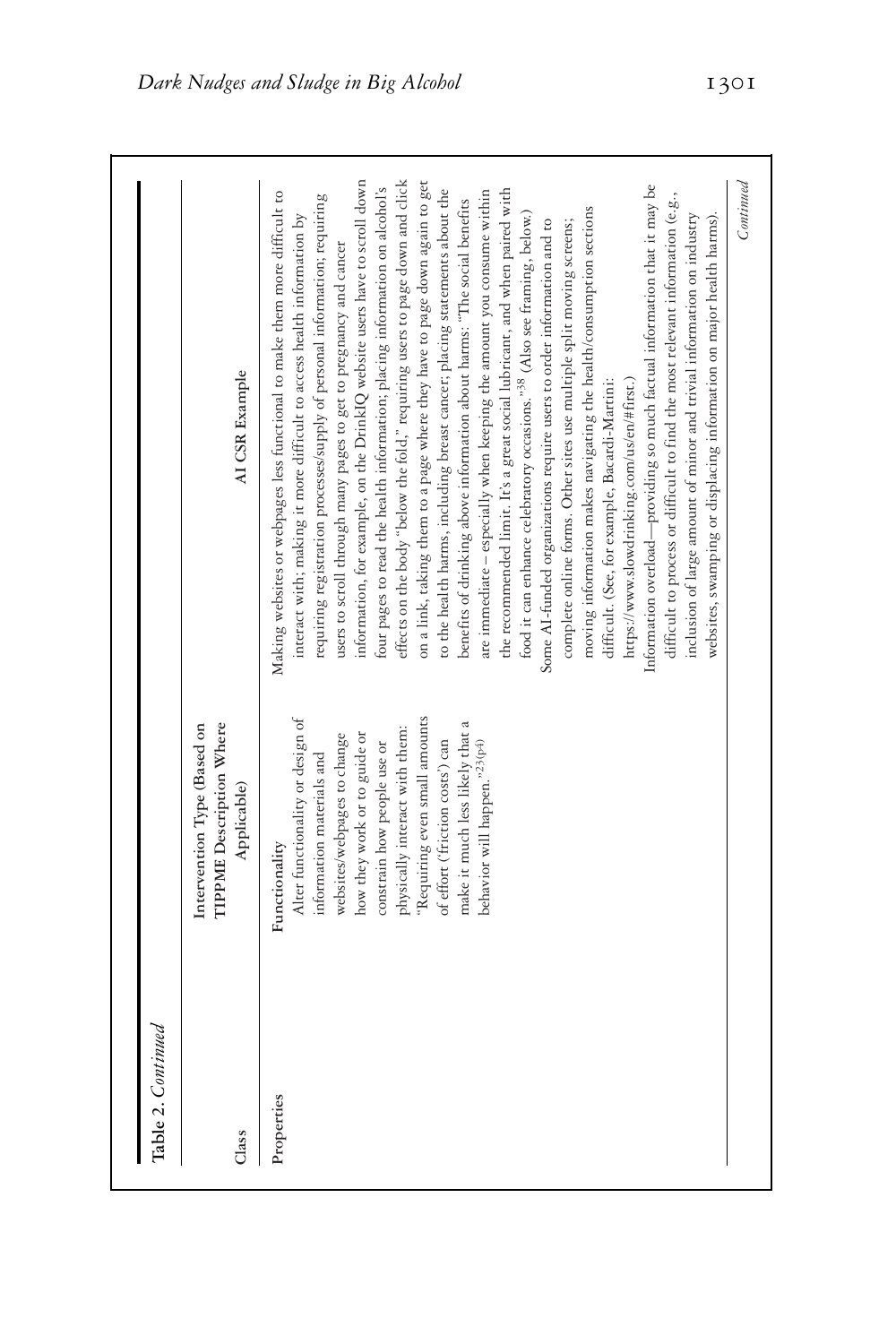| Table 2. Continued                                                                                                                                                                                                                                                                                                                                                                                                            |                                                                                                                                                                                                                                                                                                                                                                                                     |                                                                                                                                                                                                                                                                                                                                                                                                                                                                                                                                                                                                                                                                                                                                                                                                                                                                                                                             |
|-------------------------------------------------------------------------------------------------------------------------------------------------------------------------------------------------------------------------------------------------------------------------------------------------------------------------------------------------------------------------------------------------------------------------------|-----------------------------------------------------------------------------------------------------------------------------------------------------------------------------------------------------------------------------------------------------------------------------------------------------------------------------------------------------------------------------------------------------|-----------------------------------------------------------------------------------------------------------------------------------------------------------------------------------------------------------------------------------------------------------------------------------------------------------------------------------------------------------------------------------------------------------------------------------------------------------------------------------------------------------------------------------------------------------------------------------------------------------------------------------------------------------------------------------------------------------------------------------------------------------------------------------------------------------------------------------------------------------------------------------------------------------------------------|
| Class                                                                                                                                                                                                                                                                                                                                                                                                                         | Intervention Type (Based on<br>TIPPME Description Where<br>Applicable)                                                                                                                                                                                                                                                                                                                              | AI CSR Example                                                                                                                                                                                                                                                                                                                                                                                                                                                                                                                                                                                                                                                                                                                                                                                                                                                                                                              |
| undermining, subverting, or<br>arguments, and/or images to<br>alongside counter-messages,<br>messages through ordering<br>or by using other wording,<br>Misinformation strategies:<br>also involve denialism and<br>difficult to interpret; may<br>message or make it more<br>use of pseudoscientific<br>and sequencing of the<br>undermine the health<br>messages, by placing<br>language/arguments.<br>contradicting health | (Not in TIPPME) Use of words,<br>symbols, images, or numbers to<br>Add, remove, or change words,<br>information (e.g., on webpages<br>that convey information about<br>Alter size or shape of products<br>symbols, numbers, or pictures<br>the product, its use, or risks<br>Alter visual properties of<br>prime drinking<br>or documents)<br>Presentation<br>Information<br>Priming<br><b>Size</b> | that many drink alcohol to forget their problems, cheer themselves up when<br>Noninclusion of chief medical officers' health information on alcohol products.<br>Placing health warning labels in very small font and in difficult-to-read color<br>Use of written cues to drink: "Didn't drink at all during January and looking<br>forward to drinks tonight?"; "It's tradition to ring in the New Year with a<br>glass of bubbly, but what's in champagne?"; "Blue Monday research shows<br>printed or web material (e.g., black on purple text in a Drinkaware breast<br>in a bad mood and because it helps when they feel depressed or nervous"<br>Single drink cans that exceed daily alcohol consumption guidelines; use of<br>combinations; <sup>36</sup> using difficult-to-read color/text/font combinations in<br>larger wine glasses as default serving.<br>(Drinkaware <sup>39-41</sup> ).<br>cancer leaflet). |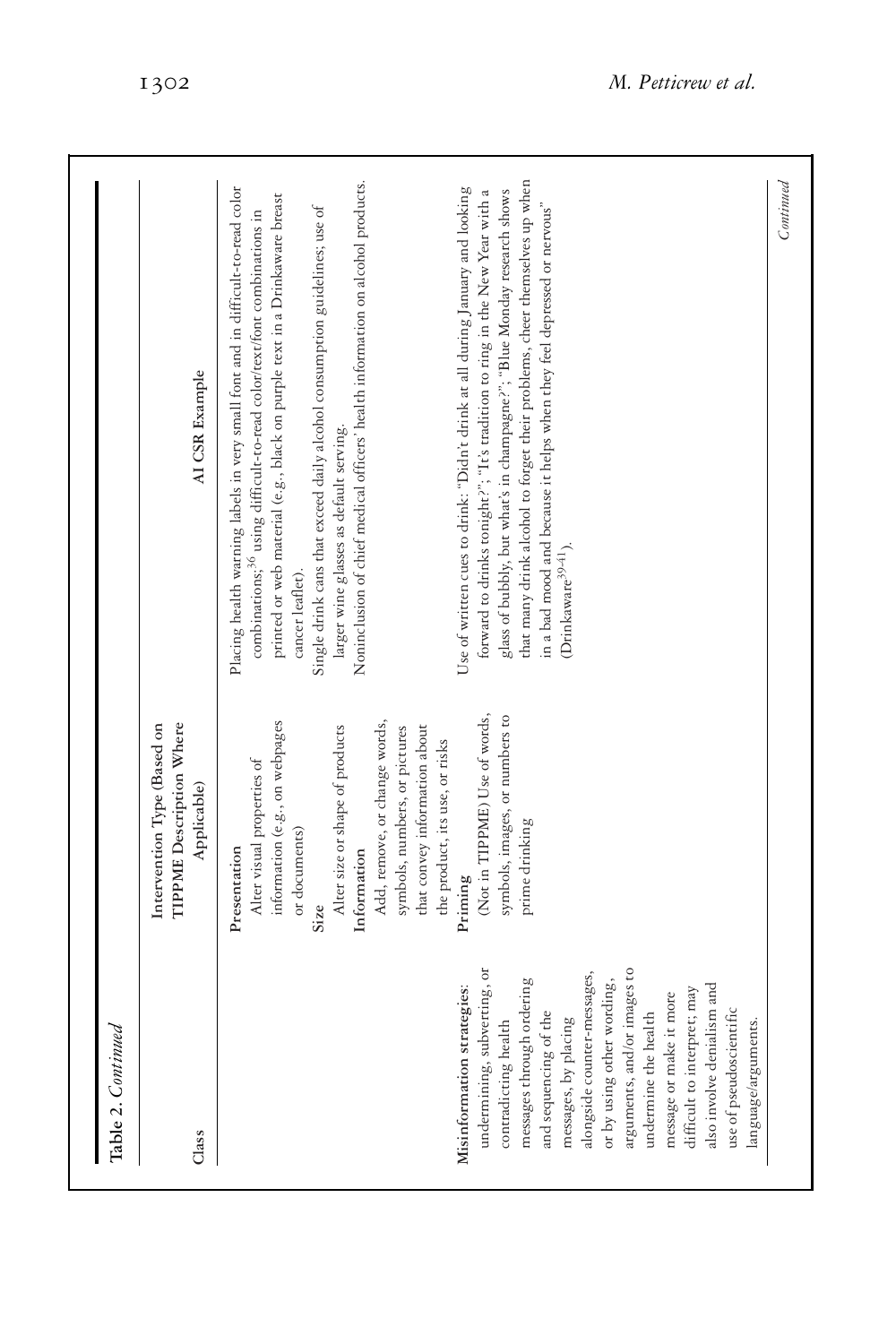| Table 2. Continued |                                                                                                                                           |                                                                                                                                                                                                                                                                                                                                                                                                                                                                                                                                                                                                                                                                                                                                                                                                                                                                                                                                                                                                                                                                                                               |
|--------------------|-------------------------------------------------------------------------------------------------------------------------------------------|---------------------------------------------------------------------------------------------------------------------------------------------------------------------------------------------------------------------------------------------------------------------------------------------------------------------------------------------------------------------------------------------------------------------------------------------------------------------------------------------------------------------------------------------------------------------------------------------------------------------------------------------------------------------------------------------------------------------------------------------------------------------------------------------------------------------------------------------------------------------------------------------------------------------------------------------------------------------------------------------------------------------------------------------------------------------------------------------------------------|
| Class              | <b>TIPPME</b> Description Where<br>Intervention Type (Based on<br>Applicable)                                                             | AI CSR Example                                                                                                                                                                                                                                                                                                                                                                                                                                                                                                                                                                                                                                                                                                                                                                                                                                                                                                                                                                                                                                                                                                |
|                    | inconsequential variations in<br>changes in preferences are<br>(Not in TIPPME) "Large<br>sometimes caused by<br>wording." $15$<br>Framing | complexity, and offer alternative explanations for alcohol harms: "There are<br>information in terms of benefits of alcohol consumption on its webpage on<br>of which we can't control like: Age: you're more likely to develop it as you<br>Alcohol-free drinks may also involve priming: the branding, design, bottles,<br>many other factors that increase the risk of developing breast cancer, some<br>get older; A family history of breast cancer; Being tall; A previous benign<br>AI-funded websites frequently frame information on alcohol in terms of the<br>and location in the supermarket send stimuli that remind the drinker of<br>Priming drinkers by offering verbal and pictorial cues to drink, sometimes<br>while simultaneously appearing to warn about harms, as in Drinkaware<br>AI materials often frame health information in terms of uncertainty and<br>benefits, even when discussing harms (e.g., Éduc'alcool frames health<br>"the 8 benefits of moderate drinking," mentioning no specific health<br>Twitter messaging. <sup>34</sup><br>drinking alcohol.<br>risks. $^{42}$ |
|                    | Positioning and sequencing<br>(Not in TIPPME)                                                                                             | Information on harms on AI websites is often positioned below information on<br>breast lump. However, in addition to alcohol, other lifestyle factors such as<br>breast cancer below statements emphasizing social and other benefits, such<br>as "It's a great social lubricant, and when paired with food it can enhance<br>benefits; for example, Diageo's "DrinkIQ" website places information on<br>being overweight and smoking are thought to increase your risk of<br>${\rm developing~ breast~cancer}^{\prime\prime}$ (Drinkaware). $^5$<br>celebratory occasions."38                                                                                                                                                                                                                                                                                                                                                                                                                                                                                                                                |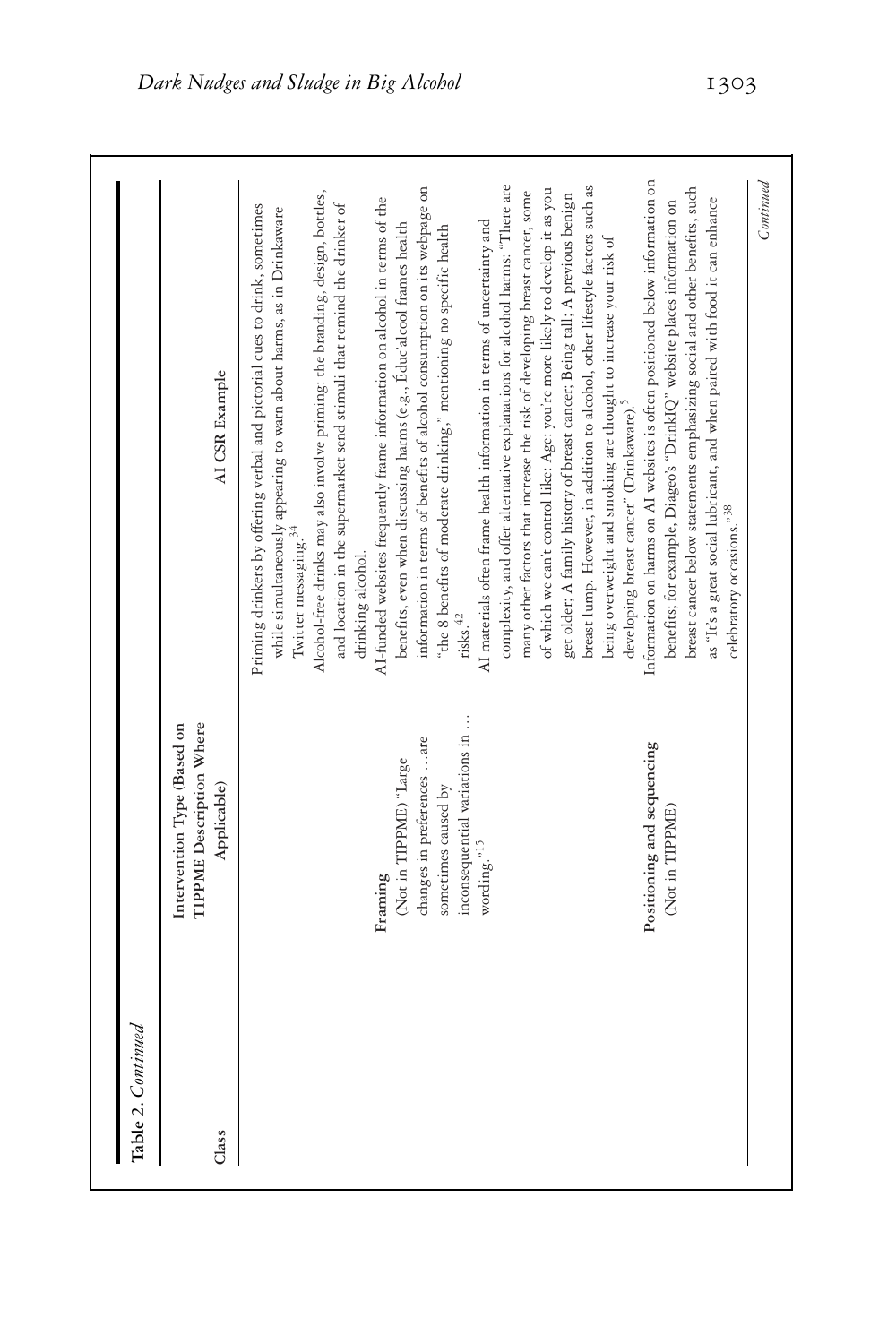|       | Intervention Type (Based on<br><b>TIPPME</b> Description Where |                                                                                                             |
|-------|----------------------------------------------------------------|-------------------------------------------------------------------------------------------------------------|
| Class | Applicable)                                                    | AI CSR Example                                                                                              |
|       | Stimulus incompatibility                                       | CSR messages that appear to warn readers about consumption, placed                                          |
|       | Incompatibility between images                                 | alongside trivia about alcohol, may involve stimulus incompatibility (in                                    |
|       | (or characteristics of images) and                             | addition to distraction, dilution, framing, and other biases)                                               |
|       | wording or messaging; we                                       | The Drinkaware "Drink Free" days campaign messaging shows a woman                                           |
|       | expect the signals we receive to                               | having fun in the swimming pool, alongside upbeat music. The spelling                                       |
|       | be compatible with the action                                  | and spacing of the phrase "Enjoy more Drink Free" (as opposed to                                            |
|       | they intend us to take. If they                                | "Drink-Free") may, however, convey a pro-drinking message. The clear                                        |
|       | are not, information is more                                   | separation of the words "Enjoy more" from "Drink Free," in addition to the                                  |
|       | difficult to process, and that                                 | different coloring of the word "Days," may prompt the reader to break these                                 |
|       | processing is error-prone.                                     | phrases into two separate messages, and thus interpret the message as                                       |
|       |                                                                | "Enjoy more: Drink free." Thus, "Drink Free" has a dual meaning,<br>including "Drink freely." <sup>43</sup> |
|       | Dilution effects                                               | AI websites often including a wide range of minor and trivial effects of alcohol                            |
|       | Consumers tend to "average" out                                | alongside (and sometimes displacing) severe harms. This may result in                                       |
|       | risks, including the minor ones.                               | dilution effects (as well as framing and positioning effects). For example,                                 |
|       | This paradoxically "dampens"                                   | the Drinkaware website includes information on "Why does alcohol make                                       |
|       | consumers' judgments of overall                                | you pee more?" alongside (and placed well before) information on fetal                                      |
|       | severity and risk.                                             | alcohol syndrome.                                                                                           |
|       | Social norming/social proof                                    | "Today's the day when people most commonly give up on their Dry January                                     |
|       | (Not in TIPPME) Providing                                      | efforts" and "On holiday, everybody loves to drink, you're in a good vibe,                                  |
|       | information on the behavior of                                 | the alcohol's cheaper, that's always going to happen" (Drinkaware <sup>44,45</sup> ).                       |
|       | others to guide our behaviors,                                 |                                                                                                             |
|       | regardless of the                                              |                                                                                                             |
|       | desirability/undesirability of                                 |                                                                                                             |
|       | that behavior                                                  |                                                                                                             |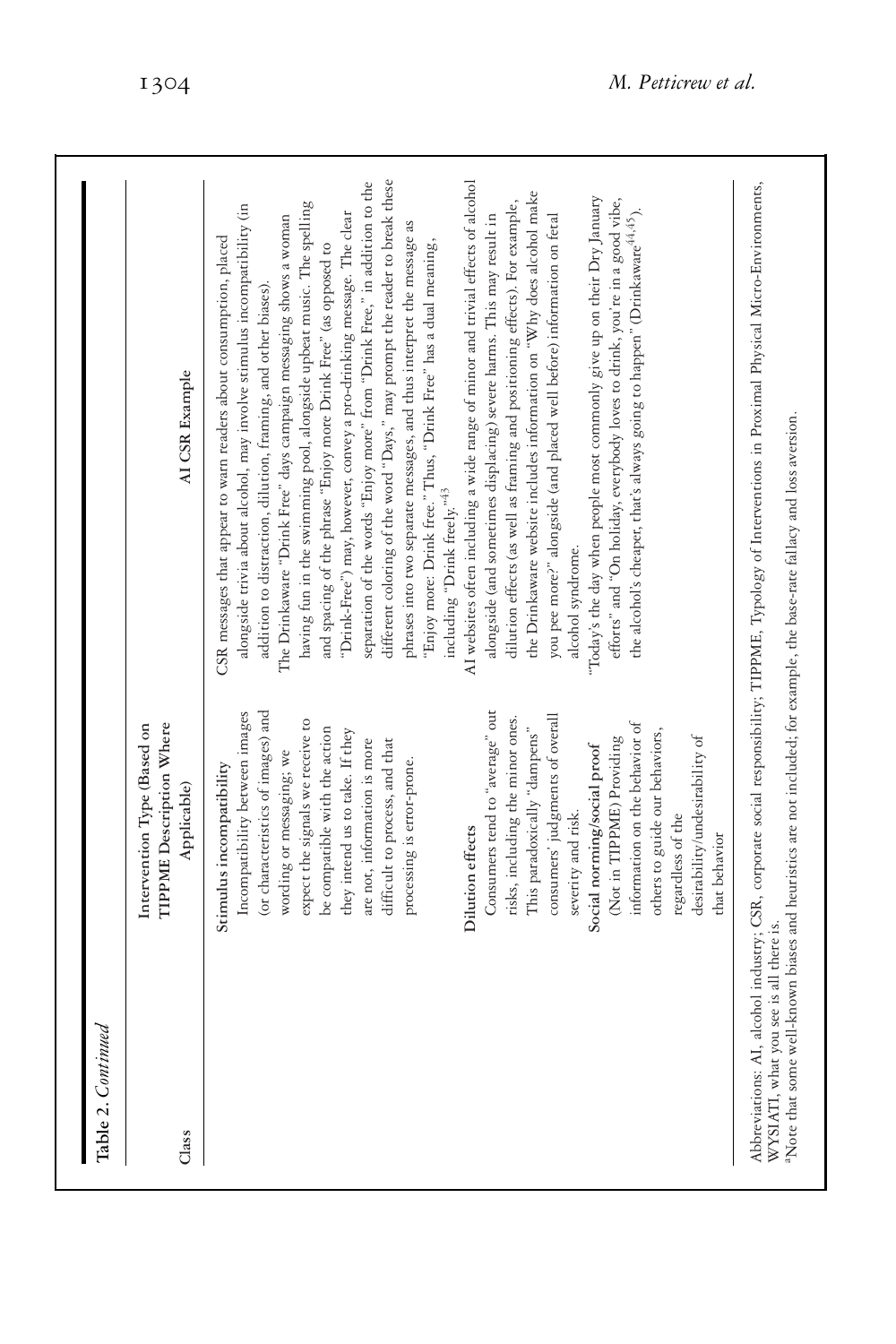



the last four. Thus, the user needs to scroll through approximately nine pages to access it—or many more pages on handheld devices.<sup>46</sup> This positioning means that the information on pregnancy harms—one of the most important and well-established harms of alcohol consumption—is placed well below, for example, sections on "How does alcohol affect my beer belly?" and "Why does alcohol make you pee more?"<sup>31</sup> On other AI websites, accessibility is reduced by not allowing health information to be viewed directly on screen; instead it has to be requested separately or ordered online.

*Selective Omission of Information.* Framing effects can also be achieved by the omission of information. As Entman notes, "Most frames are defined by what they omit as well as what they include, and the omissions of potential problem definitions, explanations, evaluations and recommendations may be as critical as the inclusions in guiding the audience." $47$  The tendency of readers to ignore absent evidence has been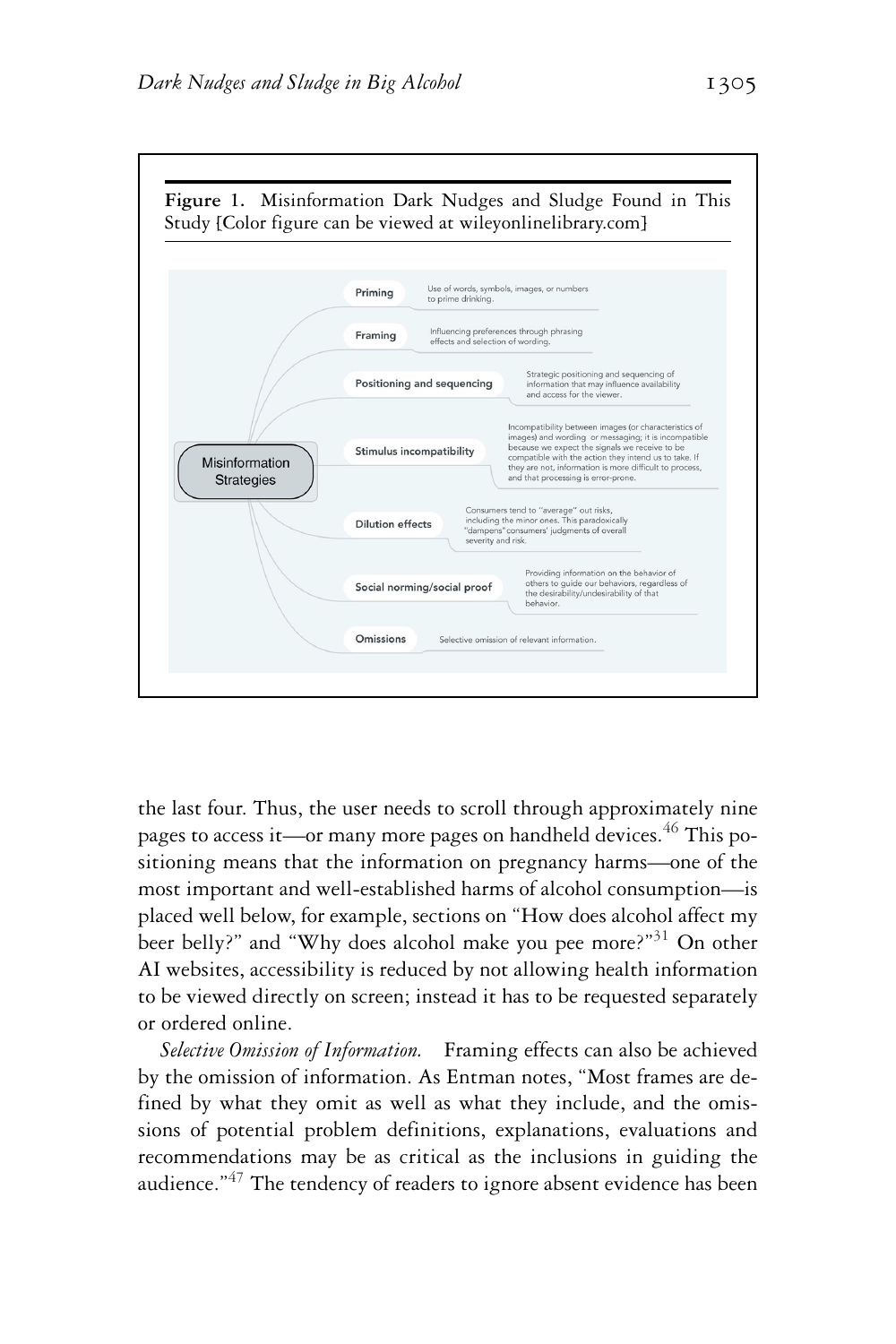named WYSIATI ("what you see is all there is"<sup>15</sup>) by Kahneman, who identifies it as a key source of bias.<sup>15</sup>

WYSIATI is a common source of bias on AI webpages, particularly in relation to cancer: Mention of specific cancers is often omitted, particularly breast cancer and colorectal cancer (which the industry has been found to deny is causally associated with alcohol consumption<sup>26</sup>), while other chronic diseases such as liver disease are included.<sup>4,5</sup> WYSIATI in industry-funded materials can also involve cherry-picking particular health outcomes (for example, by stating that alcohol consumption reduces the incidence of bladder cancer), while ignoring other negative outcomes (such as the increase in risk of other much more common cancers, in particular breast cancer and colorectal cancer).<sup>5</sup>

In one example, the Drinkaware Ireland infographic "The Body" omits women entirely, showing only a man.<sup>37</sup> In a later addition, while the other health harms (e.g., "liver disease," "gastritis") are shown close to the site of the harm (e.g., the words "liver disease" are placed by the torso), the word "cancers" appears by the right ankle. The result of this "men-only" infographic is that the most common alcohol-attributable cancer in women, breast cancer, is not clearly noted as a significant alcohol-related harm.<sup>37</sup> The accompanying text, "The effects shown here are the same for men and women," is also misleading. This omission of breast cancer from a female infographic was also previously found on the industry-funded Drinkwise website in Australia.<sup>5</sup> The omission or misrepresentation of breast and colorectal cancer is a common feature of AI materials more generally.<sup>5</sup>

WYSIATI can also be seen in documents from AI-funded organizations that discuss risk factors for underage drinking, and harmful alcohol consumption in general. These usually point to the causes of alcohol harms in young people as being variously "peer pressure," "parents," and "culture," but generally do not mention alcohol advertising or AI activities. Examples of this omission can be seen in Drinkaware UK and Drinkaware Ireland materials on young people's drinking.<sup>48</sup> Drinkaware Ireland's list of reasons points to a range of individual-level factors and the influence of parents and peers, but does not mention the role of the AI.<sup>49</sup> Similarly, the Australian Drinkwise website, in its "Facts for parents" section, points to peers, parents, grandparents, and the community as the main influence on young people's drinking, without mentioning the role of the AI. The evidence is clear that alcohol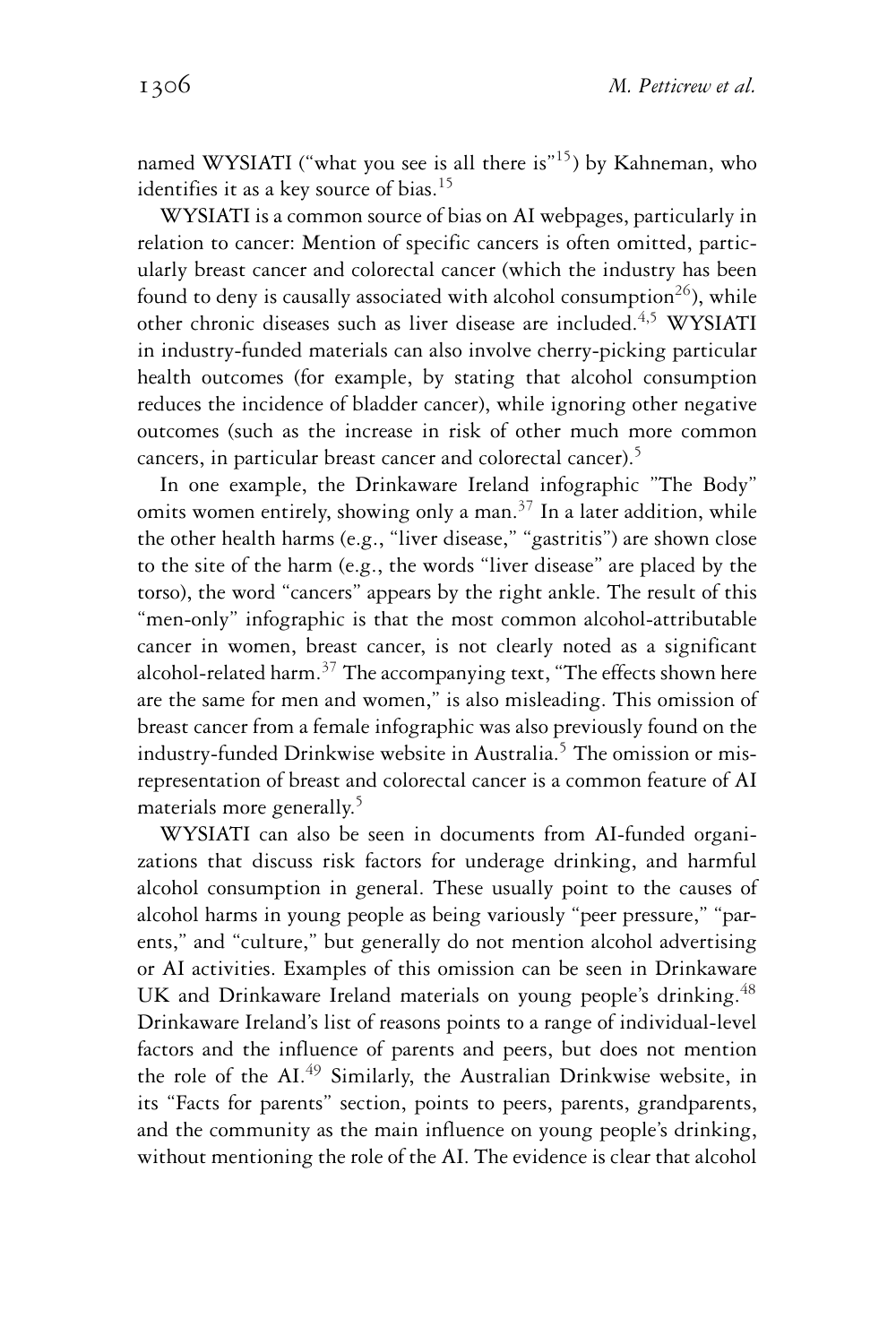advertising influences young people to start drinking and influences consumption in those who already drink.<sup>50</sup>

#### *Properties*

*Alterations to the Functionality of CSR Websites and to the Presentation of Information.* Colors, fonts, and graphic design can be used to nudge people's choices in certain directions. Kahneman describes how fonts can influence judgments about the truth of statements and affect the ease of processing information.<sup>15(p70)</sup> This has been known by graphic designers for decades and is a standard part of web-designers' skillset.<sup>51</sup> One well-known example is the placement of information "above the fold" on websites—placing key information high on the first page of a website to relieve users of the effort of scrolling. A Google study has found that viewability rapidly drops off for information placed below the fold; information above the fold has *>*70% visibility, whereas information below it has around  $44\%$  visibility.<sup>52-54</sup> Similarly, eye-tracking studies show that people scan for information on websites in an F-shaped pattern, in which they focus mainly on the headline and first paragraph.<sup>55</sup>

In some Drinkaware materials, statements emphasizing uncertainty about whether alcohol causes cancer are placed first, while factual statements about the risk of specific cancers are placed further down the page. The latter section is printed in a less-legible black font on a dark purple background, compared with the much more legible section on uncertainties (black font on light purple).<sup>36</sup> The design appears to nudge the reader toward the uncertainties and away from information on the risk of specific cancers.

Graphic design also appears to be used to present mixed messages in alcohol labeling. In the UK, alcohol labeling is self-regulated by the industry itself. Its labeling guidance includes a voluntary warning about the risks of drinking while pregnant, either in the form of text or a circular warning sign that consists of a very small (mean diameter *<*6mm) logo showing the silhouette of a pregnant woman holding a glass of what is presumed to be alcohol with a line struck across it (Figure 2).<sup>56</sup> There is, however, a major inconsistency in the logo's color. Warning signs and stop signs in the real world are usually red. But AI pregnancy warnings are red in only a small proportion (10%) of cases<sup>57</sup> and can be found in many other colors, including green, gray, black, and white. This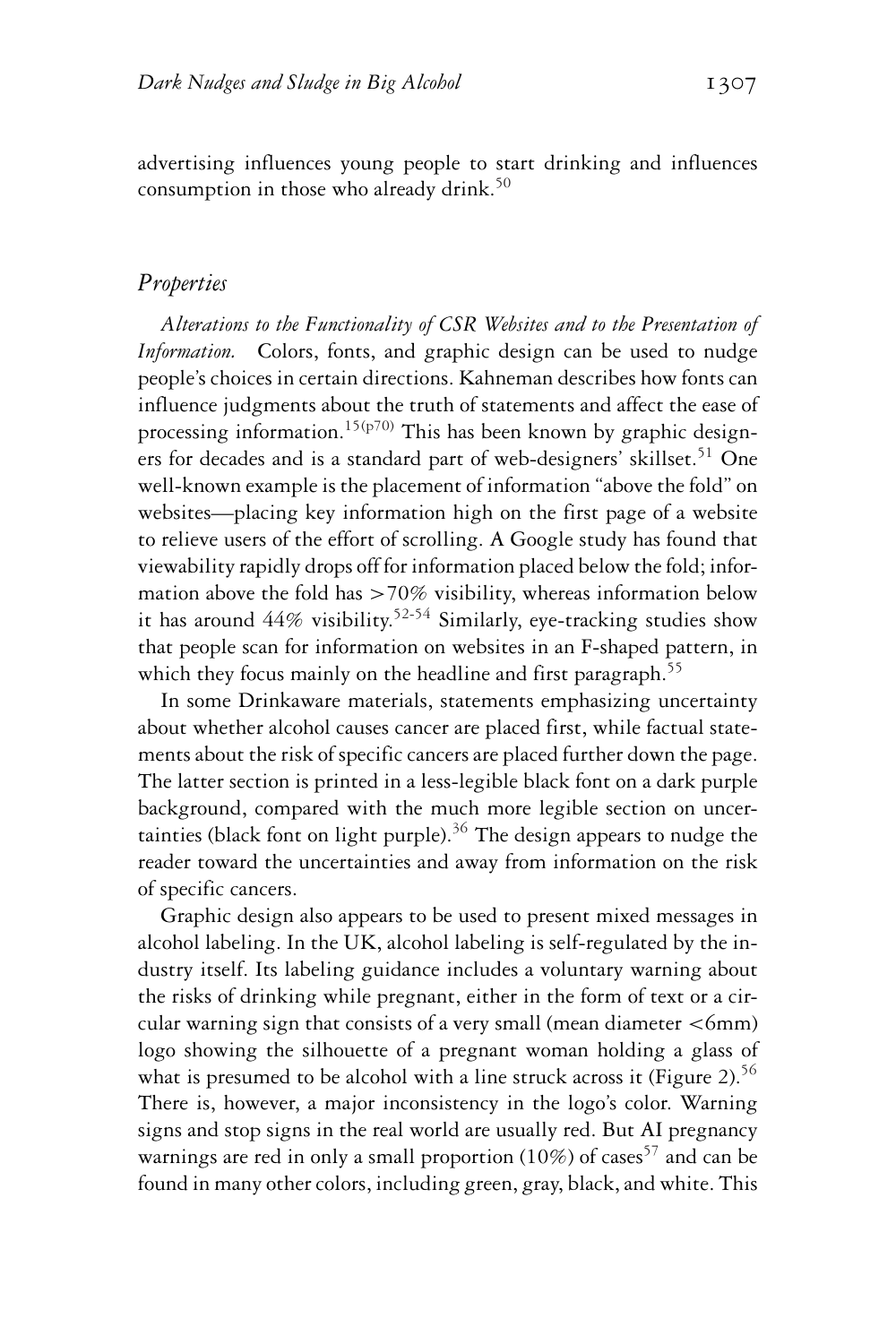

represents a form of dark nudge because we expect the signals we receive to be compatible with the action they intend us to take. Thaler and Sunstein themselves use the example of stop signs. We naturally expect a stop sign to be red. We do not expect it to be green or a "go" sign to be red. Incompatible configurations like this ("stimulus incompatibility") are difficult to process and lead to high error rates.<sup>8</sup>

## *Misinformation Strategies*

*Priming Effects.* Kahneman describes priming effects, in which "evidence accumulates gradually and interpretation is shaped by the emotion attached to the first impression."15 Priming works by offering simple and apparently irrelevant cues that "prime" people toward adopting certain attitudes, beliefs, and/or emotional states or behaviors. Examples of priming include using words or images to make other words, images, or concepts easier to recall. For example if you have recently seen the word EAT, you are more likely to complete the word fragment SO\_P as SOUP than to complete it as  $SOR<sup>15</sup>$  Environmental triggers can also prime behaviors—for example, larger plates prompt diners to consume more.<sup>57,58</sup>

Priming can also use images: the MINDSPACE report by the UK Cabinet Office and the Institute for Governmentn notes that "if a happy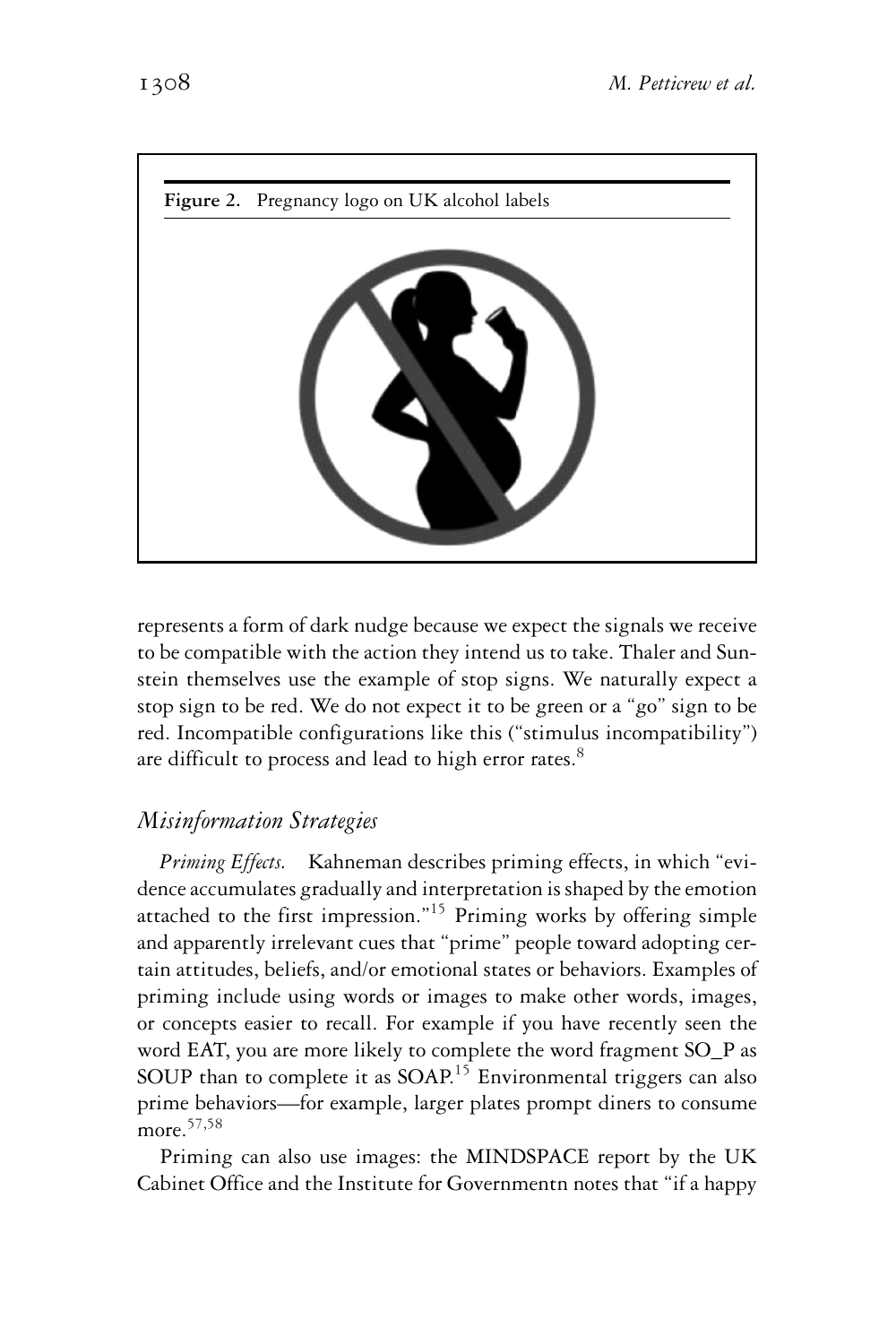face is subliminally presented to someone drinking it causes them to drink more than a frowning face."<sup>59(p25)</sup> Drinkaware frequently accompanies its Twitter messaging about alcohol harms with marketing-style images of people drinking and laughing.<sup>34</sup> There are many other examples of imagery-based framing on AI-funded websites, particularly the use of "happy drinkers." Almost every image on the Drinkwise website at time of writing is of happy drinkers, drinking from bottles and glasses or toasting each other.<sup>60</sup>

*Framing Effects.* Framing effects occur, according to Druckman, when changes in how an issue or an event is presented produce changes of opinion.<sup>61</sup> Different ways of presenting the same information can thus evoke different emotions and result in different levels of credibility. Framing is a powerful tool: Kahneman notes that "large changes in preferences … are sometimes caused by inconsequential variations in ... wording,"<sup>15(p88)</sup> and Hollsworth and colleagues argue that "adopting different 'frames' can have powerful effects on how people perceive a problem and what they consider to be relevant facts (or 'facts' at all)."<sup>62</sup>

Approaches to framing include frame incorporation, where one side incorporates a challenging element into their own frame by creating a watered-down version of it.<sup>63</sup> An example of this might be where AI materials acknowledge that alcohol is indeed a risk factor for breast cancer (the most prevalent cancer in women) but then weaken the statement by pointing to the relationship with less common forms of breast cancer:

Recent studies indicate that alcohol consumption may be more strongly linked to a certain less common form of breast cancer (lobular cancer), than it is to the most common type of breast cancer (ductal cancer).<sup>5</sup> (SABMiller)

The epidemiological evidence regarding alcohol consumption with lobular and ductal cancers is in fact unclear, and in any case the information is of no direct relevance to individual drinking decisions; drinkers are obviously unable to choose any particular form of breast cancer risk.<sup>5</sup>

*Positioning, Sequencing, and Stimulus Incompatibility.* Ordering and framing effects can frequently be seen in AI materials, such as when (sometimes accurate) statements about specific alcohol harms are placed below misleading general statements. For example, in the Drinkaware leaflet titled "Alcohol and cancer," the very first sentence emphasizes uncertainty: "There is no scientific consensus on why some people develop cancer and some don't." $64$  The narrative continues by emphasizing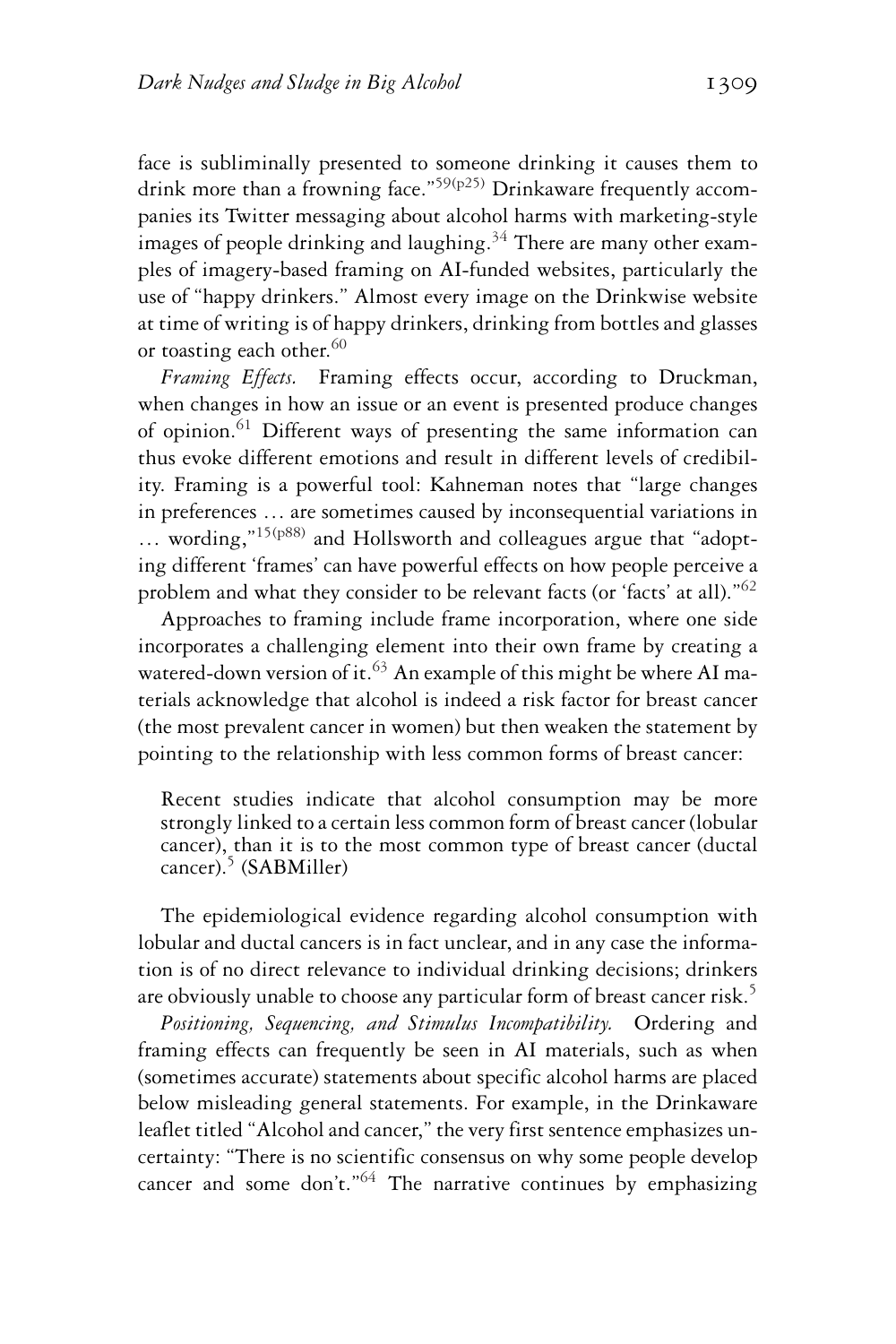the importance of risk factors other than alcohol, including genes (twice), as well as smoking and exercise. As noted earlier, factual statements about the risk of specific cancers (e.g., breast cancer) appear further down the page, in a less-legible section. This adds considerable "friction" to the priming effect, which prioritizes the uncertainties by placing them first. Similar "priming with uncertainty" may be seen in Drinkaware information materials on alcohol and pregnancy.<sup>31</sup>

Emphasizing uncertainty is also a very common feature of AI information on cancer, $5$  often regarding the specific biological mechanisms, which may undermine the presentation of accurate information. For example, information about alcohol and cancer risk disseminated by the Wine Information Council (an organization funded by the European Wine Sector) states:

All the studies show that the knowledge about the causes of breast cancer is still very incomplete and as scientists from the National Institute on Alcohol Abuse and Alcoholism in the USA, recently pointed out, some other (possible confounding) factors have not been considered in the research relating the consumption of alcoholic beverages to breast cancer.<sup>5</sup>

Uncertainty is also highlighted in this example:

The mechanism by which alcohol consumption may cause breast cancer is not fully known. … The relationship … is undergoing vigorous research. … If and how these two factors may interact and affect risk is not completely known.<sup>5</sup> (SABMiller)

There are many other AI examples of the use of uncertainty as a frame.<sup>4</sup> It should be noted that framing the evidence in terms of uncertainty like this is a well-documented characteristic of AI misinformation and misinformation related to other harmful industries, including climate change misinformation.<sup>65-67</sup>

*Dilution Effects.* As noted earlier, when faced with a vast array of information, people fall back on rules of thumb. Some AI-funded websites include large amounts of information, much of it of little or no relevance to specific health harms, which may be designed to cause information overload and information dilution. The dilution effect may be enhanced further by the positioning of information alongside apparently irrelevant trivia. For example, in Pernod Ricard's "Wise Drinking" app, a statement that fetal alcohol syndrome is a "pattern of physical and mental defects that can develop in a fetus in association with high levels of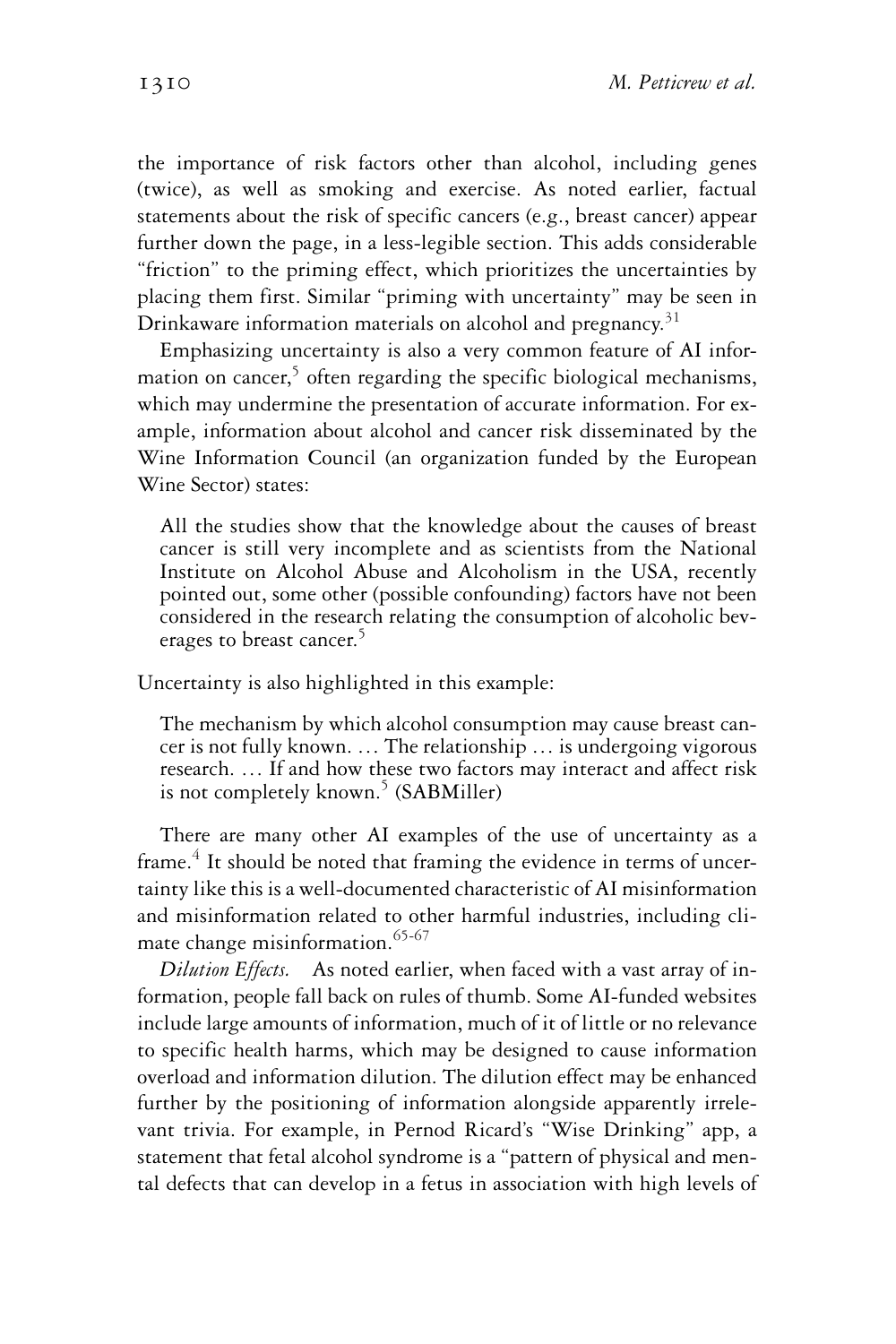alcohol consumption during pregnancy" is found alongside trivia such as "the term Champagne can only be used for wines produced in the Champagne region." Another example of dilution may be seen on the Drinkwise website, which positions the section entitled "Is alcohol increasing your risk of cancer?" beside the section on "Is alcohol affecting your looks?"68

Dilution is a potent form of information bias. Sivanathan and Kakkar<sup>69</sup> have shown that when pharmaceutical commercials list the severe, but rare side effects of those drugs along with those that are most frequent (which include both serious and minor side effects), it dilutes consumers' judgments of the overall severity of the side effects, compared with when only the serious side effects are listed. In effect, consumers tend to average out the risks including the minor ones. This paradoxically "dampens" consumers' judgments of overall severity and risk and increases the marketability of these drugs. Dilution may also underpin the use on AI-funded websites of irrelevant risk factors, such as "being tall," as on the Drinkaware UK website, and genetic factors, on Drinkaware UK and many other AI websites. These factors are irrelevant to individual consumers because they are unmodifiable, with no direct relevance to an individual's alcohol consumption.

*Social Norming and Social Proof.* Some dark nudges and sludge rely on the power of social influences. Social norming, for example, involves promoting behavior by telling the reader or consumer what most other people do, or by correcting misapprehensions about what other people  $d^{\alpha^{70}}$ 

In particular, advertisers are entirely aware of the power of social influences. Frequently they emphasize that "most people prefer" their own product, or that "growing numbers of people" are switching from another brand.<sup>8</sup>

Robert Cialdini, in his seminal book on marketing, *Influence*, describes this as social proof.<sup>10</sup> Social proof can be seen in AI-funded campaigns. The Drinkaware advice tweeted in the summer of 2018 "When the sun's out, it can be harder to stick to your #Drinkfreedays" arguably shows the same type of social norming.<sup>71</sup> Earlier in the year, during the "Dry January" campaign, which is run by the independent charity Alcohol Change, Drinkaware again potentially nudged drinkers in this way, advising them on January 20: "Today's the day when people most commonly give up on their Dry January efforts."<sup>72</sup>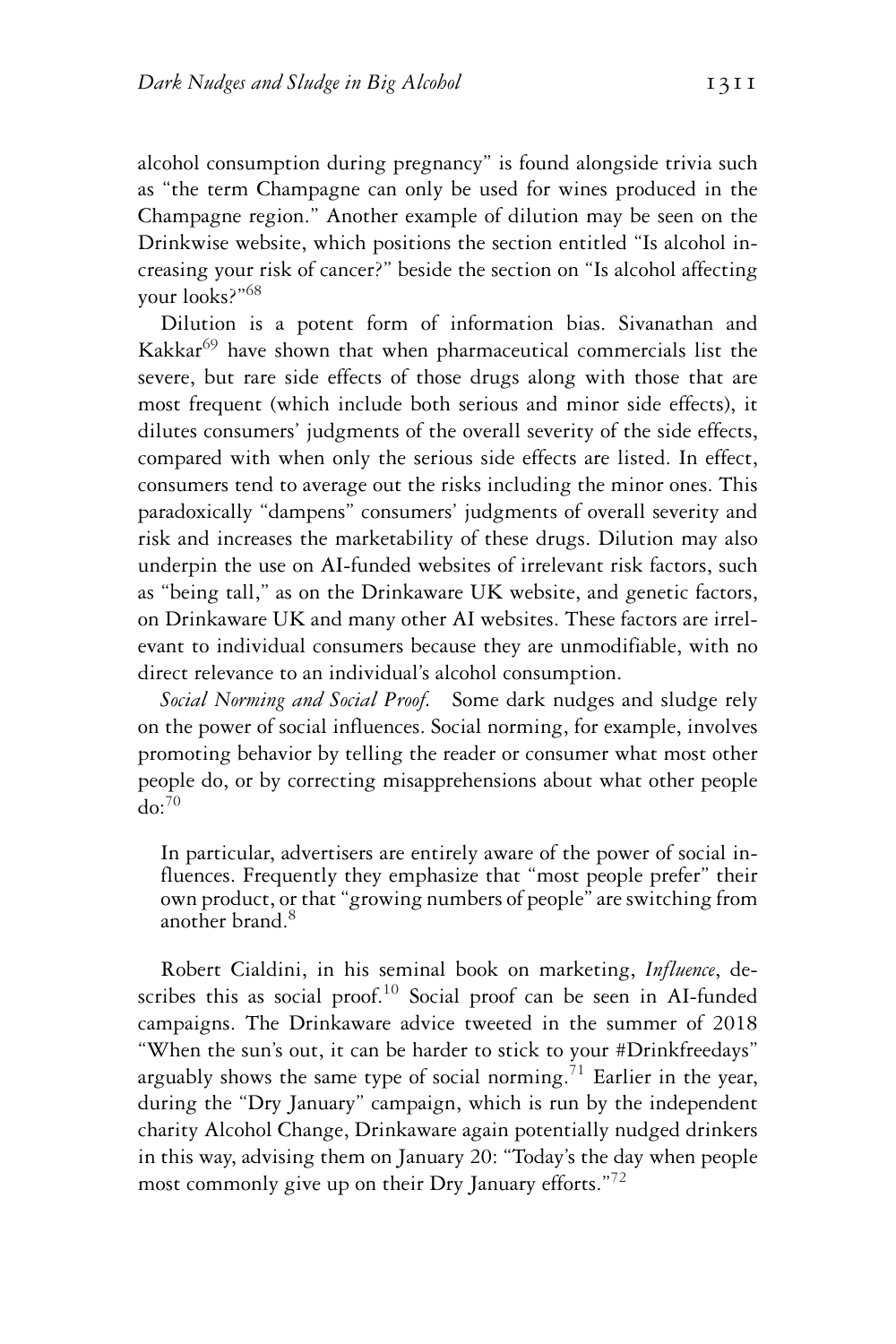New Year's Eve prompted another social norms nudge with the following tweet in both 2017 and 2018: "It's tradition to ring in the New Year with a glass of bubbly, but what's in champagne?"<sup>73</sup> On September 10, 2018, Drinkaware advised followers, "Two thirds of regular drinkers say cutting down is harder than improving diet and exercise - Just some of the findings from our new campaign."<sup>74</sup>

A 2018 tweet also appears to employ social proof to imply that drinking is an effective form of mental health support: "The New Drinkaware & @YouGov research reveals that almost 3/5 (58%) of all people (aged 18-75) who drink alcohol are doing so because it helps them to cope with the pressures of day to day life."<sup>75</sup> The same social norming message appears to underline the organization's Twitter message on Christmas Eve in 2019 ("Linda" is an English soap opera character): "in real life, millions of people like Linda drink to cope and it can get out of control." This contains both the message that drinking to cope is normal and extremely common, and also that it is only when it gets "out of control" that it is a problem. "Out of control" drinking, as referred to here, is a common AI framing, which stresses behavioral aspects of alcohol harms, rather than chronic harms.<sup>76</sup>

In other contexts, it is known that spreading information about noncompliance with health-supporting behaviors, as in the above example, can undermine health messages. For instance, reporting that some parents refuse pediatric vaccines can lead parents to construe this as being a social norm and exacerbate the problem of vaccine refusal.<sup>77</sup>

These are some of the main examples of dark nudges and sludge that we identified in AI CSR materials. We note that an entire category of AI CSR nudges focuses on misinformation. Definitions of misinformation vary, but it is clear that it is much wider than the simple presentation of false information, and it includes the mixing of facts with inaccurate information, the undermining of facts through their framing (e.g., through misleading headlines), and the use of partial or selective truths.<sup>78</sup> We have therefore added this new category of misinformation to the TIPPME framework in Table 2, with illustrative examples, and we present it in Figure 1. It should be noted that some types of dark nudges fall within more than one intervention type and more than one class of nudge, suggesting that some nudges operate through a range of mechanisms.

Overall, our findings add to the literature on the contradictions that exist in the discourses of the  $AI^{79}$ , whereby the industry claims that it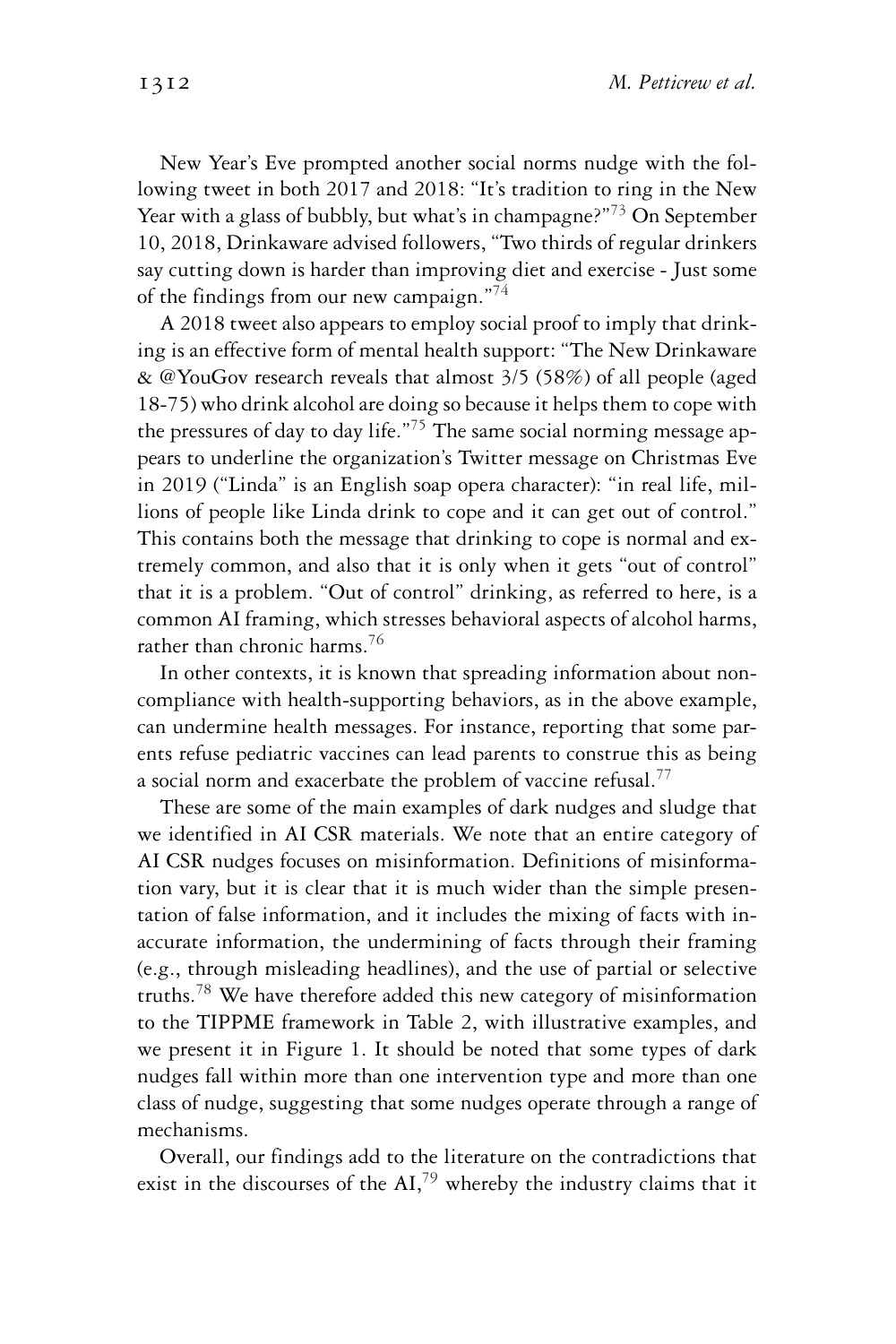is supporting public health and "Nudging for Good,"<sup>80,81</sup> while simultaneously, through its CSR bodies, using dark nudges that are aligned with commercial rather than public health goals. Its key approach involves presenting health information, but subverting it with a range of dark nudges and sludge. These dark nudges may also act synergistically with other tactics in forwarding the interests of the AI, as they form part of a much larger web of marketing and lobbying strategies. In this way, AI CSR programs may be "designed to fail" in reducing harmful alcohol consumption and may in fact increase it.

#### **Discussion**

It is already known that AI CSR organizations are significant sources of misinformation about health harms of alcohol consumption misrepresenting the harms and overstating any benefits. The industry does this in order to appear to be acting responsibly and as "part of the solution."<sup>30</sup> The use of dark nudges may help ensure that any health information provided by such organizations has little or no effect on consumers' decisions; effective, unbiased provision of health information would pose too much of a risk to the alcohol market. Multiple dark nudges are therefore used: The positioning of information adds friction and reduces information accessibility, while readers are subject to priming and framing in which minor health effects are prioritized and chronic harms are omitted and reframed. Information overload and dilution with irrelevant trivia are also employed. Sludge also plays a role, for example, through requirements to take complicated sets of actions in order to obtain information, and through the use of layouts and fonts rarely optimized for the browser window.

Alcohol consumption is an area where consumers may be particularly easy to exploit with dark nudges, because in Kahneman's phrasing, decisions about drinking are a "choice problem."15(p272) Consumers, when deciding whether and how much to drink, are required to make decisions about the balance of risks and benefits, yet have imperfect information and limited personal experience. Most of the harms, particularly the chronic harms—including cancer, cardiovascular disease, and liver disease—have long lag times and multifactorial etiologies, while any short-term benefits of drinking (e.g., social benefits) are much more salient. Drinkers are also subject to other biases well documented by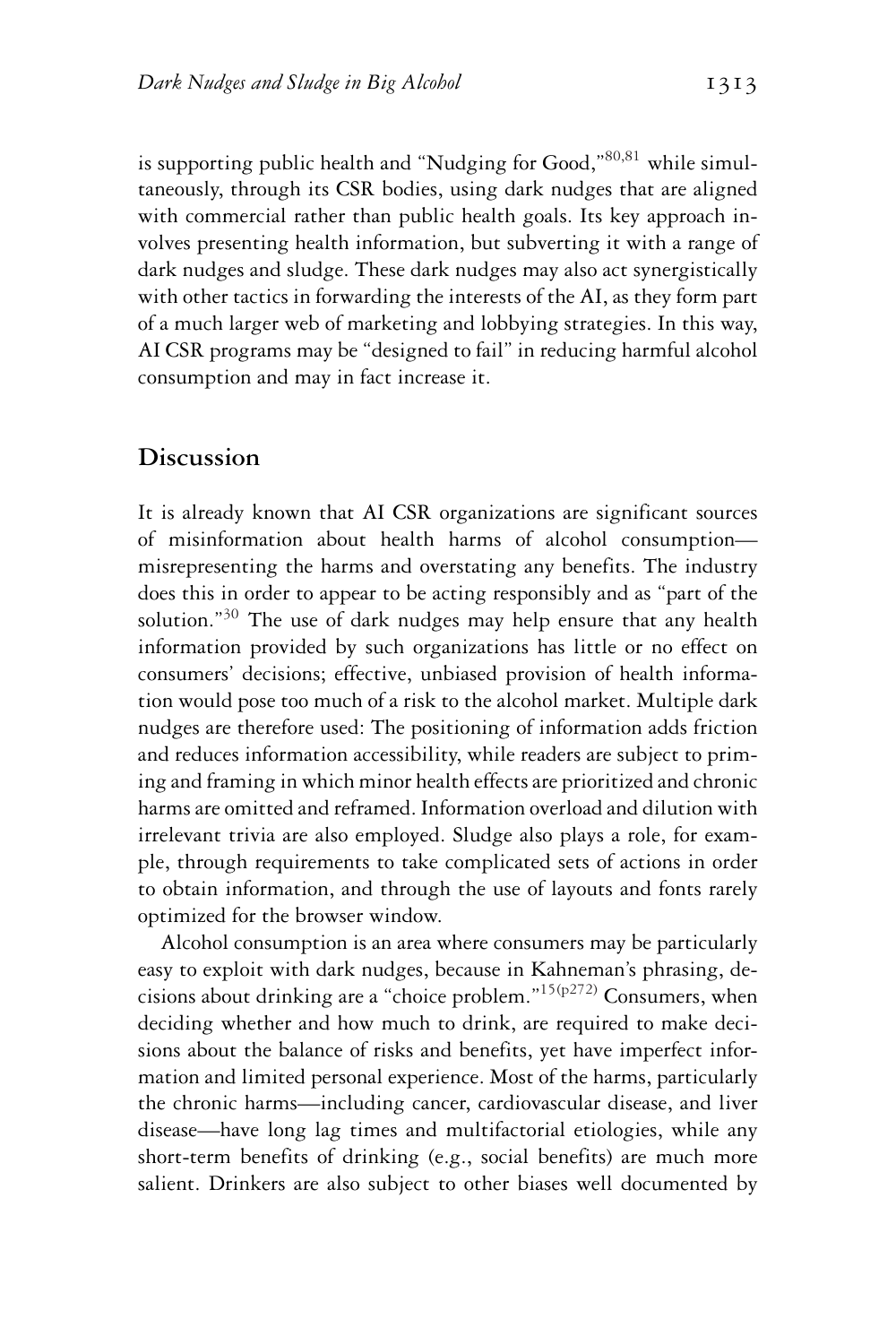economists, including discounting the future and over-valuing shortterm gains compared to long-term harms and losses.<sup>82</sup> This is fruitful territory for a choice architect who wishes to prioritize industry interests over the consumer's best interests.

One key role for nudging in these examples is to foster uncertainty. Uncertainty is commonly exploited in a similar way by the tobacco, chemical, and other harmful industries in order to spread doubt about the harms of their products.<sup>66</sup> For example, the tobacco industry has used uncertainty to defend itself in litigation, arguing that it is impossible to prove that smoking is really the cause of lung cancer: "There are many other potential carcinogens to which we are all exposed. The modern environment is inherently dangerous (toxic waste, industrial pollu $tants)$  and no particular cause can be pinpointed."<sup>31</sup> Alternate causation arguments were found to be very influential with jurors when the tobacco industry was defended in court; to quote tobacco industry lawyers Shook, Hardy, and Bacon, "A little alternative causation evidence goes a long way."<sup>83</sup> There are many similar statements on AI-funded websites, where the independent effects of alcohol consumption are obscured by the listing of a large range of other potential and often unmodifiable risk factors (such as the earlier example from Drinkaware of "being tall").<sup>4,5</sup> The cherry-picking of positive outcomes and the avoidance of mentioning alcohol-related harms (such as breast cancer) also has resonances in tobacco industry CSR materials, which avoid mentioning death as an outcome of smoking.<sup>84</sup> Other dark nudges resemble well-known marketing tricks. For example, social norming has frequently been used in alcohol marketing to encourage consumption; one advertising campaign for lager noted that its "new appeal lay in drinkers' perceptions of it as a 'popular, fashionable lager.'"85

There are several implications of this analysis. First, there is growing interest in misinformation campaigns and the role of the internet and social media in spreading them, and in how to recognize and prevent them.13,78 Our analysis suggests that further research on the use of nudge-based techniques to spread misinformation will be of value. Second, developing effective methods of prevention will be key. In the case of AI CSR and parallel efforts by other harmful commodity industries, this should involve raising awareness of dark nudges among policymakers, public health practitioners, clinicians, and the public. Awareness-raising activities should also target organizations that are considering partnering with AI organizations (e.g., local government).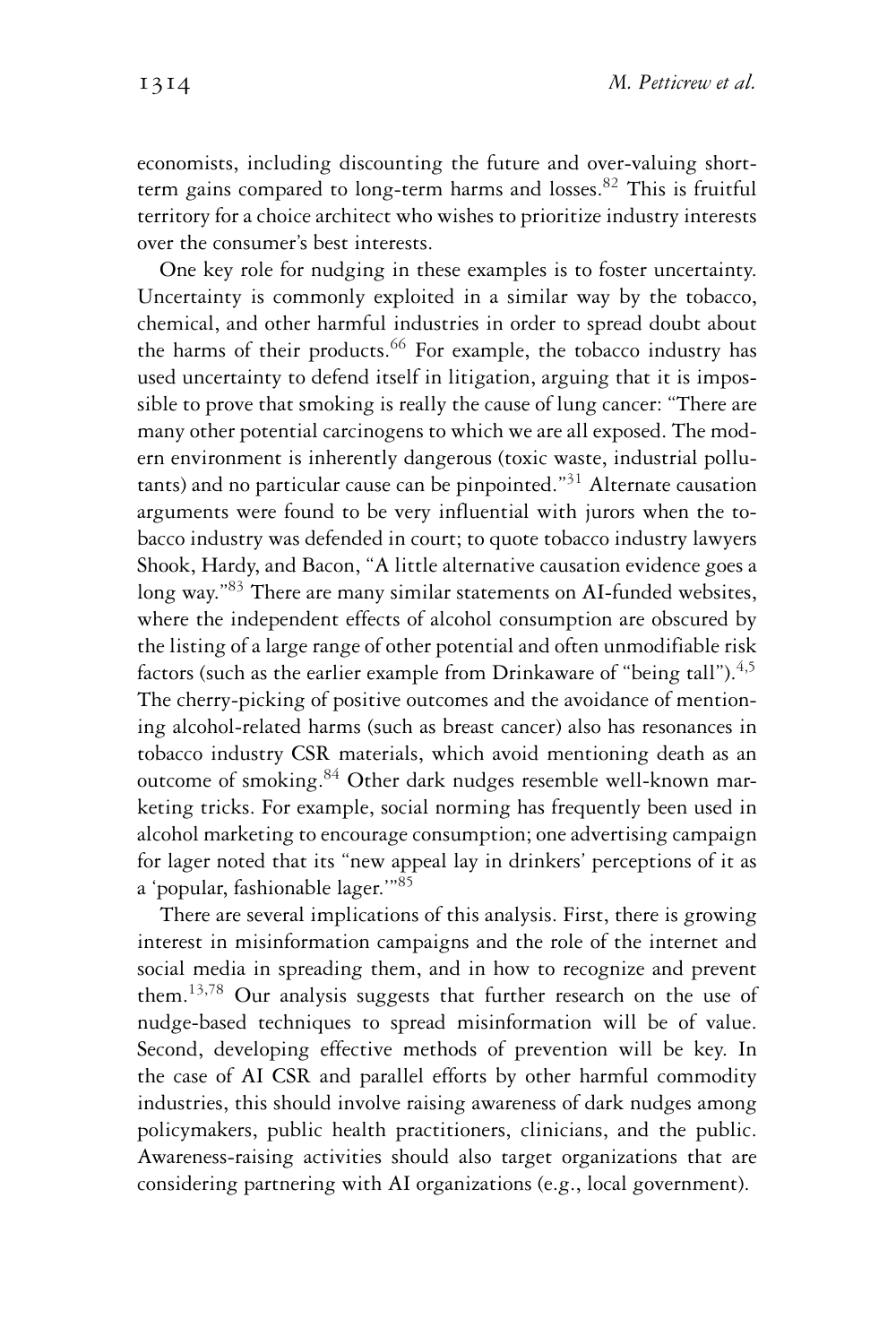However, education and awareness raising is unlikely to be enough, and public health policymakers and practitioners also need to consider whether there is a role for sanctions for making misleading and false health claims on alcohol and other harmful commodity industry websites. Social media companies are already acting against internet-based anti-vaccine misinformation, and it may be useful to consider how this approach could be extended to other sources of health misinformation.<sup>86</sup>

#### *Future Research*

There is also a wider research agenda on dark nudges and sludge in public health. This could include further analysis of the use of nudges in the materials and activities of the alcohol, tobacco, food, beverage, and gambling industries. It might also extend to the analysis of how cognitive biases are used to create confusion and spread vaccine misinformation and disinformation, as well as their use as a vector for climate change denialism.87,88 This will also require detailed analysis of the "dark money" behind dark nudges and sludge.

Given these findings, and in light of Kahneman's warning that *"*the power of format creates opportunities for manipulation,"15(p330) future analyses should involve collaboration with web designers and graphic designers, as well as those who have worked in marketing, to help understand how graphic design elements are used in AI materials. Research to analyze the effects of such industry techniques on their intended audiences is also needed to understand how users respond to framing, as recommended by Entman.<sup>46</sup> This could include analysis of the synergistic impact of multiple nudges. To aid such future analyses it may also be useful to consider dark nudges and sludge as forming a type of complementary dark nudge architecture, while recognizing that there will frequently be overlap in their use:

- 1. Dark nudges nudge *toward* harmful products such as alcohol (e.g., Drinkaware having bottles and wine glasses in its logo and the imagery of whiskey on the "alcohol data and facts" page of its website).
- 2. Sludge, and its supporting structures, generate confusion and friction, making it harder to understand and appropriately respond to independent, accurate public health messages that aim to reduce harmful consumption.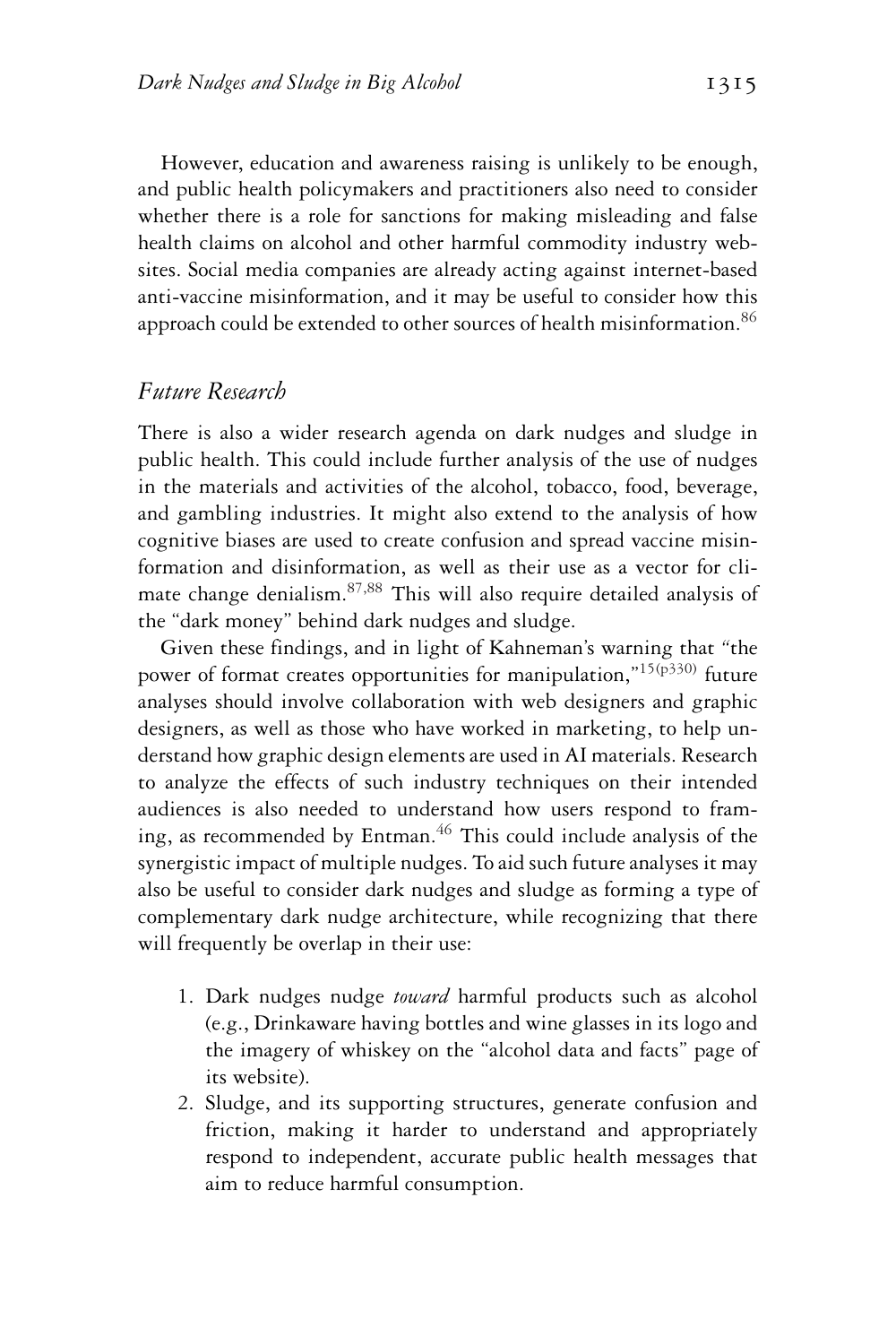### *Limitations and Strengths*

There are limitations to our analysis. First, the examples we identified represent a small subset of a much larger set of nudges and decisionmaking biases. Other well-known biases, such as confirmation biases, where people interpret or remember information (including health information, such as in the case of vaping<sup>89</sup>) that confirms prior beliefs, may also be used by AI CSRs. For reasons of space we have not included messenger/source biases: How we respond to information is heavily influenced by the messenger or source of that information, and how we feel about them.58 For example, the public places less value on information derived from industry-funded clinical experts when they know about their funding.<sup>90</sup> In AI materials, one very frequently sees experts and other AI-funded organizations quoted as a source of clinical information, without acknowledgment that many are also paid industry advisors. This may relate to the concept of "trust simulation": building the appearance of trustworthiness.<sup>11</sup> Further analysis of AI websites and social media is needed to determine the full extent of these and other biases.<sup>87</sup> Second, the evidence for some of the individual nudge approaches has also been challenged; for example, a failure to replicate some of the key studies of priming,<sup>91</sup> though this does not invalidate the fact that the industry uses approaches based on priming, even if the evidence is flawed.

Finally, we cannot be certain that the AI examples that we cite are intentional. However, the pervasive use of such techniques, across multiple organizations and across different media, and given what is already known about AI strategies, suggests that the accidental use by AI bodies of dark nudges and sludge is unlikely. Drinkaware UK has stated that it does use behavioral economics and "nudging," but to reduce harmful drinking.<sup>92,93</sup> Other AI CSR bodies have also discussed nudging to change consumer behavior; examples include the Portman Group (UK-based AI "responsible drinking" organization) and Drinkaware Ireland.<sup>94</sup> Independent evaluations are now needed to assess whether and how such nudges have their intended impacts.

It is also important to note that all the examples used in the study were present and as described at the time of the analysis. However, the text and images on these websites change frequently, so specific examples may not always be locatable by readers.

In these concluding paragraphs it is worth directly addressing the possible response of AI CSR organizations to this qualitative analysis.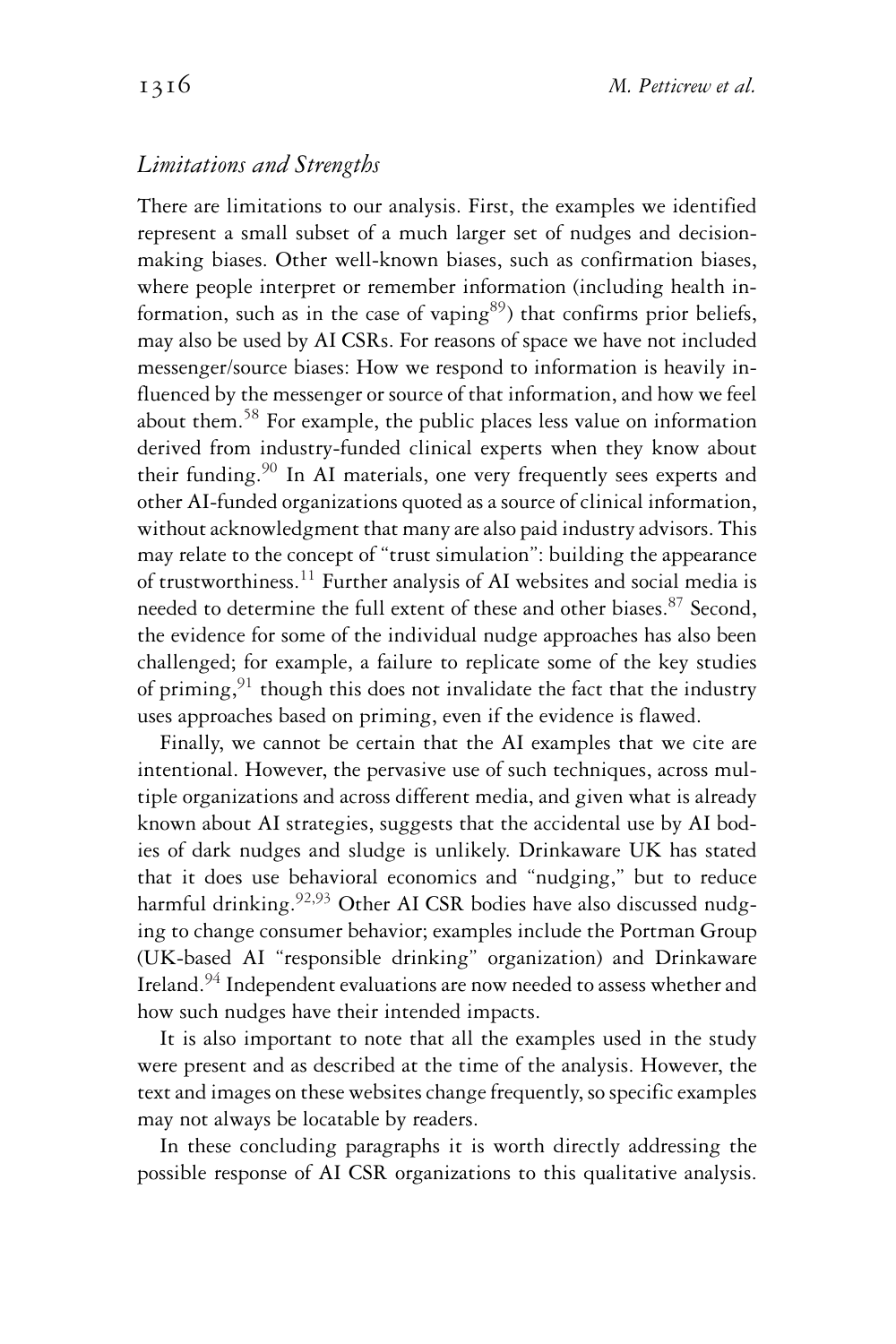In particular, they may claim that our examples are not representative. However, the issue of representativeness is not directly relevant because we are not trying to estimate the prevalence of the problem (i.e., nudgebased misinformation). Instead our aim is to identify examples of industry misinformation and to explain the mechanisms behind them. We do not claim (and logically we do not need to show) that these examples are representative. Nor do we need to show or claim that they are used across *all* industry CSR bodies, nor across *all* the materials produced by an individual organization. In fact, it is highly unlikely that nudge-based misinformation could be identified in all industry CSR materials because the power of misinformation to mislead comes from the fact that it is mixed with factual information. This mixing of misinformation with fact is also used as a deliberate strategy to obscure its presence.64 Another example that may illustrate our point is the release of millions of irrelevant and trivial documents by the tobacco industry following litigation, thereby making the identification of the egregious and damning documents extremely challenging. These latter documents were identified and analyzed in depth in numerous research projects, which have transformed how we think about and regulate the industry, but there were no claims that these documents are representative of the millions in the total sample. Such claims were not needed or relevant.

Nonetheless, industry-funded organizations may claim that our examples are cherry-picked. However, the identification of examples of AI misinformation is not cherry-picking, any more than is identifying specific examples of tobacco industry misinformation. Instead, these examples represent individual pieces of evidence of misleading, and therefore harmful, information. This is not an issue of representativeness, but an issue of safety/harm. In such cases, identifying even one example of a harm is enough to warrant concern and action to address it. For example, harmful products (e.g., certain formulations of drugs or malfunctioning devices) are frequently recalled without the need to determine whether they are representative of that entire product category.

A strength of our study is that the findings are internally and externally consistent. These are not simply coincidental examples of unintended misinformation, but instead represent a clear consistency of practice within and between AI-funded organizations. There are four main pillars underpinning this conclusion: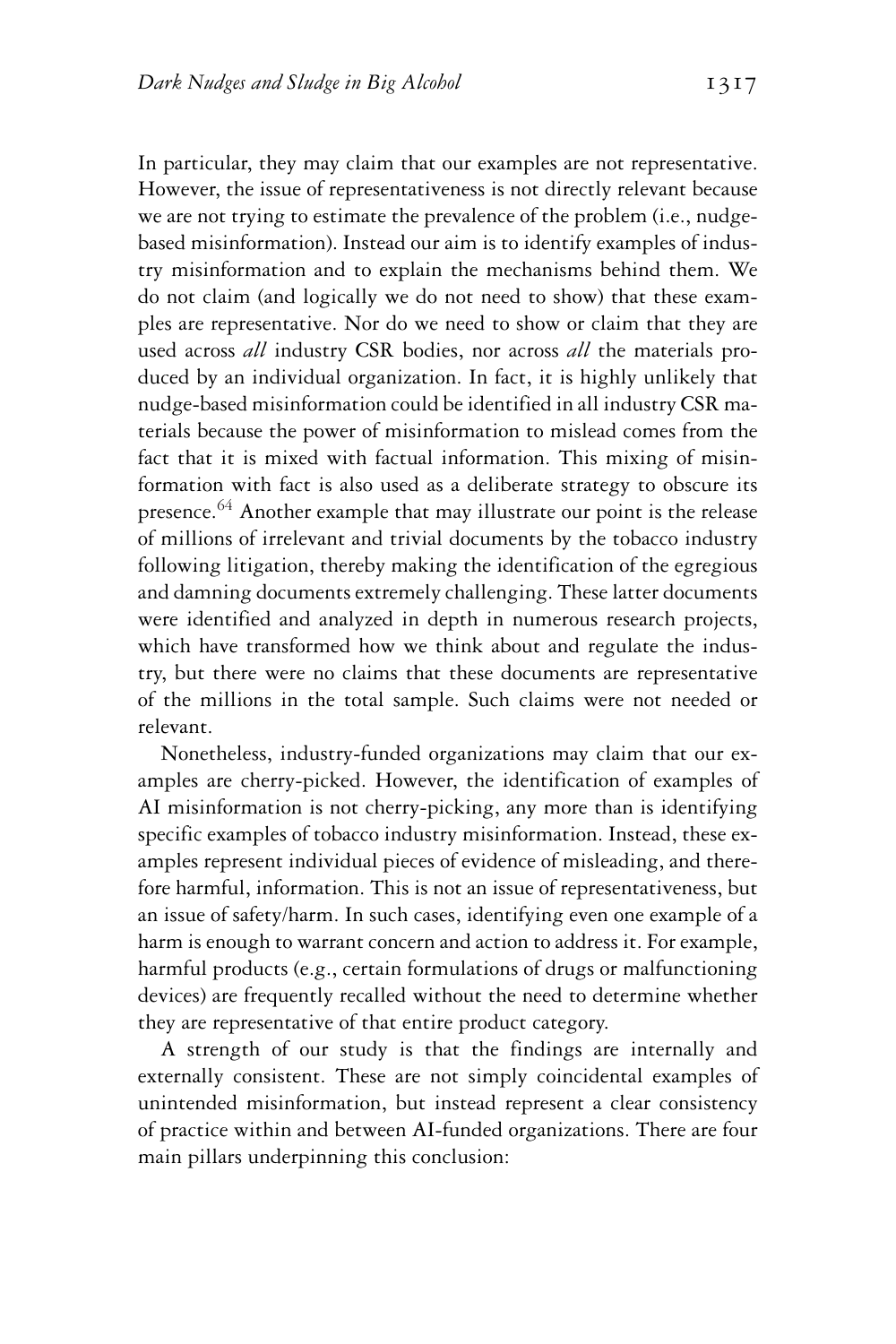First, the findings show internal consistency: they represent evidence of repeated misinformation and similar approaches to misinformation from within the same organization over time and across different media (websites, social media). Consider for example, Drinkware, IARD, Drinkwise and others' repeated use of misleading "alternative causation" arguments across different topics (including cancer and pregnancy harms). The use of these types of arguments is welldocumented, as it is a very common misinformation technique across a wide range of harmful industries.64-67

Second, the findings show external consistency: There is consistent use of the same approach to misinformation across different AI-funded organizations. The use of alternative causation arguments is again an example of this: different AI-funded organizations that claim their independence use similar "alternative causation" arguments in relation to alcohol and breast cancer.<sup>4</sup> Omission bias is another example: a wide range of organizations selectively omit breast cancer and colorectal cancer from their discussions of health. We have documented this particular omission bias in the materials of organizations such as Drinkaware, Drinkaware Ireland, Éduc'alcool, and others.<sup>4</sup>

Third, there is theoretical consistency: The approaches that we document closely match examples from the theoretical and empirical literature on behavioral economics. The examples of social proof we identified, for example, fall into this category.

Fourth, our interpretation is strengthened by the fact that our analyses discriminate between the materials and information used by industryfunded and independentlyfunded organizations (such as independent health agencies). For example, independent health agencies are significantly less likely to use marketing-type images,  $34$  which, as we described earlier, are examples of priming.

Consideration now urgently needs to be given to how the dark nudges and sludge of harmful commodity industries' CSR strategies may be curtailed, including by using existing regulatory or legislative measures to protect the public. There may be existing models or amendments to existing legislation that could be considered; for example, in some countries the dissemination of misinformation about cancer treatments, and about COVID-19, is prohibited. Other transferable lessons may arise from the COVID-19 experience. Facebook, Google, Twitter, and YouTube now claim to be taking active steps to stop misinformation and harmful content from spreading, though the effectiveness of these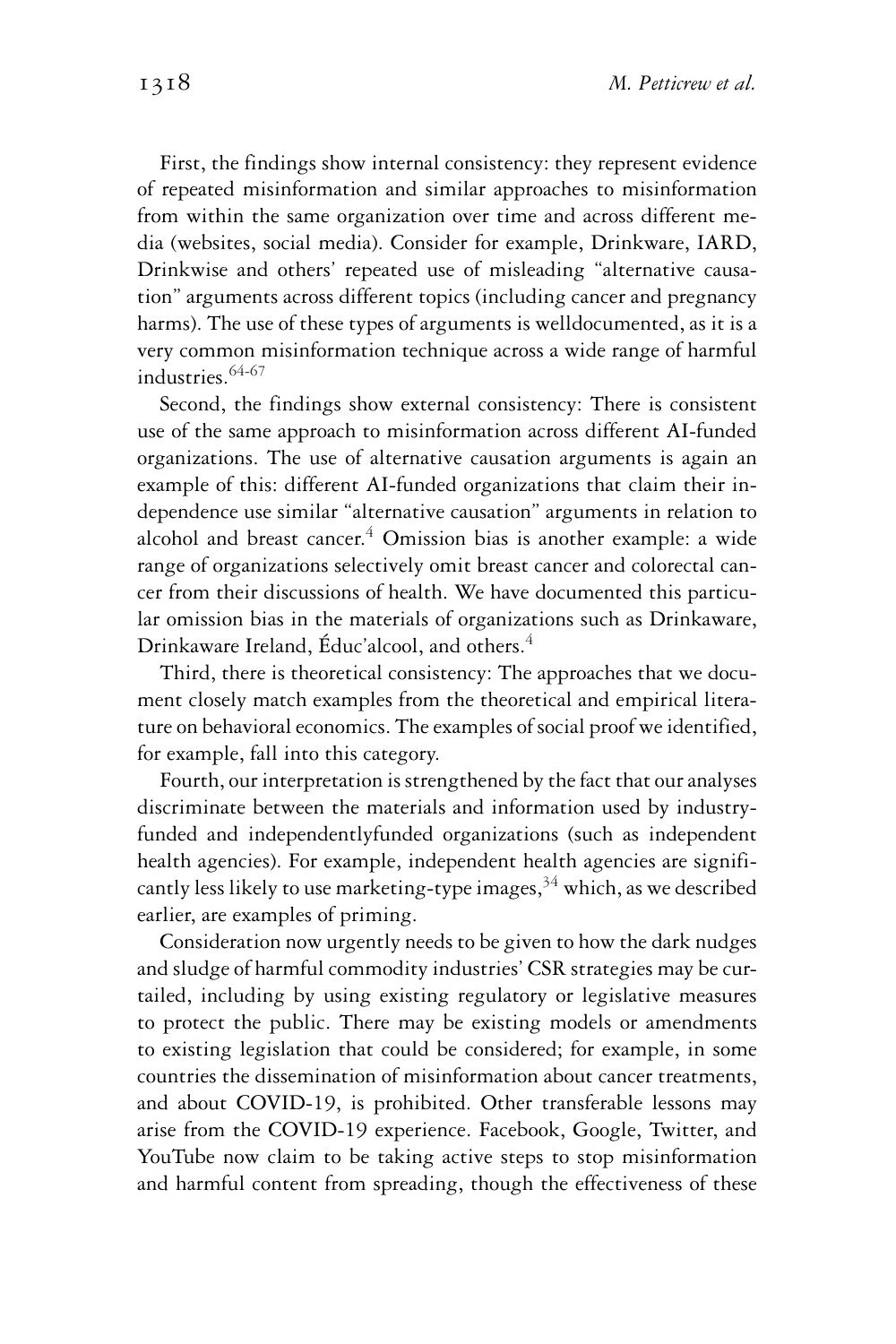actions is unclear. However, in the case of AI misinformation or disinformation we also need to consider the role of clinicians and others involved in advising these organizations, and whether this is consistent with their professional codes of ethics.

## **Conclusion**

In conclusion, reducing, removing, and mitigating the impact of dark nudges and sludge should be an important priority for public health policy. In answer to a question about alcohol labeling and pregnancy, the past UK chief medical officer replied: "We need some work about what the nudges are, and how we get change in the population."<sup>95(p9)</sup> An essential complementary course of action should be to identify and remove the dark nudges and sludge that already exist.<sup>31</sup> Thaler and Sunstein note that "in many areas, ordinary consumers are novices, interacting in a world inhabited by experienced professionals trying to sell them things …people's choices are pervasively influenced by the design elements selected by choice architects."8 Our analysis suggests that in interacting with AI CSR organizations' websites and social media accounts, consumers are exposed to extensive misinformation from the AI's choice architects, in ways that benefit the AI and increase the risk of harm to consumers.

## **References**

- 1. GBD 2016 Alcohol Collaborators. Alcohol use and burden for 195 countries and territories, 1990–2016: a systematic analysis for the Global Burden of Disease Study. *Lancet*. 2018;392(10152):1015- 1035.
- 2. Esser M, Jernigan D. Marketing in a global context: a public health perspective. *Ann Rev Public Health*. 2018;39:385-401.
- 3. Burton R, Henn C, Lavoie D, et al. A rapid evidence review of the effectiveness and cost-effectiveness of alcohol control policies: an English perspective. *Lancet*. 2017;389(10078):1558-1580.
- 4. Petticrew M, Maani N, Knai C, Weiderpass E. The strategies of alcohol industry SAPROs: inaccurate information, misleading language and the use of confounders to downplay and misrepresent the risk of cancer. *Drug Alcohol Rev*. 2018;37(3):313-315.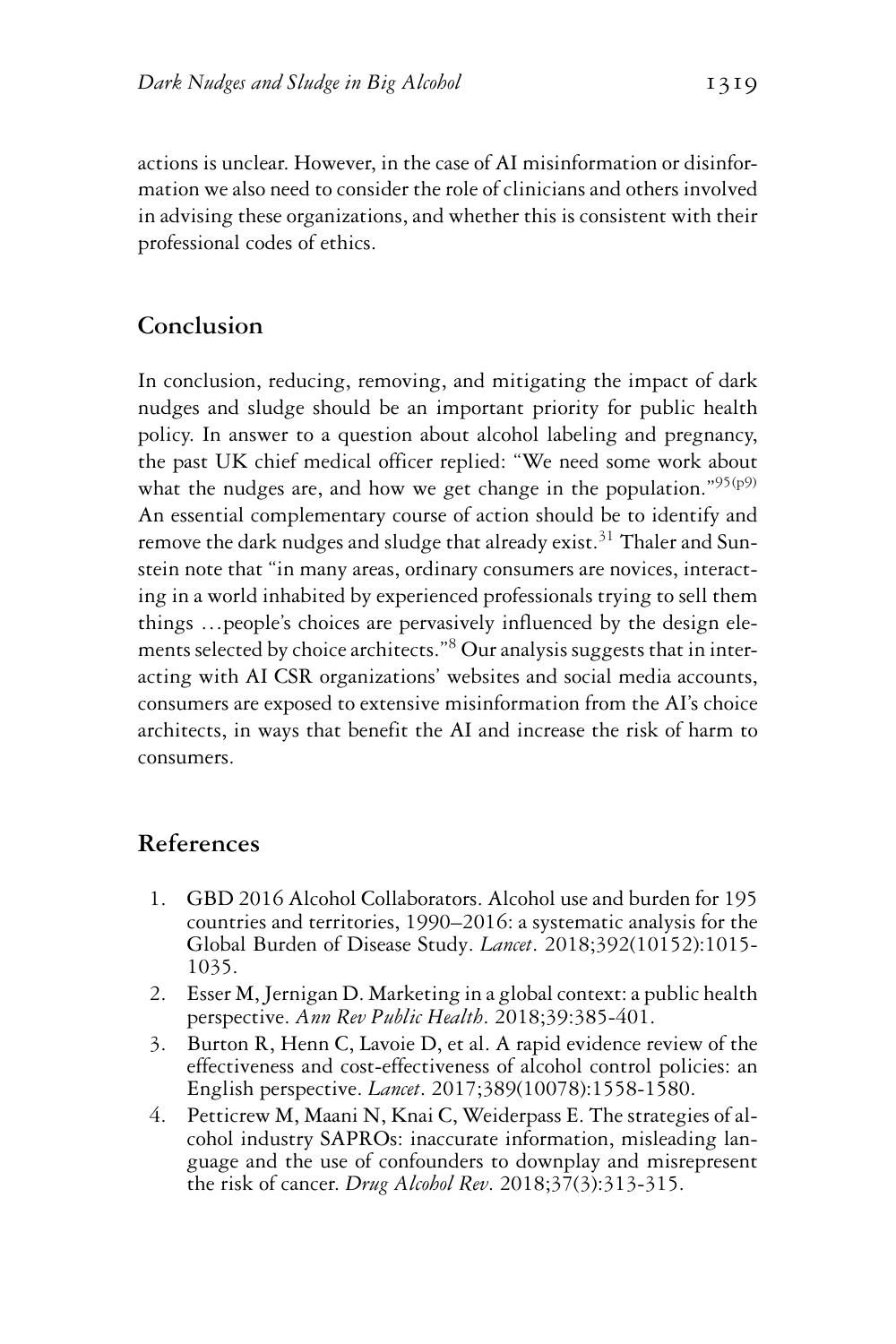- 5. Petticrew M, Maani N, Knai C, Weiderpass E. How alcohol industry organisations mislead the public about alcohol and cancer. *Drug Alcohol Rev*. 2018;37(3):293-303.
- 6. Connor J. Alcohol consumption as a cause of cancer. *Addiction*. 2017;112(2):222-228.
- 7. Jernigan D, Noel J, Landon J, Thornton N, Lobstein T. Alcohol marketing and youth alcohol consumption: a systematic review of longitudinal studies published since 2008. *Addiction*. 2016;112(S1):7-20.
- 8. Thaler R, Sunstein C. *Nudge: Improving Decisions About Health, Wealth and Happiness*. Penguin Group; 2009.
- 9. Cialdini R. *Pre-Suasion: A Revolutionary Way to Influence and Persuade*. Simon & Schuster; 2016.
- 10. Cialdini R. *Influence: Science and Practice*. 5th ed. Allyn and Bacon; 2008.
- 11. Costa E, Halpern D; The Behavioural Insights Team. The Behavioural science of online harm and manipulation and what to do about it. [https://www.bi.team/publications/the-behavioural](https://www.bi.team/publications/the-behavioural-science-of-online-harm-and-manipulation-and-what-to-do-about-it/)[science-of-online-harm-and-manipulation-and-what-to-do](https://www.bi.team/publications/the-behavioural-science-of-online-harm-and-manipulation-and-what-to-do-about-it/)[about-it/.](https://www.bi.team/publications/the-behavioural-science-of-online-harm-and-manipulation-and-what-to-do-about-it/) April 15, 2019. Accessed July 10, 2020.
- 12. Eyal N. *Hooked: How to Build Habit-Forming Products*: Portfolio; 2014.
- 13. House of Commons Digital, Culture, Media and Sport Committee. Disinformation and 'fake news.' Eighth Report of Session 2017–19. Final Report; February 18, 2019. [https://publications.](https://publications.parliament.uk/pa/cm201719/cmselect/cmcumeds/1791/1791.pdf) [parliament.uk/pa/cm201719/cmselect/cmcumeds/1791/1791.](https://publications.parliament.uk/pa/cm201719/cmselect/cmcumeds/1791/1791.pdf) [pdf.](https://publications.parliament.uk/pa/cm201719/cmselect/cmcumeds/1791/1791.pdf) Accessed October 19, 2019.
- 14. European Commission. A multi-dimensional approach to disinformation; report of the High Level Expert Group on Fake News and Online Disinformation. [https://ec.europa.eu/digital-single](https://ec.europa.eu/digital-single-market/en/news/final-report-high-level-expert-group-fake-news-and-online-disinformation)[market/en/news/final-report-high-level-expert-group-fake-news](https://ec.europa.eu/digital-single-market/en/news/final-report-high-level-expert-group-fake-news-and-online-disinformation)[and-online-disinformation.](https://ec.europa.eu/digital-single-market/en/news/final-report-high-level-expert-group-fake-news-and-online-disinformation) Published March 12, 2018. Accessed July 10, 2020.
- 15. Kahneman D. *Thinking, Fast and Slow*. Farrar, Straus and Giroux; 2012.
- 16. Hollands G, Bignardi G, Johnston M, et al. The TIPPME intervention typology for changing environments to change behaviour. *Nat Hum Behav*. 2017;**1**(0140). [https://doi.org/10.1038/s41562-](https://doi.org/10.1038/s41562-017-0140_17) [017-0140\\_17.](https://doi.org/10.1038/s41562-017-0140_17)
- 17. Marcano-Olivier M, Pearson R, Ruparell A, Horne P, Viktor S, Erjavec M. A low-cost behavioural nudge and choice architecture intervention targeting school lunches increases children's consumption of fruit: a cluster randomised trial. *Int J Behav Nutr Phys Act*. 2019;16(1):20.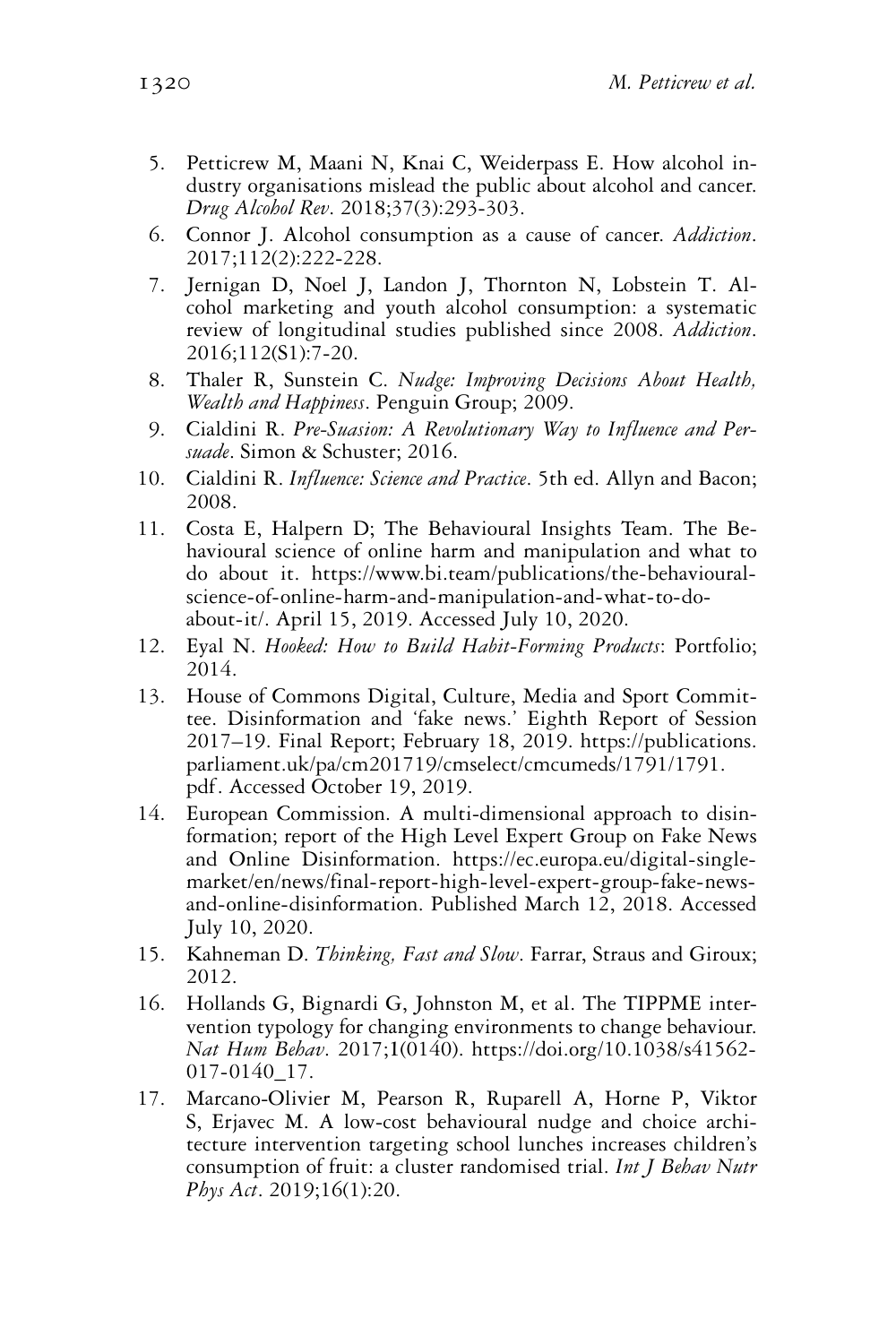- 18. Hotard M, Lawrence D, Laitin D, Hainmueller J. A low-cost information nudge increases citizenship application rates among lowincome immigrants. *Nat Hum Behav*. 2019;3(7):678-683.
- 19. Marteau T, Ogilvie D, Roland M, Suhrcke M, Kelly M. Judging nudging: can nudging improve population health? *Br Med J*. 2011;342:d228.
- 20. Newall P. Gambling on the dark side of nudges. [https://](https://behavioralscientist.org/gambling-dark-side-nudges/) [behavioralscientist.org/gambling-dark-side-nudges/.](https://behavioralscientist.org/gambling-dark-side-nudges/) Published June 27, 2017. Accessed July 28, 2019.
- 21. Schüll N. *Addiction by Design: Machine Gambling in Las Vegas*. Princeton University Press; 2012.
- 22. Sunstein C. Sludge audits. Harvard Public Law Working Paper No. 19–21. [https://papers.ssrn.com/sol3/papers.cfm?abstract\\_id=](https://papers.ssrn.com/sol3/papers.cfm?abstract_id=3379367) [3379367.](https://papers.ssrn.com/sol3/papers.cfm?abstract_id=3379367) April 27, 2019. Accessed December 2, 2019.
- 23. Hallsworth M, Snijders V, Burd H, et al. Applying behavioral insights: simple ways to improve health outcomes: report of the WISH Behavioral Insights Forum 2016. [https://www.](https://www.imperial.ac.uk/media/imperial-college/institute-of-global-health-innovation/Behavioral_Insights_Report-(1).pdf) [imperial.ac.uk/media/imperial-college/institute-of-global](https://www.imperial.ac.uk/media/imperial-college/institute-of-global-health-innovation/Behavioral_Insights_Report-(1).pdf)[health-innovation/Behavioral\\_Insights\\_Report-\(1\).pdf.](https://www.imperial.ac.uk/media/imperial-college/institute-of-global-health-innovation/Behavioral_Insights_Report-(1).pdf) Accessed July 17, 2019.
- 24. Parke J, Rigbye J; Responsible Gambling Trust. Self-exclusion as a gambling harm minimisation measure in Great Britain. [https://about.gambleaware.org/media/1176/rgt-self-exclusion](https://about.gambleaware.org/media/1176/rgt-self-exclusion-report-parke-rigbye-july-2014-final-edition.pdf)[report-parke-rigbye-july-2014-final-edition.pdf.](https://about.gambleaware.org/media/1176/rgt-self-exclusion-report-parke-rigbye-july-2014-final-edition.pdf) Published July 2014. Accessed July 10, 2020.
- 25. Bhattacharya A, Angus C, Pryce R, Holmes J, Brennan A, Meier P. How dependent is the alcohol industry on heavy drinking in England? *Addiction*. 2018;113(12):2225-2232.
- 26. Casswell S, Callinan S, Chaiyasong S, et al. How the alcohol industry relies on harmful use of alcohol and works to protect its profits. *Drug Alcohol Rev*. 2016;35(6): 661-664.
- 27. McCambridge J, Kypri K, Miller P, Hawkins B, Hastings G. Be aware of Drinkaware. *Addiction*. 2014;109(4):519-524. [https://doi.](https://doi.org/10.1111/add.12356) [org/10.1111/add.12356.](https://doi.org/10.1111/add.12356)
- 28. McCambridge J, Mialon M, Hawkins B. Alcohol industry involvement in policy making: a systematic review. *Addiction*. 2018;113(9):1571-1584.
- 29. Mialon M, McCambridge J. Alcohol industry corporate social responsibility initiatives and harmful drinking: a systematic review. *Eur J Public Health*. 2018;28(4):664-673.
- 30. Babor TF, Robaina K. Public health, academic medicine, and the alcohol industry's corporate social responsibility activities. *Am J Public Health*. 2013;103(2):206-214.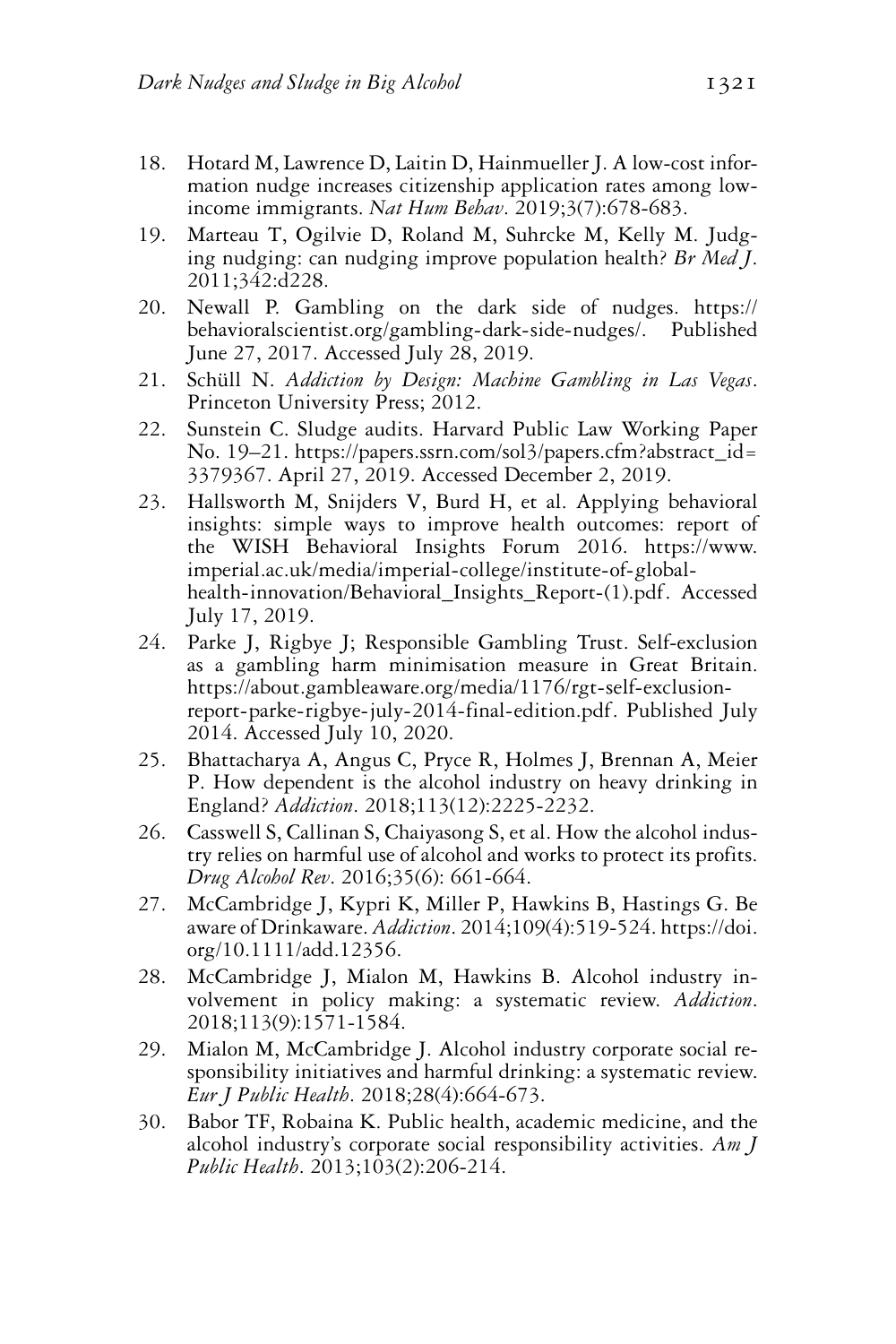- 31. Lim A, Van Schalkwyk M, Maani N, Petticrew MP. Pregnancy, fertility, breastfeeding, and alcohol consumption: an analysis of framing and completeness of information disseminated by alcohol industry–funded organizations. *J Stud Alcohol Drugs*. 2019;80(5):524-533.
- 32. McCambridge J, Coleman R, McEachern J. Public health surveillance studies of alcohol industry market and political strategies: a systematic review. *J Stud Alcohol Drugs*. 2019;80:149-157.
- 33. Savell E, Fooks G, Gilmore AB. How does the alcohol industry attempt to influence marketing regulations? a systematic review. *Addiction*. 2016;111(1):18-32.
- 34. Maani N, Schalkwyk M, Thomas S, Petticrew M. Alcohol industry CSR organisations: what can their Twitter activity tell us about their independence and their priorities? a comparative analysis. *Int J Environ Res Public Health*. 2019;16(5):892.
- 35. Maani N, Petticrew M. What does the alcohol industry mean by "responsible drinking"? a comparative analysis. *J Public Health (Oxf)*. 2018;40(1):90-97.
- 36. Alcohol and cancer fact sheet. London, UK; Drinkaware. [http://](http://www.resourcesorg.co.uk/assets/pdfs/Alcohol-and-cancer.pdf) [www.resourcesorg.co.uk/assets/pdfs/Alcohol-and-cancer.pdf.](http://www.resourcesorg.co.uk/assets/pdfs/Alcohol-and-cancer.pdf) Accessed July 31, 2020.
- 37. Alcohol and the body: Drinkaware Ireland poster. [https://web.](https://web.archive.org/web/20171118032459/) [archive.org/web/20171118032459/](https://web.archive.org/web/20171118032459/) [https://www.drinkaware.ie/](https://www.drinkaware.ie/docs/Drinkaware_Alcohol+Body_Poster%20FINAL.pdf) [docs/Drinkaware\\_Alcohol+Body\\_Poster%20FINAL.pdf.](https://www.drinkaware.ie/docs/Drinkaware_Alcohol+Body_Poster%20FINAL.pdf) Accessed July 25, 2020.
- 38. DrinkIQ website. How alcohol affects us. [https://web.archive.org/](https://web.archive.org/web/20200727112253/https://www.drinkiq.com/en-gb/how-alcohol-affects-us/the-body/alcohols-effect-on-your-body/) [web/20200727112253/https://www.drinkiq.com/en-gb/how](https://web.archive.org/web/20200727112253/https://www.drinkiq.com/en-gb/how-alcohol-affects-us/the-body/alcohols-effect-on-your-body/)[alcohol-affects-us/the-body/alcohols-effect-on-your-body/.](https://web.archive.org/web/20200727112253/https://www.drinkiq.com/en-gb/how-alcohol-affects-us/the-body/alcohols-effect-on-your-body/) Accessed July 31, 2020.
- 39. @drinkaware. Didn't drink at all during January and looking forward to drinks tonight? Remember you've reset your tolerance. Check out what this means: [http://bit.ly/2n7hOxG.](http://bit.ly/2n7hOxG) [https://](https://twitter.com/Drinkaware/status/1091260075350650880) [twitter.com/Drinkaware/status/1091260075350650880.](https://twitter.com/Drinkaware/status/1091260075350650880) Posted February 1, 2019. Accessed August 25, 2020.
- 40. @drinkaware. It's tradition to ring in the New Year with a glass of bubbly, but what's in champagne? [http://bit.ly/2B8n1Lj.](http://bit.ly/2B8n1Lj) [https://](https://twitter.com/Drinkaware/status/946328623807639553) [twitter.com/Drinkaware/status/946328623807639553.](https://twitter.com/Drinkaware/status/946328623807639553) Posted December 28, 2017. Accessed August 25, 2020.
- 41. Drinkaware website. Worrying number of people drinking to cope with day-to-day pressures. [https://web.archive.org/web/](https://web.archive.org/web/20200810114017/https://www.drinkaware.co.uk/professionals/press/worrying-number-of-people-drinking-to-cope-with-day-to-day-pressures) [20200810114017/https://www.drinkaware.co.uk/professionals/](https://web.archive.org/web/20200810114017/https://www.drinkaware.co.uk/professionals/press/worrying-number-of-people-drinking-to-cope-with-day-to-day-pressures) [press/worrying-number-of-people-drinking-to-cope-with-day](https://web.archive.org/web/20200810114017/https://www.drinkaware.co.uk/professionals/press/worrying-number-of-people-drinking-to-cope-with-day-to-day-pressures)[to-day-pressures.](https://web.archive.org/web/20200810114017/https://www.drinkaware.co.uk/professionals/press/worrying-number-of-people-drinking-to-cope-with-day-to-day-pressures) January 11, 2018. Accessed August 25, 2020.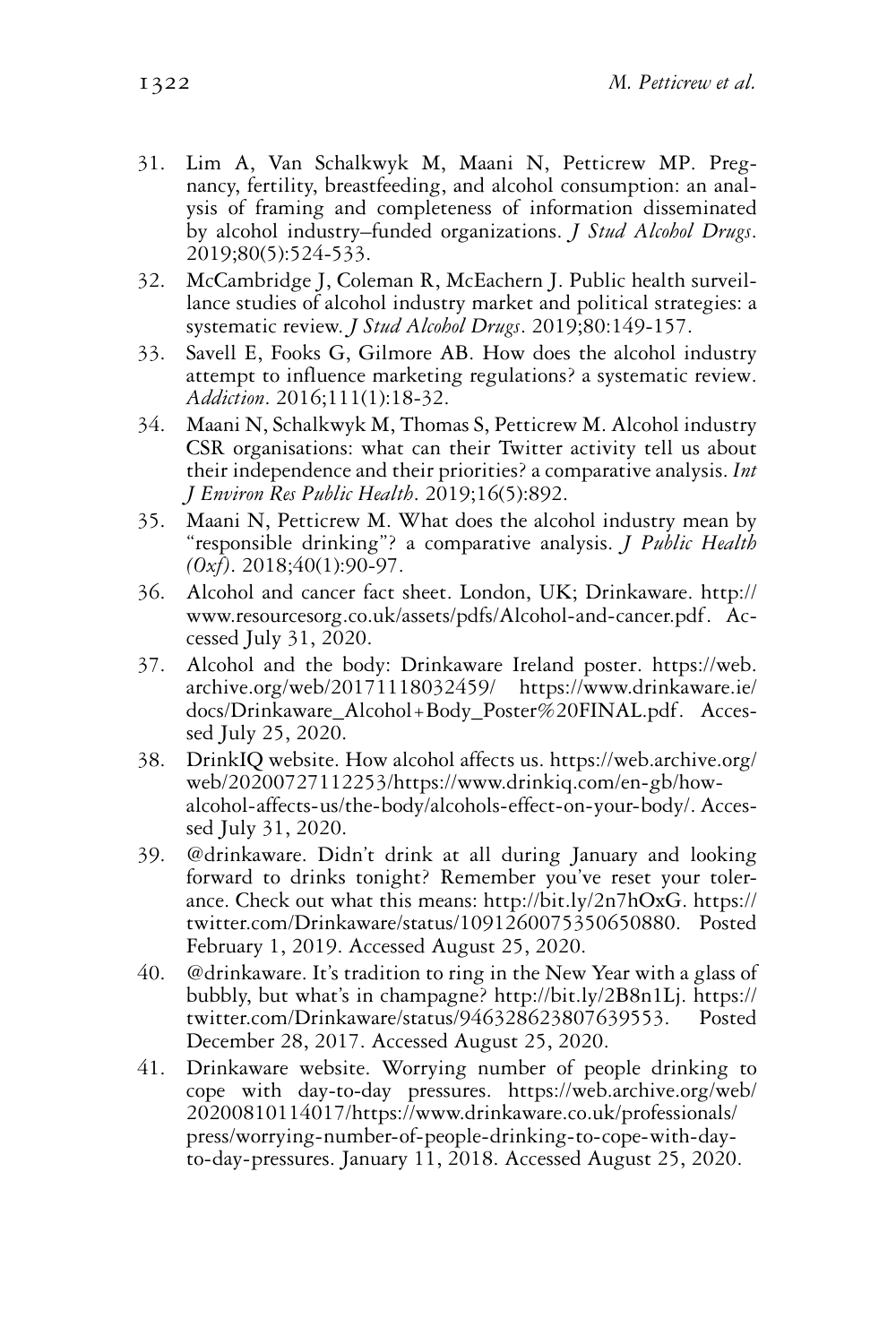- 42. The 8 benefits of moderate drinking. Édu'alcool website. [http://educalcool.qc.ca/en/facts-tips-and-tools/facts/8-benefits](http://educalcool.qc.ca/en/facts-tips-and-tools/facts/8-benefits-of-moderate-drinking/#.XYi7xnt7k2w)[of-moderate-drinking/#.XYi7xnt7k2w.](http://educalcool.qc.ca/en/facts-tips-and-tools/facts/8-benefits-of-moderate-drinking/#.XYi7xnt7k2w) Accessed July 10, 2020.
- 43. @drinkaware. More Drink Free Days each week can help you lose weight and give you more time to get active. Why not get down your local pool and have a splash about. #DrinkFree-Days #NoAlcoholidays. [https://twitter.com/Drinkaware/status/](https://twitter.com/Drinkaware/status/1175726548080648197) [1175726548080648197.](https://twitter.com/Drinkaware/status/1175726548080648197) Posted September 22, 2019. Accessed August 25, 2020.
- 44. @drinkaware. Today's the day when people most commonly give up on their Dry January efforts. If If you've fallen off the wagon, then don't despair – you can get back on it, no problem. Find out more about lapses here: [http://bit.ly/2SOiXGg.](http://bit.ly/2SOiXGg) [https://twitter.](https://twitter.com/Drinkaware/status/1086911314277138433) [com/Drinkaware/status/1086911314277138433.](https://twitter.com/Drinkaware/status/1086911314277138433) Posted January 20, 2019. Accessed August 25, 2020.
- 45. @drinkaware. Before things start spinning, switch to water. What's your top tip for staying safe on holiday? Great advice courtesy of Travel Aware #StickWithYourMates. [https://twitter.](https://twitter.com/Drinkaware/status/1154058732302733312) [com/Drinkaware/status/1154058732302733312.](https://twitter.com/Drinkaware/status/1154058732302733312) Posted July 24, 2019. Accessed August 25, 2020.
- 46. Drinkaware website. Health effects of alcohol. [https://web.](https://web.archive.org/web/20200102012907/) [archive.org/web/20200102012907/](https://web.archive.org/web/20200102012907/) [https://www.drinkaware.co.](https://www.drinkaware.co.uk/alcohol-facts/health-effects-of-alcohol/) [uk/alcohol-facts/health-effects-of-alcohol/.](https://www.drinkaware.co.uk/alcohol-facts/health-effects-of-alcohol/) Accessed August 25, 2020.
- 47. Entman R. Framing: toward clarification of a fractured paradigm. *J Commun*. 1993;43(4):51-58.
- 48. Drinkaware for Education. Drinkaware website. [https://](https://resources.drinkaware.co.uk/support-our-campaigns/drinkaware-for-education/) [resources.drinkaware.co.uk/support-our-campaigns/drinkaware](https://resources.drinkaware.co.uk/support-our-campaigns/drinkaware-for-education/)[for-education/.](https://resources.drinkaware.co.uk/support-our-campaigns/drinkaware-for-education/) Accessed January 1, 2020.
- 49. Why do young people drink? Drinkaware Ireland website. [https://www.drinkaware.ie/parents/notice/#why-do-young](https://www.drinkaware.ie/parents/notice/#why-do-young-people-drink)[people-drink.](https://www.drinkaware.ie/parents/notice/#why-do-young-people-drink) Accessed January 1, 2020.
- 50. Public Health England. The public health burden of alcohol and the effectiveness and cost-effectiveness of alcohol control policies: an evidence review. [https://assets.publishing.service.](https://assets.publishing.service.gov.uk/government/uploads/system/uploads/attachment_data/file/733108/alcohol_public_health_burden_evidence_review_update_2018.pdf) [gov.uk/government/uploads/system/uploads/attachment\\_data/](https://assets.publishing.service.gov.uk/government/uploads/system/uploads/attachment_data/file/733108/alcohol_public_health_burden_evidence_review_update_2018.pdf) file/733108/alcohol\_public\_health\_burden\_evidence\_review [update\\_2018.pdf.](https://assets.publishing.service.gov.uk/government/uploads/system/uploads/attachment_data/file/733108/alcohol_public_health_burden_evidence_review_update_2018.pdf) Published December 2016. Accessed July 10, 2020
- 51. Sklar J. *Principles of Web Design*. 5th ed. Cengage Learning; 2011.
- 52. Brebion A. Above the fold vs. below the fold: does it still matter in 2019? AB Tasty. [https://www.abtasty.com/blog/above-the-fold/.](https://www.abtasty.com/blog/above-the-fold/) February 4, 2018. Accessed July 10, 2020.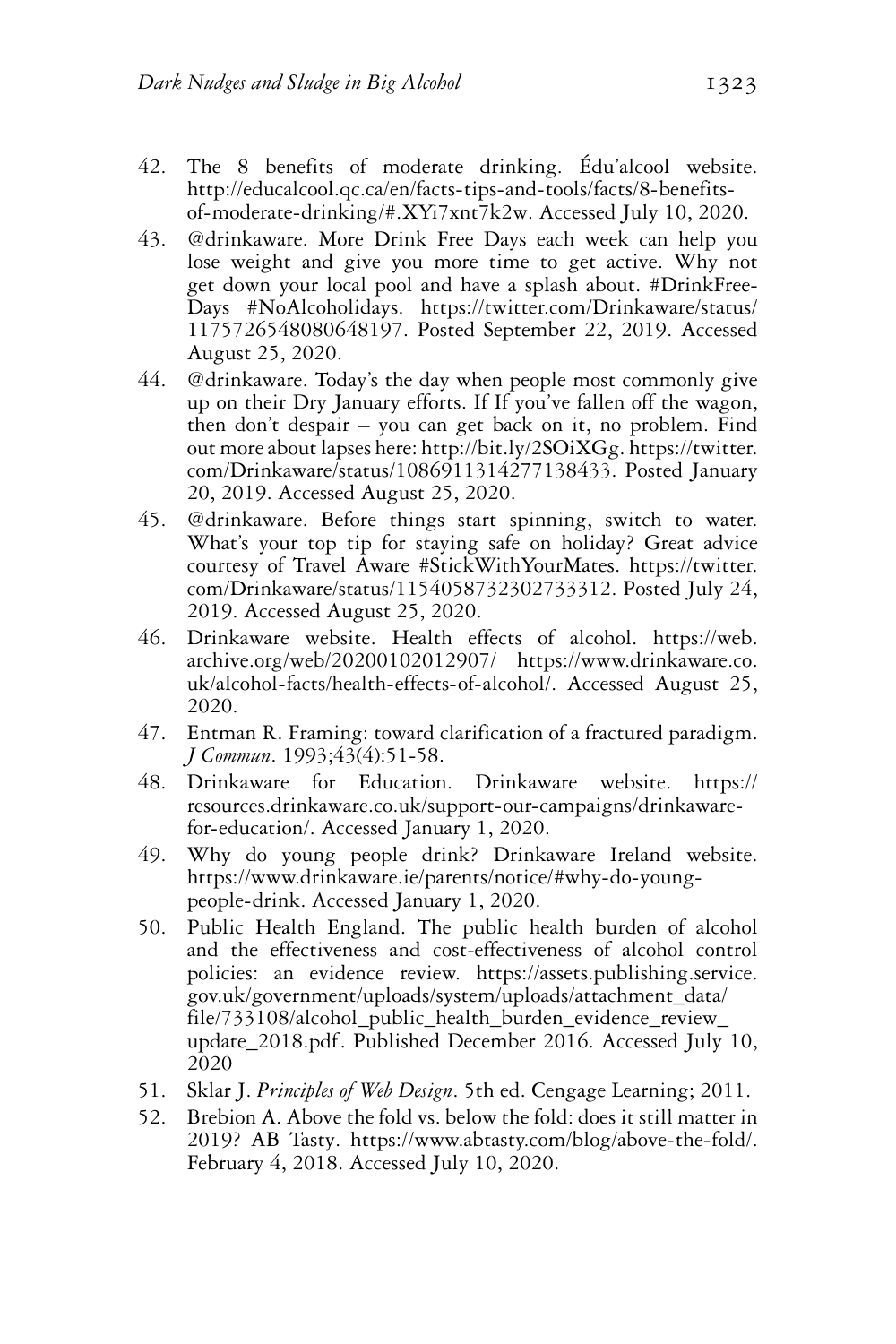- 53. Shrestha S, Lenz L. Eye gaze patterns while searching vs. browsing a website. *Usability News*. 2007;9(1). [http://citeseerx.ist.psu.edu/](http://citeseerx.ist.psu.edu/viewdoc/download?doi=10.1.1.561.296&rep=rep1&type=pdf) [viewdoc/download?doi=10.1.1.561.296&rep=rep1&type=pdf.](http://citeseerx.ist.psu.edu/viewdoc/download?doi=10.1.1.561.296&rep=rep1&type=pdf) Accessed July 10, 2020.
- 54. Google. The importance of being seen: viewability insights for digital marketers and publishers. November 2014. [https://think.](https://think.storage.googleapis.com/docs/the-importance-of-being-seen_study.pdf) [storage.googleapis.com/docs/the-importance-of-being-seen\\_](https://think.storage.googleapis.com/docs/the-importance-of-being-seen_study.pdf) [study.pdf.](https://think.storage.googleapis.com/docs/the-importance-of-being-seen_study.pdf) Accessed July 27, 2019.
- 55. Zehra N. Eye tracking studies and what they say about website conversion optimization. VWO Blog. [https://vwo.com/blog/6](https://vwo.com/blog/6-eye-tracking-studies-and-what-do-they-say-about-website-conversion-optimization/?rel=ugc) [eye-tracking-studies-and-what-do-they-say-about-website](https://vwo.com/blog/6-eye-tracking-studies-and-what-do-they-say-about-website-conversion-optimization/?rel=ugc)[conversion-optimization/?rel=ugc.](https://vwo.com/blog/6-eye-tracking-studies-and-what-do-they-say-about-website-conversion-optimization/?rel=ugc) Updated June 5, 2020. Accessed July 22, 2020.
- 56. Petticrew M, Douglas N, Knai C, Durand M, Eastmure E, Mays E. Health information on alcoholic beverage labels in the UK: has the alcohol industry's voluntary agreement to improve labelling been met? *Addiction*. 2016;111(1):51-55.
- 57. Dolan P. *Happiness by Design: Change What You Do, Not How You Think*: Avery; 2015.
- 58. Hollands G, Shemilt I, Marteau T, et al. Portion, package or tableware size for changing selection and consumption of food, alcohol and tobacco. *Cochrane Database Syst Rev*. 2015;9:CD011045. [https://doi.org/10.1002/14651858.CD011045.pub2.](https://doi.org/10.1002/14651858.CD011045.pub2)
- 59. Cabinet Office/Institute for Government. MINDSPACE: influencing behaviour through public policy. [https://www.](https://www.instituteforgovernment.org.uk/sites/default/files/publications/MINDSPACE.pdf) [instituteforgovernment.org.uk/sites/default/files/publications/](https://www.instituteforgovernment.org.uk/sites/default/files/publications/MINDSPACE.pdf) [MINDSPACE.pdf.](https://www.instituteforgovernment.org.uk/sites/default/files/publications/MINDSPACE.pdf) Published 2010. Accessed August 23, 2019.
- 60. Facts about drinking. Drinkwise website. [https://drinkwise.org.](https://drinkwise.org.au/#q=facts%20about%20drinking&r=true) [au/#q=facts%20about%20drinking&r=true.](https://drinkwise.org.au/#q=facts%20about%20drinking&r=true) Accessed January 1, 2020.
- 61. Druckman J. On the limits of framing effects: who can frame? *J Polit*. 2001;63(4):1041-1066.
- 62. Hollsworth M, Egan M, Rutter J, McCrae J; Behavioural Insights Team. Behavioural government: using behavioural science to improve how governments make decisions. [https://www.](https://www.instituteforgovernment.org.uk/publications/behavioural-government) [instituteforgovernment.org.uk/publications/behavioural](https://www.instituteforgovernment.org.uk/publications/behavioural-government)[government.](https://www.instituteforgovernment.org.uk/publications/behavioural-government) Published 2018. Accessed July 10, 2020.
- 63. Dewulf A, Bowen R. Issue framing in conversations for change: discursive interaction strategies for "doing differences". *J Appl Behav Sci*. 2012;48(2):168-193.
- 64. Alcohol and cancer. Drinkaware fact sheet. [http://www.](http://www.resourcesorg.co.uk/assets/pdfs/Alcohol-and-cancer.pdf) [resourcesorg.co.uk/assets/pdfs/Alcohol-and-cancer.pdf.](http://www.resourcesorg.co.uk/assets/pdfs/Alcohol-and-cancer.pdf) Accessed August 25, 2020.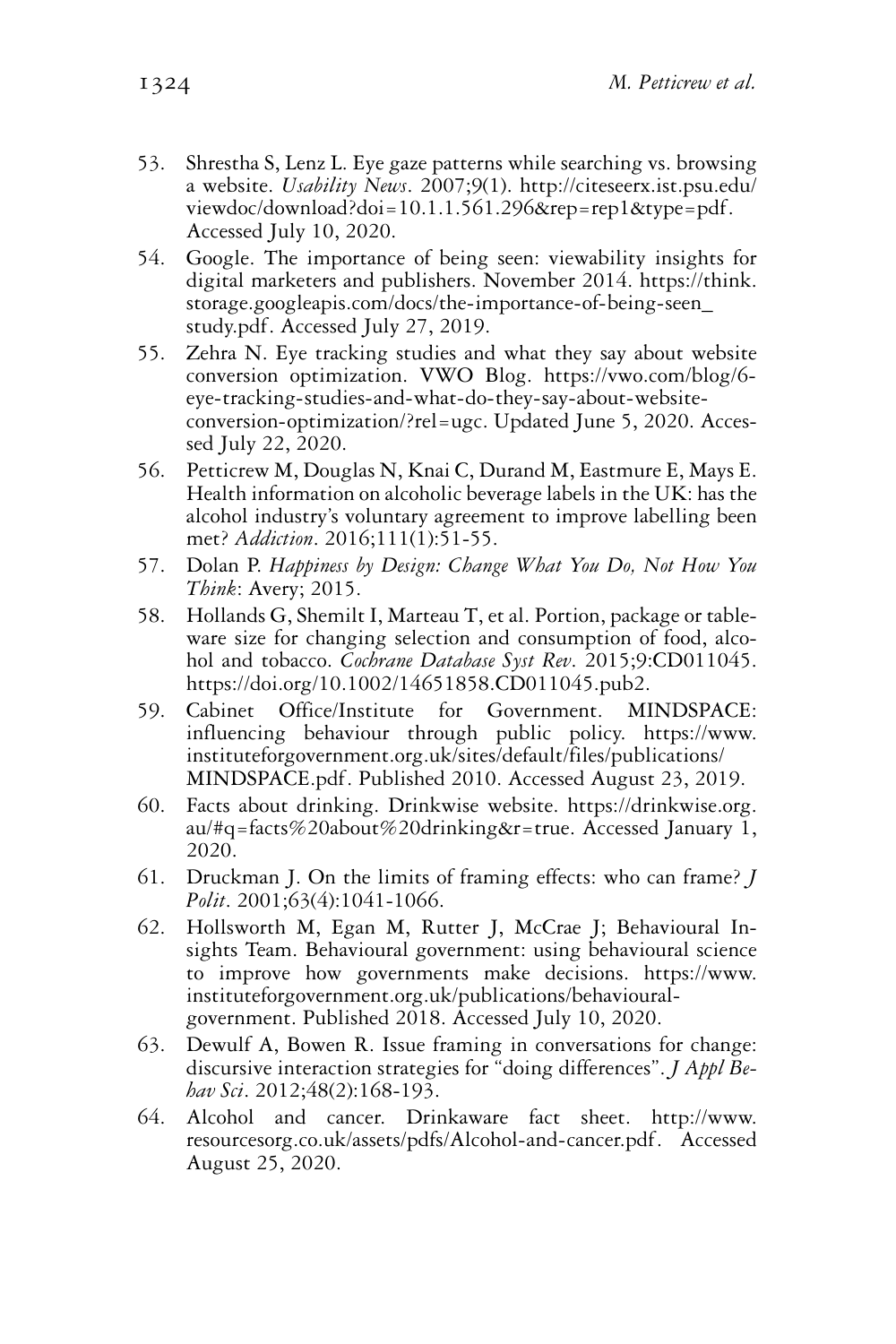- 65. Michaels D. *The Triumph of Doubt: Dark Money and the Science of Deception*. Oxford University Press; 2020.
- 66. Oreskes N, Conway E. *Merchants of Doubt: How a Handful of Scientists Obscured the Truth on Issues from Tobacco Smoke to Global Warming*. Bloomsbury; 2012.
- 67. Proctor R. *Cancer Wars: How Politics Shapes What We Know and Don't Know About Cancer*. Basic Books; 1995.
- 68. Alcohol and your health. Drinkwise Australia website. [https://](https://web.archive.org/save/) [web.archive.org/save/](https://web.archive.org/save/) [https://drinkwise.org.au/#q=alcohol%20](https://drinkwise.org.au/#q=alcohol%20and%20your%20health&r=true) [and%20your%20health&r=true.](https://drinkwise.org.au/#q=alcohol%20and%20your%20health&r=true) Accessed December 2, 2019.
- 69. Sivanathan N, Kakkar H. The unintended consequences of argument dilution in direct-to-consumer drug advertisements. *Nat Hum Behav*. 2017;1:797-802.
- 70. Bonell C, McKee M, Fletcher A, Wilkinson P, Haines A. One nudge forward, two steps back. *Br Med J*. 2011;342:d401.
- 71. @drinkaware. When the sun's out, it can be harder to stick to your #DrinkFreeDays - but here are some quick tips on how you can stay motivated and keep on track. [https://web.archive.org/web/](https://web.archive.org/web/20190812110456/) [20190812110456/](https://web.archive.org/web/20190812110456/) [https://twitter.com/Drinkaware/status/11608](https://twitter.com/Drinkaware/status/1160853587423092737) [53587423092737.](https://twitter.com/Drinkaware/status/1160853587423092737) Posted August 12, 2019. Accessed July 24, 2020.
- 72. @drinkaware. Today's the day when people most commonly give up on their Dry January efforts. If you've fallen off the wagon, then don't despair – you can get back on it, no problem. [https://](https://twitter.com/Drinkaware/status/1086911314277138433) [twitter.com/Drinkaware/status/1086911314277138433.](https://twitter.com/Drinkaware/status/1086911314277138433) Posted January 20, 2019. Accessed July 24, 2020.
- 73. @drinkaware. It's tradition to ring in the New Year with a glass of bubbly, but what's in champagne?<https://web.archive.org/save/> [https://twitter.com/Drinkaware/status/1078953890643697664.](https://twitter.com/Drinkaware/status/1078953890643697664) Posted December 29, 2018. Accessed July 24, 2020.
- 74. @drinkaware. Two thirds of regular drinkers say cutting down is harder than improving diet and exercise - Just some of the findings from our new campaign with @PHE\_uk #drinkfreedays campaign. [https://twitter.com/Drinkaware/status/](https://twitter.com/Drinkaware/status/1039065599438217217) [1039065599438217217.](https://twitter.com/Drinkaware/status/1039065599438217217) Posted September 10, 2018. Accessed July 24, 2020.
- 75. @drinkaware. New Drinkaware & @YouGov research reveals that almost 3/5 (58%) of all people (aged 18-75) who drink alcohol are doing so because it helps them to cope with the pressures of day to day life. Read the full story here<http://bit.ly/2DdvsXl> #BlueMonday.<https://web.archive.org/save/>[https://twitter.com/](https://twitter.com/Drinkaware/status/952819943074160640) [Drinkaware/status/952819943074160640.](https://twitter.com/Drinkaware/status/952819943074160640) Posted January 20, 2018. Accessed July 24, 2020.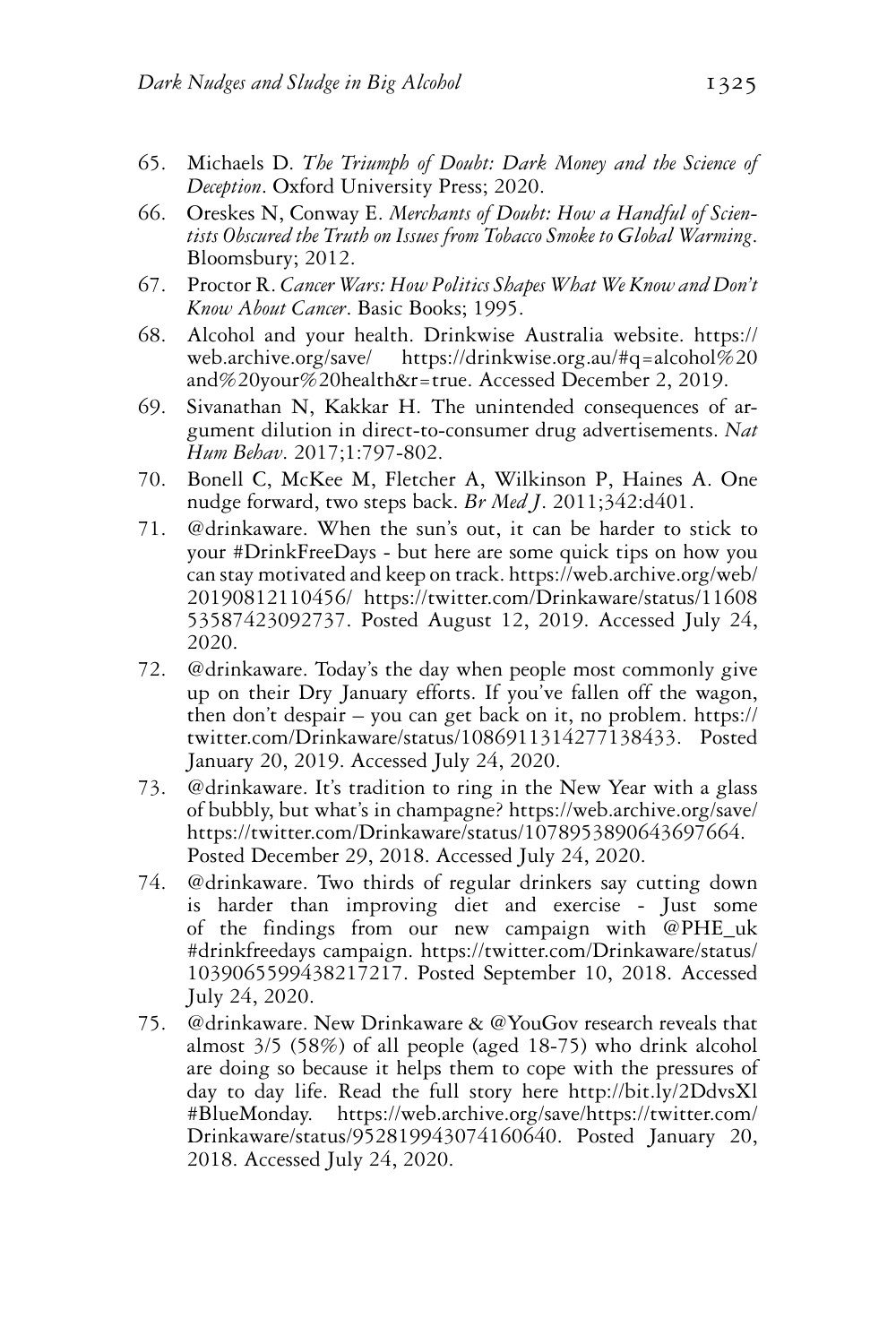- 76. Petticrew M, Fitzgerald N, Durand M, Knai C, Davoren M, Perry I. Diageo's 'Stop Out of Control Drinking' campaign in Ireland: an analysis. *PLoS ONE* 2016;11(9):e0160379.
- 77. Oraby T, Thampi V, Bauch C. The influence of social norms on the dynamics of vaccinating behaviour for paediatric infectious diseases. *Proc Biol Sci*. 2014;281(1780):20133172.
- 78. Center for European Policy Analysis (CEPA). Disinformation techniques. [https://www.cepa.org/disinfo-techniques.](https://www.cepa.org/disinfo-techniques) Accessed October 19, 2019.
- 79. Thornton M, Hawkins B. Between a rock and a hard place: economic expansion and social responsibility in UK media discourses on the global alcohol industry. *Soc Sci Med*. 2017;175:169-176.
- 80. @ABInBev EU. #NudgingForGood is also the philosophy behind our #SmartDrinking goals supporting our consumers in making the right choices whatever the occasion without compromising on taste or experience! #NABLAB #BrewingBetterTogether @AIMbrands ab-inbev.com/what-we-do/sma… [https://twitter.](https://twitter.com/ABInBev_EU/status/1184909191615524864?s=20) [com/ABInBev\\_EU/status/1184909191615524864?s=20.](https://twitter.com/ABInBev_EU/status/1184909191615524864?s=20) Posted October 17, 2019. Accessed July 10, 2020.
- 81. Nudging for Good. European Brands Association website. [http://](http://www.nudgingforgood.com/category/case-study/) [www.nudgingforgood.com/category/case-study/.](http://www.nudgingforgood.com/category/case-study/) Accessed December 2, 2019.
- 82. Kahneman D, Slovic P, Tversky A, eds. *Judgement Under Uncertainty: Heuristics and Biases*. Cambridge University Press; 1982.
- 83. UCSF Truth Initiative. Analysis of post-verdict juror interview in *Kueper v. R.J. Reynolds Tobacco Company*, *et al.* [https://](https://www.industrydocuments.ucsf.edu/tobacco/docs/#id=mrwn0050) [www.industrydocuments.ucsf.edu/tobacco/docs/#id=mrwn0050.](https://www.industrydocuments.ucsf.edu/tobacco/docs/#id=mrwn0050) Accessed July 27, 2019.
- 84. Smith E, Malone R. Philip Morris's health information web site appears responsible but undermines public health. *Public Health Nurs*. 2008;25(6):554-564.
- 85. Maani N, Bertscher A, Critchlow N, et al. Recruiting the "heavyusing loyalists of tomorrow": an analysis of the aims, effects and mechanisms of alcohol advertising, based on advertising industry evaluations. *Int J Env Res Public Health*. 2019;16(21): E4092. [https://doi.org/10.3390/ijerph16214092.](https://doi.org/10.3390/ijerph16214092)
- 86. Larson H. The biggest pandemic risk? viral misinformation. *Nature*. 2018;562:309.
- 87. Meppelink C, Smit E, Fransen M, Diviani N. "I was right about vaccination": confirmation bias and health literacy in online health information seeking. *J Health Commun*. 2019;24(2):129-140.
- 88. Zaval L, Cornwell J. Cognitive biases, non-rational judgments, and public perceptions of climate change. In: Nisbet MC, ed.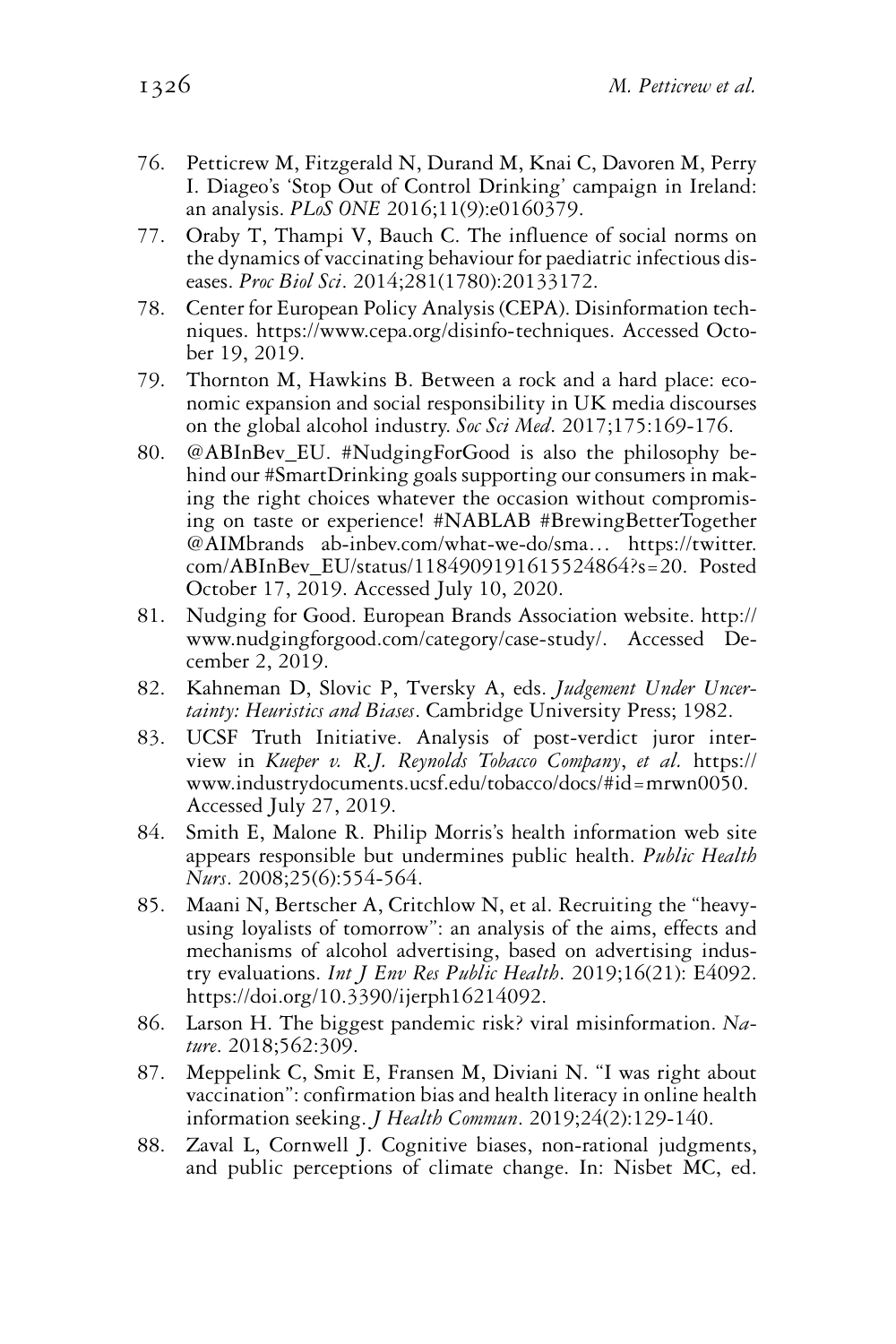*The Oxford Encyclopedia of Climate Change Communication*. Oxford University Press; 2016.

- 89. Dobbs P, Clawson A, Gowin M, Cheney M. Where college students look for vaping information and what information they believe. *J Am Coll Health*. 2020;68(4):347-356.
- 90. Kanter G, Carpenter D, Lehmann L, Mello M. US nationwide disclosure of industry payments and public trust in physicians.*JAMA Netw Open*. 2019;2(4):e191947.
- 91. Chivers T. What's next for psychology's embattled field of social priming. *Nature*. 2019;576(7786):200-202. [https://www.nature.](https://www.nature.com/articles/d41586-019-03755-2) [com/articles/d41586-019-03755-2.](https://www.nature.com/articles/d41586-019-03755-2) Accessed July 10, 2020.
- 92. Drinkaware Impact Report 2016. London, UK; Drinkaware. [https://www.drinkaware.co.uk/media/mbkp0230/da\\_alcohol\\_](https://www.drinkaware.co.uk/media/mbkp0230/da_alcohol_impact_report_2016_final.pdf) [impact\\_report\\_2016\\_final.pdf.](https://www.drinkaware.co.uk/media/mbkp0230/da_alcohol_impact_report_2016_final.pdf) Accessed August 20, 2019.
- 93. House of Lords Select Committee on Science and Technology, Inquiry on Behaviour Change. Drinkaware evidence. 2011. [https://](https://www.parliament.uk/documents/lords-committees/science-technology/behaviourchange/BCOralandWrittenEvCompiled180711.pdf) [www.parliament.uk/documents/lords-committees/science](https://www.parliament.uk/documents/lords-committees/science-technology/behaviourchange/BCOralandWrittenEvCompiled180711.pdf)[technology/behaviourchange/BCOralandWrittenEvCompiled180](https://www.parliament.uk/documents/lords-committees/science-technology/behaviourchange/BCOralandWrittenEvCompiled180711.pdf) [711.pdf.](https://www.parliament.uk/documents/lords-committees/science-technology/behaviourchange/BCOralandWrittenEvCompiled180711.pdf) Accessed August 20, 2019.
- 94. House of Lords Select Committee on Science and Technology, Sub-Committee I: Inquiry on Behaviour Change, January 19, 2011. Written Evidence (BC98):p324.
- 95. House of Commons Science and Technology Committee. Oral evidence: Work of the Chief Medical Officer, HC 2121. June 6, 2019.

*Funding/Support:* Mark Petticrew is a co-investigator in the SPECTRUM consortium, which is funded by the UK Prevention Research Partnership, a consortium of UK funders (UK Research and Innovation Research Councils: Medical Research Council, Engineering and Physical Sciences Research Council, Economic and Social Research Council, and Natural Environment Research Council; charities: British Heart Foundation, Cancer Research UK, Wellcome, and The Health Foundation; government: Scottish Government Chief Scientist Office, Health and Care Research Wales, National Institute of Health Research [NIHR], and Public Health Agency [NI]). Luisa Pettigrew is funded by a National Institute of Health Research (NIHR) Doctoral Research Fellowship. May Van Schalkwyk is funded by a NIHR Doctoral Fellowship. Nason Maani is supported by a Harkness Fellowship funded by the Commonwealth Fund. The views presented here are those of the authors and should not be attributed to the Commonwealth Fund; its directors, officers, or staff; or any other named funder. Similarly in the case of NIHR-funded authors, the views expressed are those of the authors and not